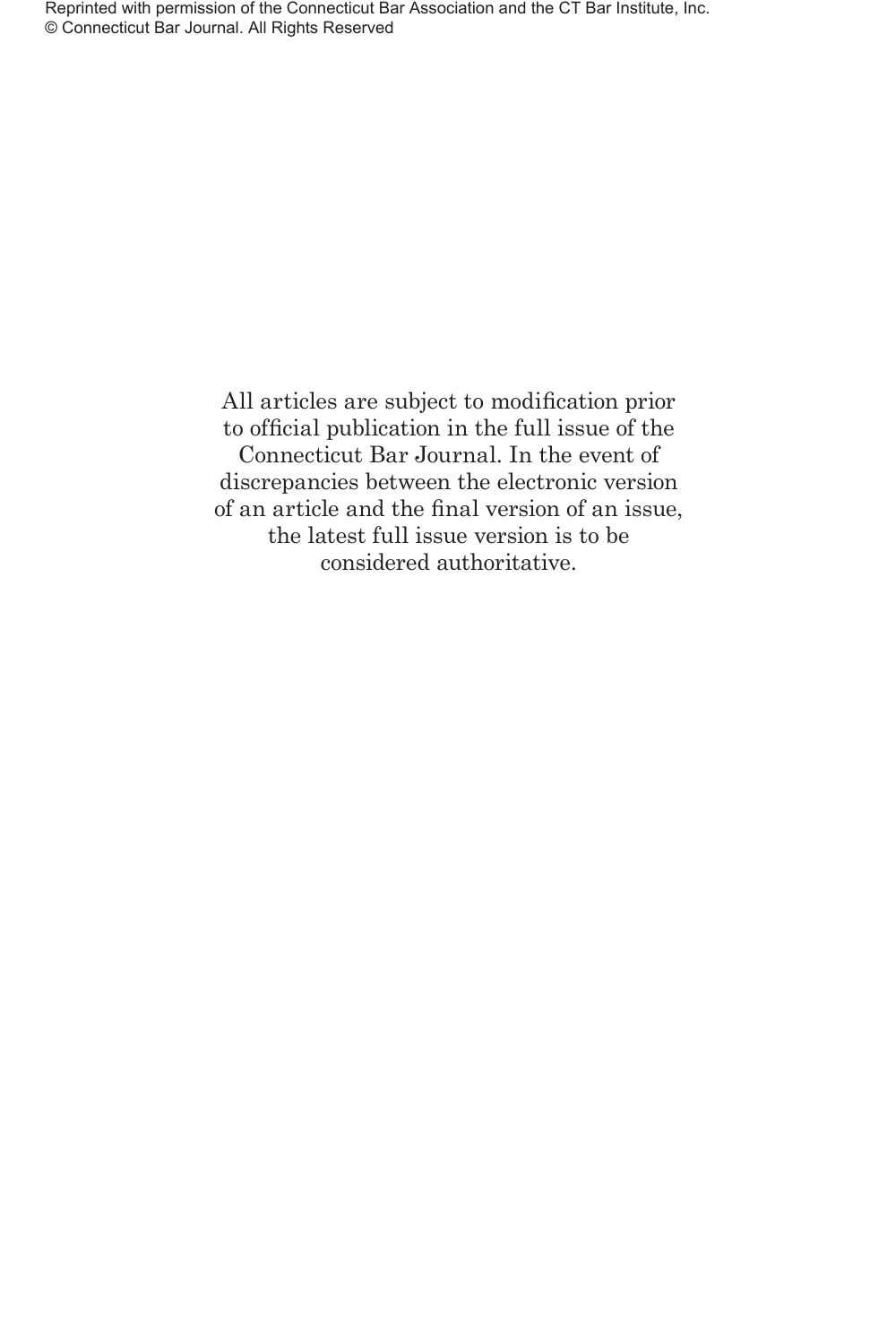#### BUSINESS LITIGATION: 2020 IN REVIEW

### By William J. O'Sullivan\*

In 2020, Connecticut's appellate courts decided numerous cases of interest to business litigators. Following is a summary of the year's most noteworthy decisions.

#### I. Closely Held Businesses

#### A. *Oppression of Minority Member of Limited Liability Company*

In *Manere v. Collins*,<sup>1</sup> the Appellate Court provided Connecticut's first appellate guidance on the meaning of "oppression" as cause to dissolve a limited liability company under the Connecticut Uniform Limited Liability Company Act, General Statutes Section 34-243 *et seq*. The act provides, under Section 34-267(a)(5)(B), that a member of a limited liability company may seek judicial dissolution of the company on the grounds that the managers or members in control "have acted or are acting in a manner that is oppressive and was, is, or will be directly harmful to the applicant ...."

The plaintiff was a forty-percent member of a limited liability company, called BAHR, LLC, which owned a bar in Fairfield. The first named defendant, Collins, owned the remaining sixty percent membership interest. Collins determined that the plaintiff had misappropriated company funds, in an amount determined by the trial court to exceed \$190,000.<sup>2</sup> Collins responded by taking a number of measures, including terminating the employment of the plaintiff and his son, and changing the locks on the building.3

The plaintiff sued Collins and the company under a number of theories, and sought, among other remedies, dissolution of the company on the grounds of oppression. The allegedly oppressive conduct included claims that Collins "(1) stopped payment on nine \$1000 [payroll] checks, (2) filed an interim

<sup>\*</sup> Of the Hartford Bar.

<sup>&</sup>lt;sup>1</sup> 200 Conn. App. 356, \_\_\_ A.3d \_\_\_ (2020).

 $^{\rm 2}$  200 Conn. App. at 364.

<sup>3</sup> *Id*. at 363.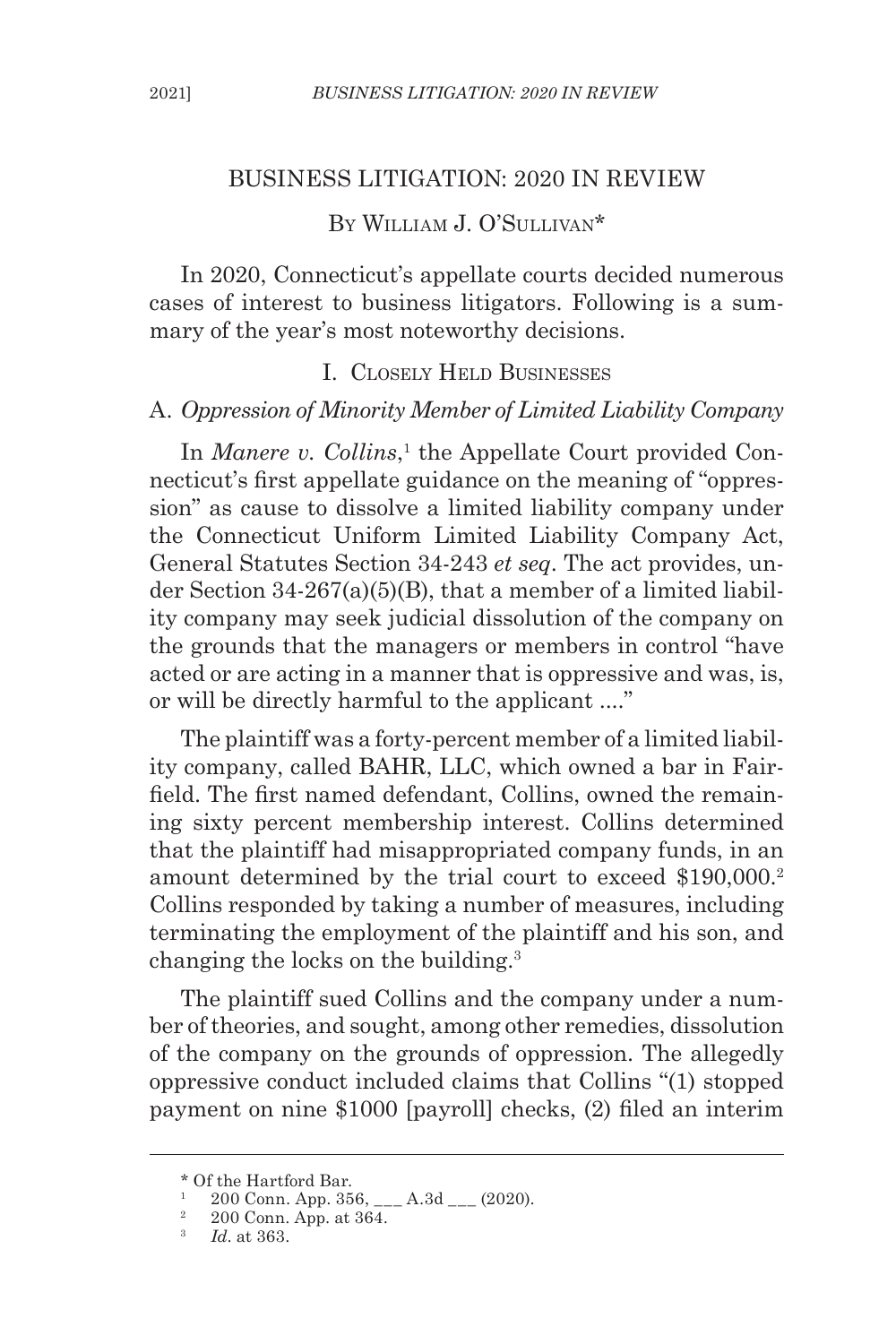report with the Connecticut Secretary of the State that failed to list the plaintiff as a member of BAHR, (3) terminated the plaintiff's son from employment by the cafe, (4) refused to provide the plaintiff with distributions, and (5) refused to provide the plaintiff with BAHR's financial documents."<sup>4</sup> After a bench trial, the court entered judgment for the defendants on all counts of the plaintiff's complaint, and also in favor of BAHR on its counterclaim against the plaintiff.<sup>5</sup>

The Appellate Court observed that the touchstone for member oppression is conduct that "substantially defeats the minority member's expectations which, objectively viewed, were both reasonable under the circumstances and were central to his or her decision to join the venture or developed over time…[T]he key is *reasonable*."6 In evaluating the allegedly oppressed member's "expectations," the court should consider "with regard to each reasonable expectation invoked by the plaintiff, whether the expectation: (i) contradicts any term of the operating agreement or any reasonable implication of any term of that agreement; (ii) was central to the plaintiff's decision to become a member of the limited liability company or for a substantial time has been centrally important in the member's continuing membership; (iii) was known to other members, who expressly or impliedly acquiesced in it; (iv) is consistent with the reasonable expectations of all the members, including expectations pertaining to the plaintiff's conduct; and (v) is otherwise reasonable under the circumstances."7

A limited liability company member's typical "expectations" include employment, a share of the company's earnings and dividends, meaningful participation in the company's operations, voting rights, and access to the company's books and records.8 The court borrowed from established law on closely

<sup>4</sup> *Id*. at 376, fn. 17.

<sup>5</sup> *Id*. at 364.

<sup>&</sup>lt;sup>6</sup> *Id.* at 389. (Emphasis in original; citation and internal punctuation otherwise omitted.)

<sup>7</sup> *Id*. at 385, 386, quoting Rev. Unif. Limited Liability Company Act of 2006 (2013), § 701, comment.

<sup>8</sup> *Id*. at 387, 390.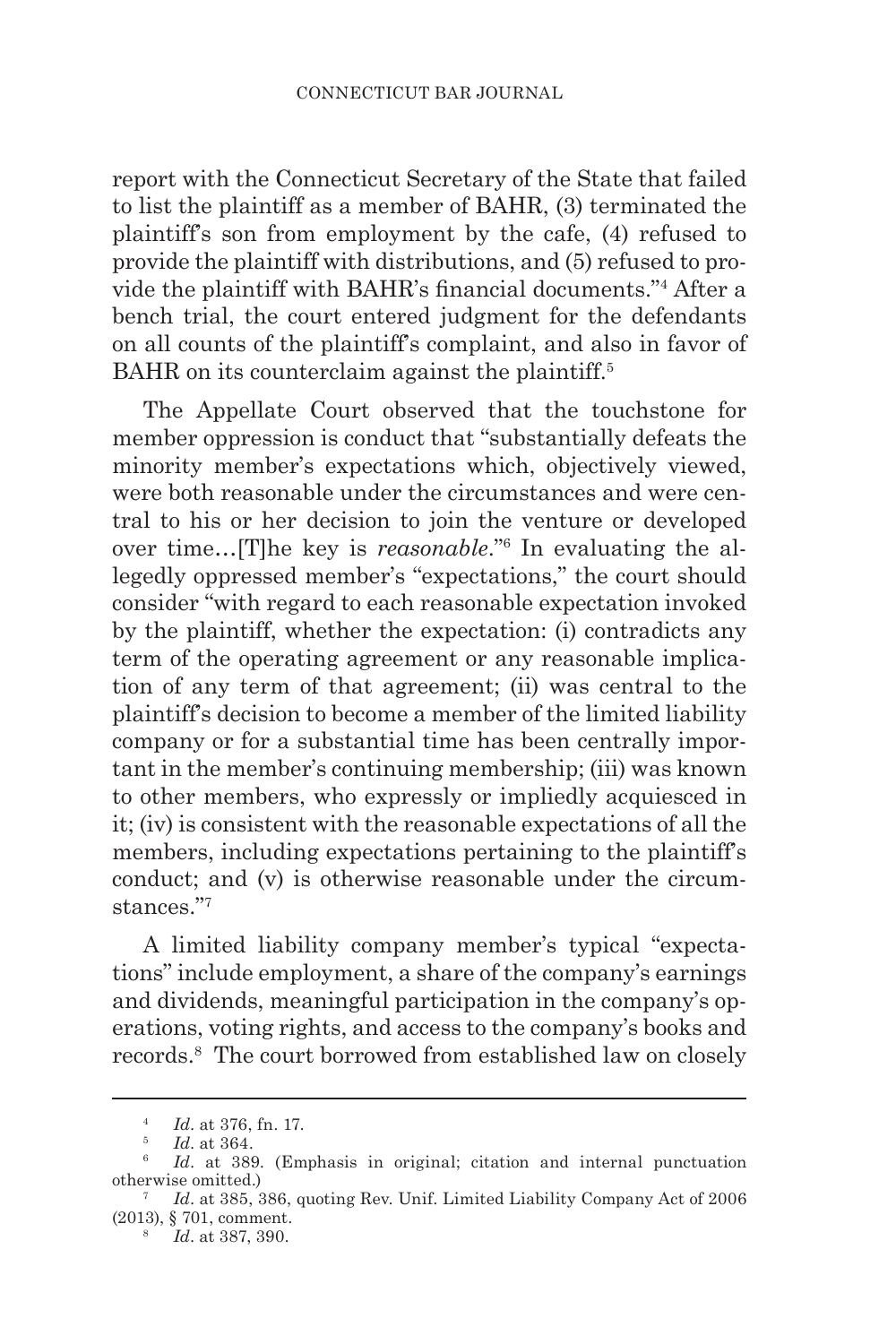held corporations. "It is widely understood that, in addition to supplying capital to a contemplated or ongoing enterprise and expecting a fair and equal return, parties comprising the ownership of a close corporation may expect to be actively involved in its management and operation .... [E]mployment is often a vital component of a [close corporation] [member's] return on investment and a principal source of income."9

As a corollary to this principle, an adverse change in compensation policy may constitute oppression. "Because employment by an LLC is typically the main source of income to members in an LLC – and due to the inherently reasonable expectation that a minority member is to receive a return on his or her investment – a change in distribution policy could, for instance, constitute oppression depending on the factual circumstances."10

Reasonable expectations may evolve over time. "The reasonableness of a member's expectation at the inception of an LLC may prove unreasonable over time and under particular circumstances … For example, a minority member may reasonably expect to be employed by the LLC when entering into the venture with other members. That expectation, however, becomes patently unreasonable when, in light of the minority member's own misconduct, he or she is terminated from that employment with the LLC… This also extends to a member's expectation that a relative will be employed."11 In sum, "whether a minority member's expectation is both reasonable and was defeated will depend on the circumstances in the individual case…[M]aking that determination requires the court to engage in a fact intensive inquiry."12

An allegedly oppressed member must establish "a causal connection between the oppressive conduct and the harm sustained by the plaintiff-member."<sup>13</sup> The plaintiff need not prove that the oppressive conduct is ongoing; any such re-

<sup>9</sup> *Id*. at 390.

<sup>10</sup> *Id*. at 390, 391.

<sup>11</sup> *Id*. at 391.

<sup>12</sup> *Id*. at 392.

<sup>13</sup> *Id*. at 393.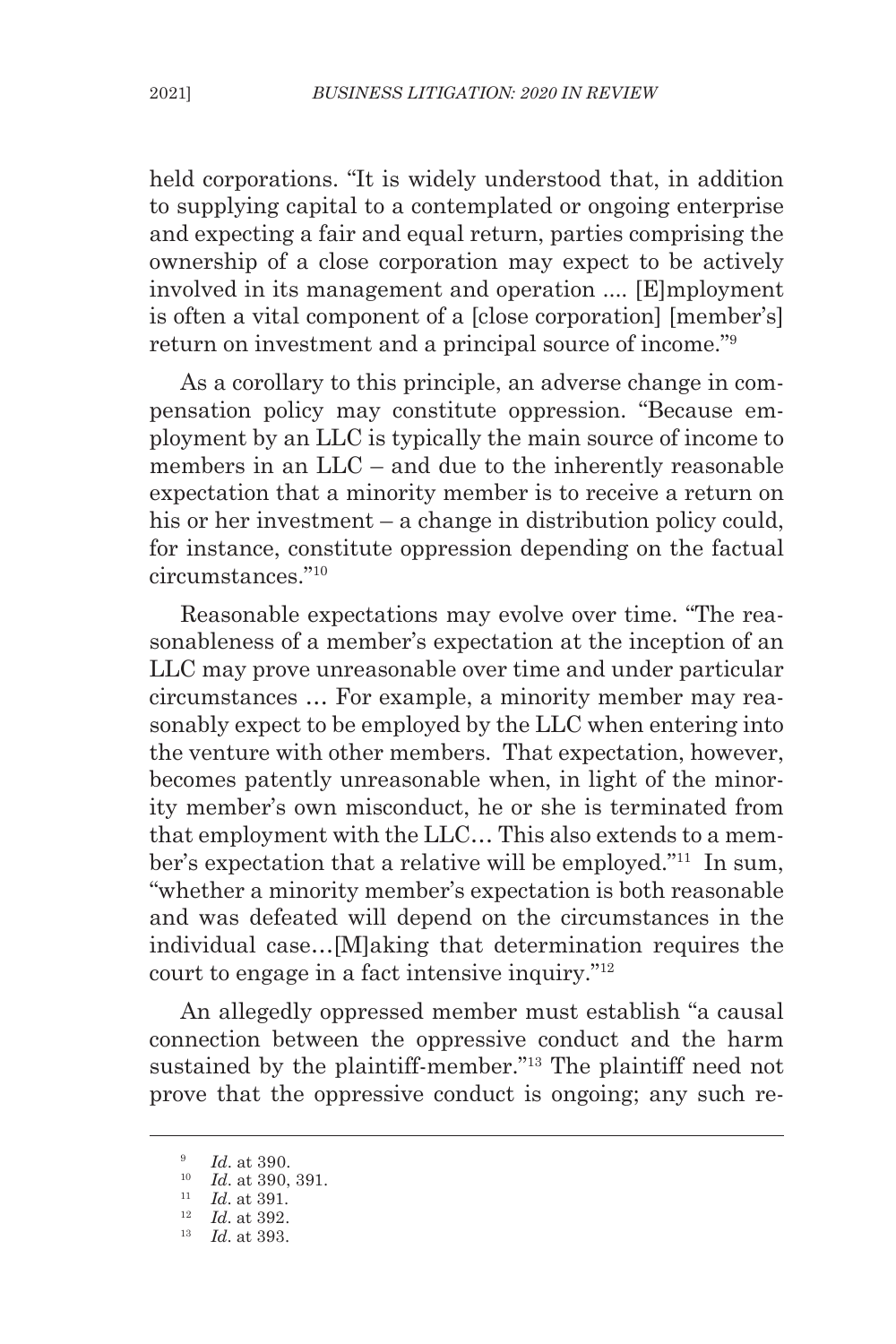quirement would have the perverse effect of "allow[ing] the majority to abuse the minority so long as the abuse ceases prior to the date a decision is rendered."14

Applying these principles to *Collins*, the Appellate Court found the trial court had not applied the correct legal standard – understandably, given that our appellate courts had not yet articulated one – and that the matter needed to be remanded for a new trial on all the plaintiff's claims of oppression except the termination of his employment. As a matter of law, given the circumstances, termination of the plaintiff's employment did not constitute oppression; "the plaintiff's misappropriation of BAHR's funds would render any expectation of continuing employment by BAHR or the cafe unreasonable."15

But the plaintiff's own misconduct

does not obviate the need for the court to consider whether he continued to have reasonable expectations as a minority member… While the plaintiff cannot establish oppression based on his termination of employment – or based on his being prevented from unfettered access to the cafe or BAHR's bank accounts – we emphasize that the plaintiff cannot be marginalized to the extent that he would be precluded from realizing what reasonable expectation he still maintains as a minority member… Should the court find that the other acts taken by Collins were oppressive, the plaintiff's prior malfeasance should not bar his pursuit of an appropriate remedy under  $\S$  34-267(a)(5). This is so because, so long as the plaintiff retains an investment in BAHR, his reasonable expectations include being entitled to certain minimum rights as a minority member. An infringement of these rights and a bar to any remedy leaves the plaintiff with a worthless asset.<sup>16</sup>

This does not mean a wrongdoing limited liability company member can necessarily force dissolution of the entity if the other members overreact to the point of oppressing him. The uniform act provides, at General Statutes Section 34-267(b),

<sup>14</sup> *Id*. at 394. (Citation and internal punctuation omitted.)

<sup>15</sup> *Id*. at 397.

<sup>16</sup> *Id*. at 398, 399, 400. (Citations omitted.)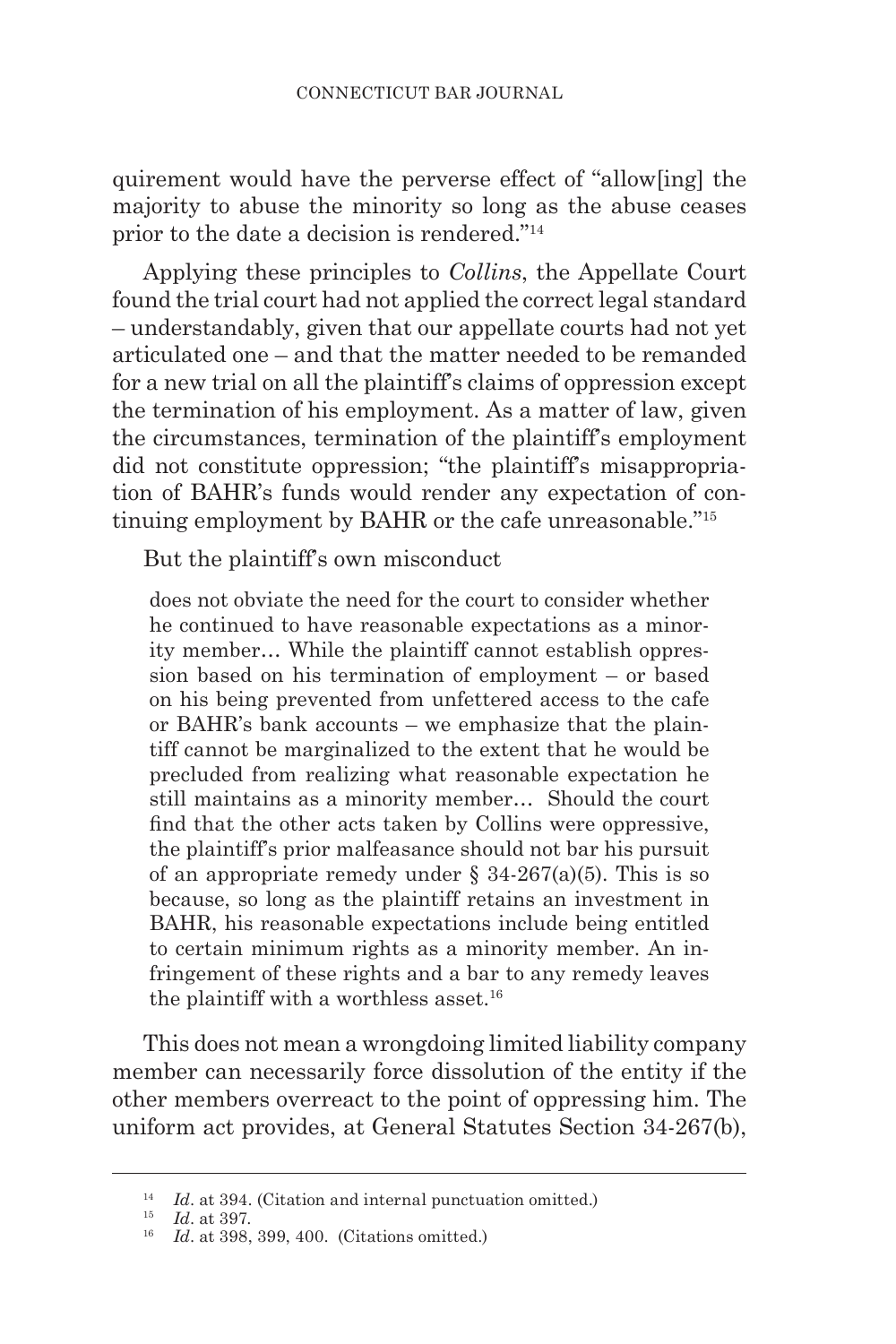that in a proceeding for dissolution based on oppression (or certain other grounds), "the court may order a remedy other than dissolution." So, although an "oppressed bad guy" may be entitled to some form of relief, that relief does not necessarily include dissolution of the company. One possible option is a buyout in lieu of dissolution; although the uniform act does not specifically prescribe that procedure, as the corporate statutes do, the flexible language of Section 34-267(b) would appear to leave that as an option.

The act also authorizes the court-ordered expulsion of a limited liability company member who engages in serious misconduct. General Statutes Section 34-263a(5) provides that remedy against a member who "(A) Has engaged or is engaging in wrongful conduct that has affected adversely and materially, or will affect adversely and materially, the company's activities and affairs; (B) has committed wilfully or persistently, or is committing wilfully or persistently, a material breach of the operating agreement or a duty or obligation under section 34-255h; or (C) has engaged or is engaging in conduct relating to the company's activities and affairs which makes it not reasonably practicable to carry on the activities and affairs with the person as a member."

It is thus foreseeable that, on facts similar to those in *Manere*, a court could face (i) an application by the company to expel the member for wrongdoing and (ii) a counterclaim by the member alleging that the company and its majority members had oppressed him in the aftermath of his own wrongdoing, and seeking dissolution of the entity or other relief.

Finally, on a side note concerning pleading practice, the court observed the split of authority among our trial courts as to whether it is proper to challenge the legal sufficiency of a pleading by way of a special defense rather than a motion to strike. Without expressly deciding that issue, the Appellate Court stated it was "doubtful that such a practice conforms with our rules that govern an attack on a pleading for a failure to state a claim."17

<sup>17</sup> *Id*. at 364, fn. 11.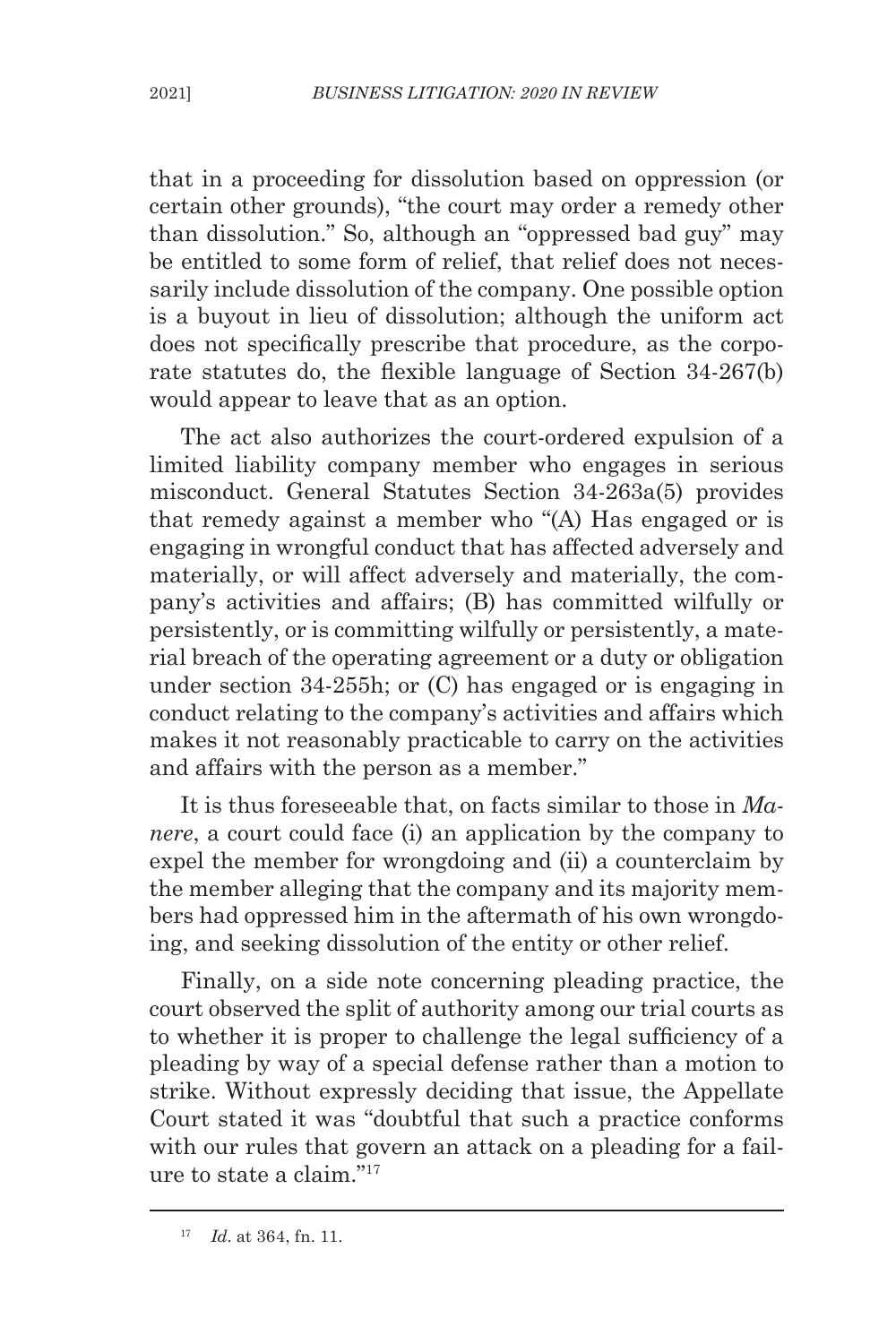# B. *Fiduciary Duty Owed by Majority Member of Limited Liability Company When Purchasing Interest of Minority Member*

The Appellate Court's decision in *Falcigno v. Falcigno*<sup>18</sup> implicated the fiduciary duty that the majority owner of a closely held business owes when purchasing the interest of a minority owner. The case involved a family business, a distributorship called Statewide Meats and Poultry, Inc. In 2009, the plaintiff sold his twenty percent shareholder interest in the company to his brother, the defendant, for \$200,000. At the time of the transaction, the defendant already held sixty percent of the stock in the company; a third brother, a nonparty to the lawsuit, held the remaining twenty percent.

A year later, a representative of Sysco Corporation approached the defendant to broach the idea of buying the company. In 2011, the company was sold to Sysco for \$6 million, with an additional \$2 million earnout to be paid if the company maintained a certain level of sales.19 In 2012, the plaintiff sued the defendant, claiming the defendant had misled him in connection with his buyout.

Following a courtside trial, the court entered judgment for the defendant on all counts of the plaintiff's complaint. The Appellate Court affirmed. Although the appeal was largely an attack on the trial court's findings of fact, the Appellate Court decision is noteworthy for its articulation of the relevant legal standard:

'Majority or controlling stockholders have a duty not to take advantage of the minority in purchasing the latter's shares. Accordingly, majority stockholders, when purchasing the stock of minority stockholders, are under a duty to disclose to them all material facts known to the majority stockholders by virtue of their position. … [T]he correct standard requires disclosure of all germane facts rather than mere disclosure of adequate facts.

<sup>18</sup> 199 Conn. App. 663, 238 A.3d 60 (2020).

<sup>19</sup> *Id*. at 669.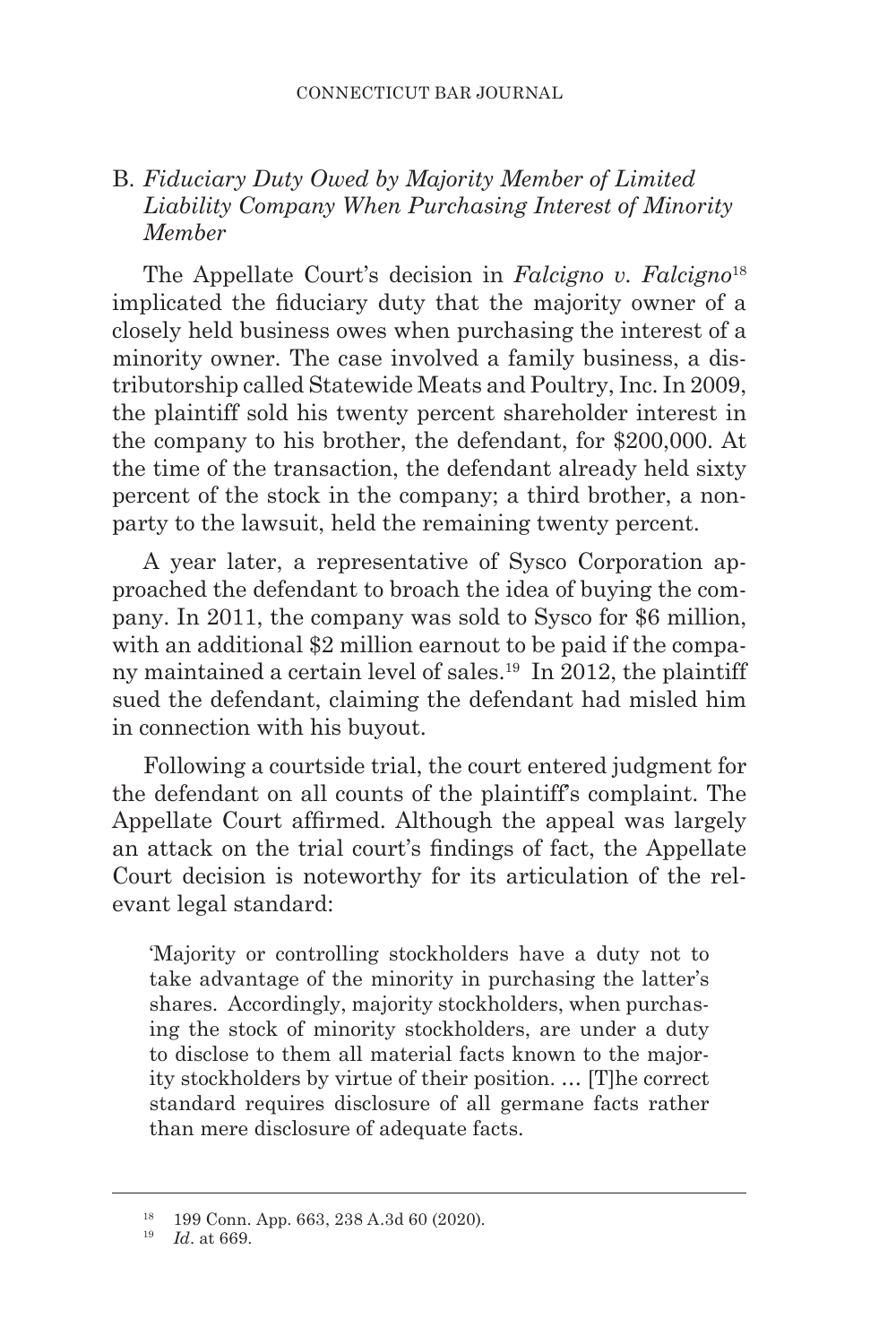'Absent nondisclosure, fraud, or oppression, a majority shareholder has no duty to pay a 'fair' price for shares. A shareholder in a closely held corporation does not breach the shareholder's fiduciary duties to the second shareholder by failing to disclose the true value of the corporation when the second shareholder sold their interest to the first shareholder, where there is no evidence that the first shareholder knew the true value of the corporation, and the second shareholder was advised, but refused, to obtain an appraisal….'20

#### II. Remedies and Defenses

# A. *Limits on Applicability of Civil Theft*

In *Hamann v. Carl*, 21 the Appellate Court reversed a judgment for the plaintiff on a claim of civil theft, even as the plaintiff's judgment for unjust enrichment on another count of the complaint remained unchallenged.

The defendant and nonparty Richard Edwards were involved in the purchase and sale of classic automobiles. The defendant faced a deadline to pay \$150,000 to Ferrari Motor Services, on the defendant's line of credit with that company. Edwards, on behalf of the defendant, asked the plaintiff's then-husband, Thomas Hamann, to provide a short-term loan for the benefit of the defendant. Thomas prevailed upon the plaintiff to provide the funds, which she arranged to have wired to Ferrari, credited toward the defendant's account.<sup>22</sup> Not until after the payment was made did the defendant learn that the plaintiff had been the source of the payment.<sup>23</sup>

Several months later, Thomas, on behalf of the plaintiff, contacted the defendant to seek repayment. The defendant refused, claiming, as later set forth in his special defenses, that Edwards owed him \$150,000, and that the money wired into the defendant's Ferrari account was in satisfaction of that obligation.<sup>24</sup>

<sup>&</sup>lt;sup>20</sup> *Id.* at 674, 675, quoting 18A Am. Jur. 2d 529–30, Corporations § 662 (2015).<br><sup>21</sup> 196 Conn. App. 583, 230 A, 3d 803 (2020).

<sup>&</sup>lt;sup>21</sup> 196 Conn. App. 583, 230 A.3d 803 (2020).

 $\frac{22}{23}$  196 Conn. App. at 587.

<sup>23</sup> *Id*.

<sup>24</sup> *Id*. at 588, fn. 4.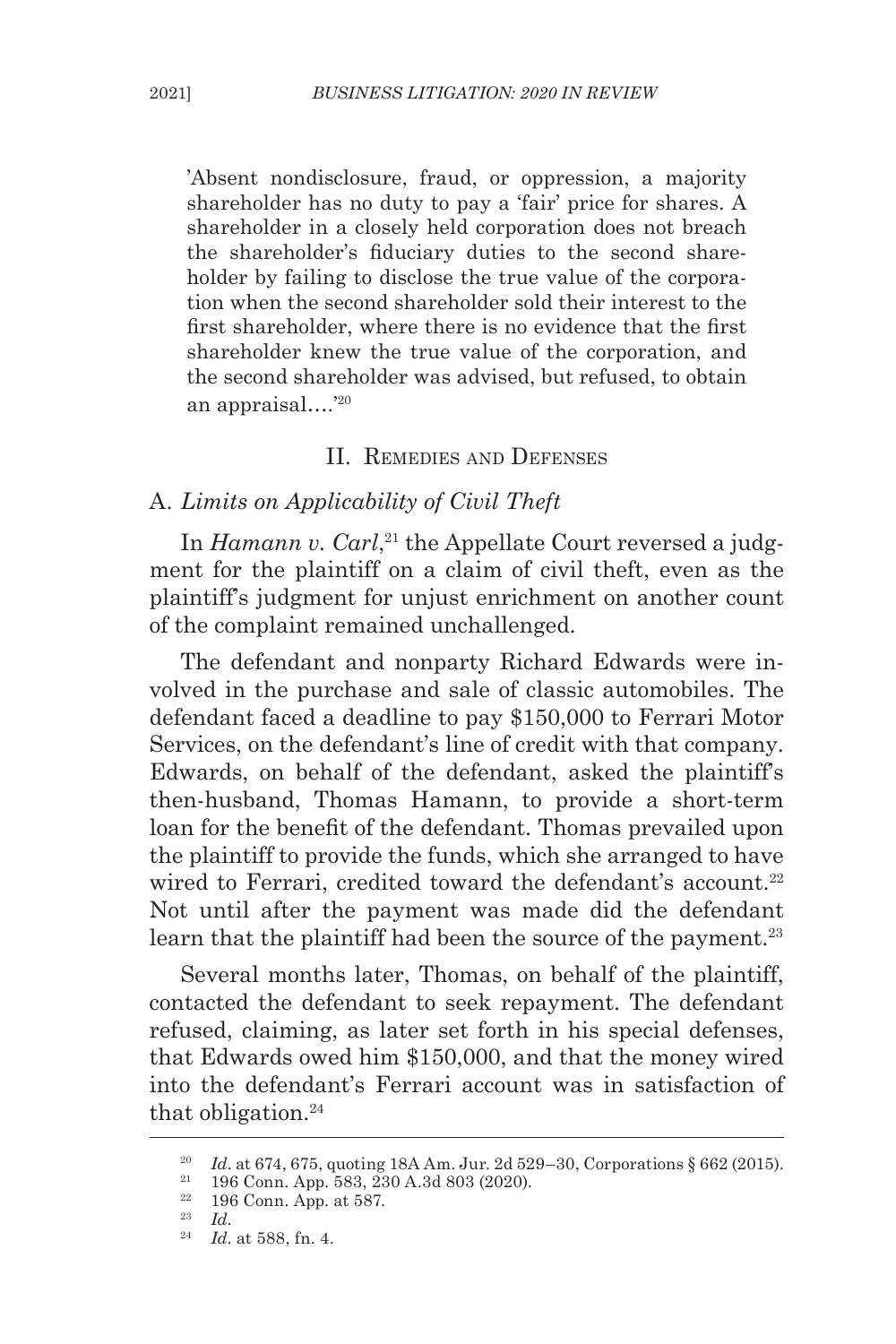The plaintiff brought suit in four counts, but withdrew two of them, going to trial only on claims of unjust enrichment and civil theft. Following a courtside trial, the court rejected the defendant's special defenses, and entered judgment for the plaintiff for \$150,000 on the unjust enrichment claim, and treble damages of \$450,000 on the civil theft claim, pursuant to General Statutes Section 52-564. The latter ruling was founded on subsection (4) of General Statutes Section 53a-119, the larceny statute, which provides that a person who "comes into control of property of another that he knows to have been lost, mislaid, or delivered under a mistake as to the nature or amount of the property or the identity of the recipient is guilty of larceny if, with purpose to deprive the owner thereof, he fails to take reasonable measures to restore the property to a person entitled to it."

On appeal, the defendant did not contest the court's judgment of unjust enrichment, but challenged the court's finding of civil theft. The Appellate Court agreed that the trial court had erred in imposing liability under that theory. A claim for civil theft may not rest on a "mere obligation to pay money."25 Rather, to establish a claim for civil theft of money, a party must prove "ownership or the right to possess specific, identifiable money, rather than the right to the payment of money generally."26 The money in question must be identifiable "as a specific chattel,"<sup>27</sup> requiring such evidence as "intent to form [a] trust, requirement of segregation of funds, or other means of establishing identifiable funds."<sup>28</sup>

Here, the record lacked any such evidence. The Appellate Court concluded that the trial court "erred in finding that the defendant committed civil theft because the plaintiff's tort claim cannot arise from an implied contract of unjust enrichment and because the plaintiff had no right to specific identifiable money once it was paid to Ferrari."<sup>29</sup>

<sup>25</sup> *Id*. at 598.

<sup>&</sup>lt;sup>26</sup> *Id.* at 598 (citations and internal punctuation omitted).

<sup>27</sup> *Id*.

<sup>28</sup> *Id*. at 599.

<sup>29</sup> *Id*. at 600.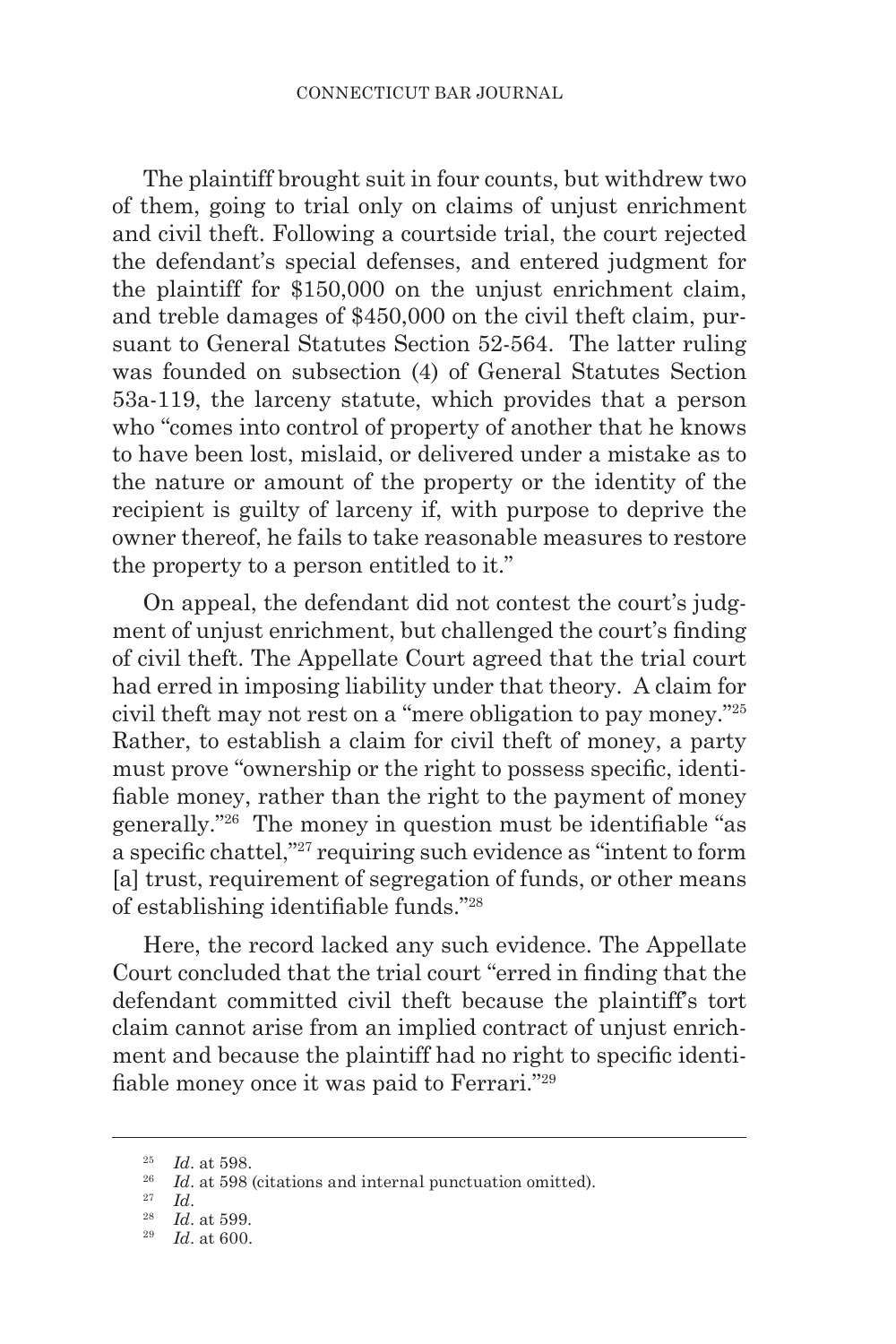#### B. *Statements of Opinion Could Not Support Defamation Claim*

In *NetScout Systems, Inc. v. Gartner, Inc.*,<sup>30</sup> the Connecticut Supreme Court discussed the distinction between actionable misstatements of fact and non-actionable expressions of opinion, as applied to a publication that rates technology products and services.

The defendant publishes a research report that assigns ratings to certain information technology companies. The centerpiece of each report is a graphic, called the "Magic Quadrant," presented as a square divided into quadrants, with the horizontal axis denoting "Completeness of Vision" and the vertical axis denoting "Ability to Execute." The quadrants are labelled "Leaders," "Challengers," "Visionaries" and "Niche Players."

In its 2014 report, the defendant characterized the plaintiff, a provider of products and services for the monitoring of computer network performance, as a "Challenger."31 The defendant added various comments about the plaintiff, including that it "has a limited ability to expand beyond its network management heritage" and "is perceived as a conservative stalwart … and lacks the reach and mind share that many smaller competitors have."32

The plaintiff sued the defendant for defamation. Also, noting that the defendant offers consulting services to information technology vendors, including vendors that the defendant rates in its reports, the plaintiff asserted a claim under the Connecticut Unfair Trade Practices Act,<sup>33</sup> alleging that that combination of services amounts to a "pay to play" scheme, by which vendors purchase consulting services from the defendant in exchange for favorable ratings.<sup>34</sup>

The Supreme Court affirmed the trial court's entry of summary judgment for the defendant. The court found the de-

<sup>30</sup> 334 Conn. 396, 223 A.3d 37 (2020).

<sup>31</sup> 334 Conn. at 404.

<sup>32</sup> *Id*. at 405.

 $33$  CONN. GEN. STAT.  $§42-110a$  et seq.

<sup>34</sup> 334 Conn. at 405.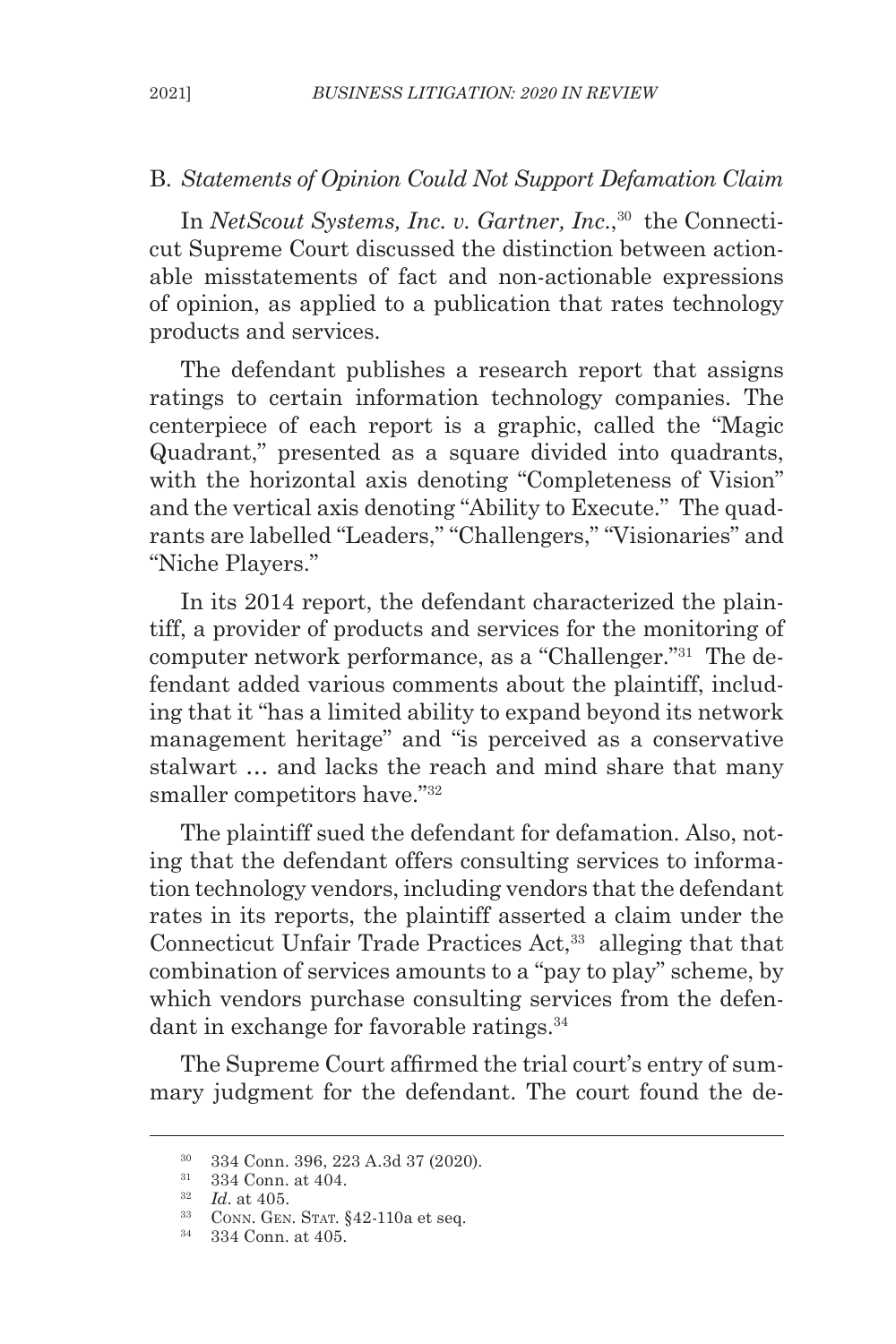fendant's statements about the plaintiff were expressions of opinion, and thus could not support a claim for defamation.

The court acknowledged "the distinction between actionable statements of fact and nonactionable statements of opinion is not always easily articulated or discerned," given that "the expression of an opinion may, under certain circumstances, reasonably be understood to imply the existence of an underlying basis in an unstated fact or set of facts."35 Liability for defamation may attach "'when a negative characterization of a person is coupled with a clear but false implication that the author is privy to facts about the person that are unknown to the general reader. If an author represents that he has private, [firsthand] knowledge which substantiates the opinions he expresses, the expression of opinion becomes as damaging as an assertion of fact.'"36 In such instances, "a reasonable fact finder could conclude that an expression of opinion implies an actionable assertion of fact."37

To distinguish between fact and opinion in this context, the court applied "three basic, overlapping considerations: (1) whether the circumstances in which the statement is made should cause the audience to expect an evaluative or objective meaning; (2) whether the nature and tenor of the actual language used by the declarant suggests a statement of evaluative opinion or objective fact; and (3) whether the statement is subject to objective verification."38

Applying these factors to the statements at issue, the court concluded that the defendant's speech "was not factual and did not imply defamatory facts."39 This conclusion, coupled with the absence of evidence to support the plaintiff's "pay to play" theory, also disposed of the CUTPA claim.40

<sup>35</sup> *Id*. at 411, 412.

<sup>&</sup>lt;sup>36</sup> *Id.* at 416, 417, quoting Mr. Chow of New York v. Ste. Jour Azur S.A., 759 F.2d 219, 225 (2d Cir. 1985).

<sup>37</sup> *Id*. at 413.

<sup>38</sup> *Id*. at 414.

<sup>39</sup> *Id*. at 418.

<sup>40</sup> *Id*. at 430.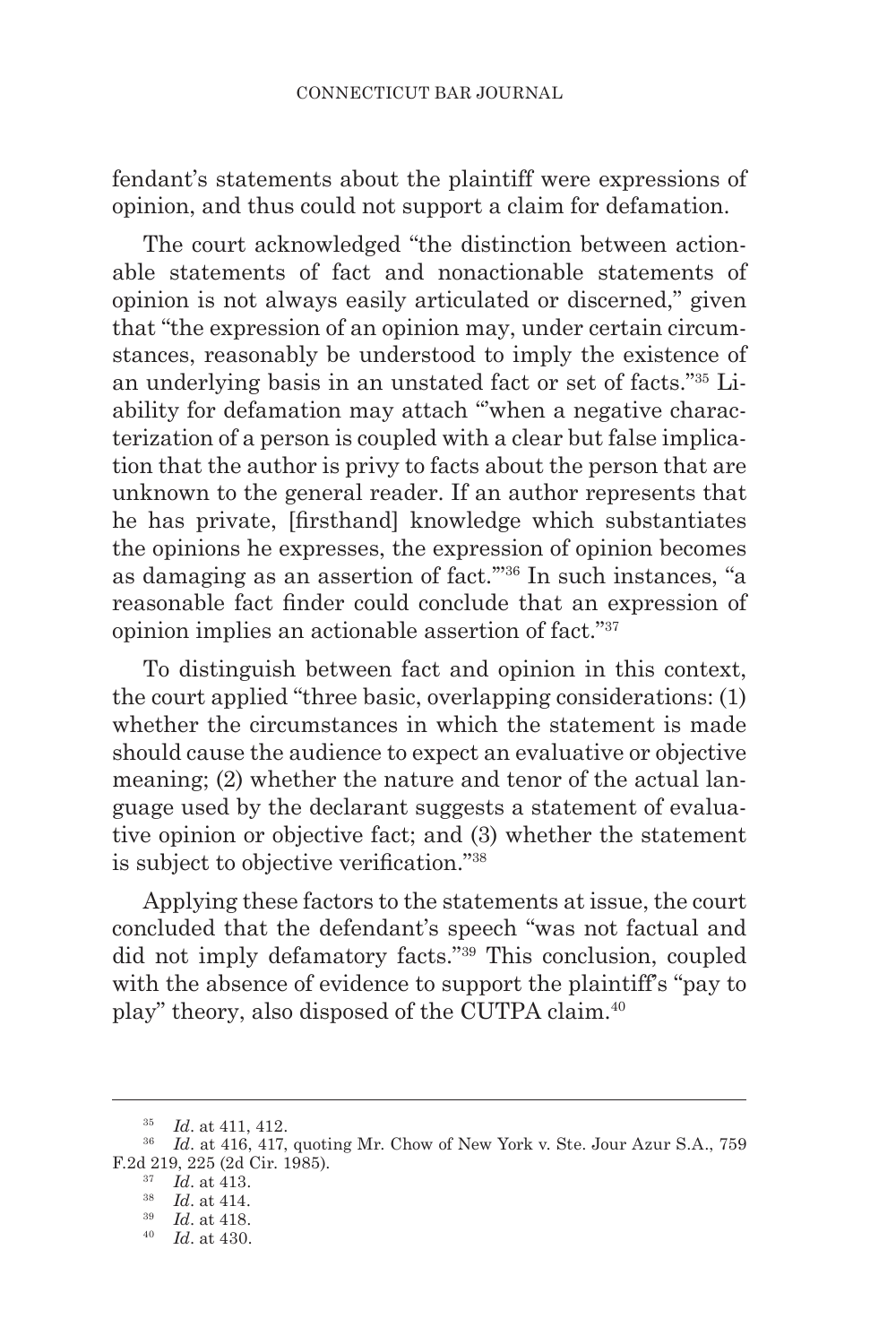## C. *Supreme Court Clarifies Elements of Claim for Constructive Discharge*

In *Karagozian v. USV Optical, Inc.*<sup>41</sup> the Connecticut Supreme Court clarified the required elements for a claim of constructive discharge. The plaintiff must allege "that (1) the employer intentionally created the complained of work atmosphere, (2) the work atmosphere was so difficult or unpleasant that a reasonable person in the employee's shoes would have felt compelled to resign, and (3) the plaintiff in fact resigned."<sup>42</sup>

The court noted that in some decisions, the Appellate Court had construed the "intent" requirement as including specific intent, on the part of the employer, that the employee resign. But the Supreme Court disagreed. "This standard does not require that the plaintiff allege facts to show that the employer intended to force the employee to resign, only that a reasonable employee would feel compelled to resign."43

# D. *Alleged Tying Arrangement Did Not Violate Antitrust Law*

In *Reserve Realty, LLC v. Windemere Reserve, LLC*, 44 the Connecticut Supreme Court reversed the Appellate Court, which had struck down a real estate brokerage agreement that a real estate developer had been required to accept as a condition of its land purchase. The Appellate Court had found the agreement constituted an illegal tying arrangement in violation of antitrust law, but the Supreme Court disagreed.

In 2002, in connection with the purchase of 546 acres of land in Danbury called "the Reserve," a group of developers known as Woodland Group II, LLC (Woodland) entered into a brokerage agreement (Woodland agreement) with the plaintiff real estate brokers, by which the brokers would assist with the subsequent sale or lease of the property. The Woodland agreement provided it shall be binding upon a sub-

<sup>41</sup> 335 Conn. 426, 238 A.3d 716 (2020).

<sup>&</sup>lt;sup>42</sup> *Id.* at 440.<br><sup>43</sup> *Id.* 

<sup>43</sup> *Id*. 44 335 Conn. 174, 229 A.3d 708 (2020). The Appellate Court decision is reported at 174 Conn. App. 130, 165 A.3d 162 (2017).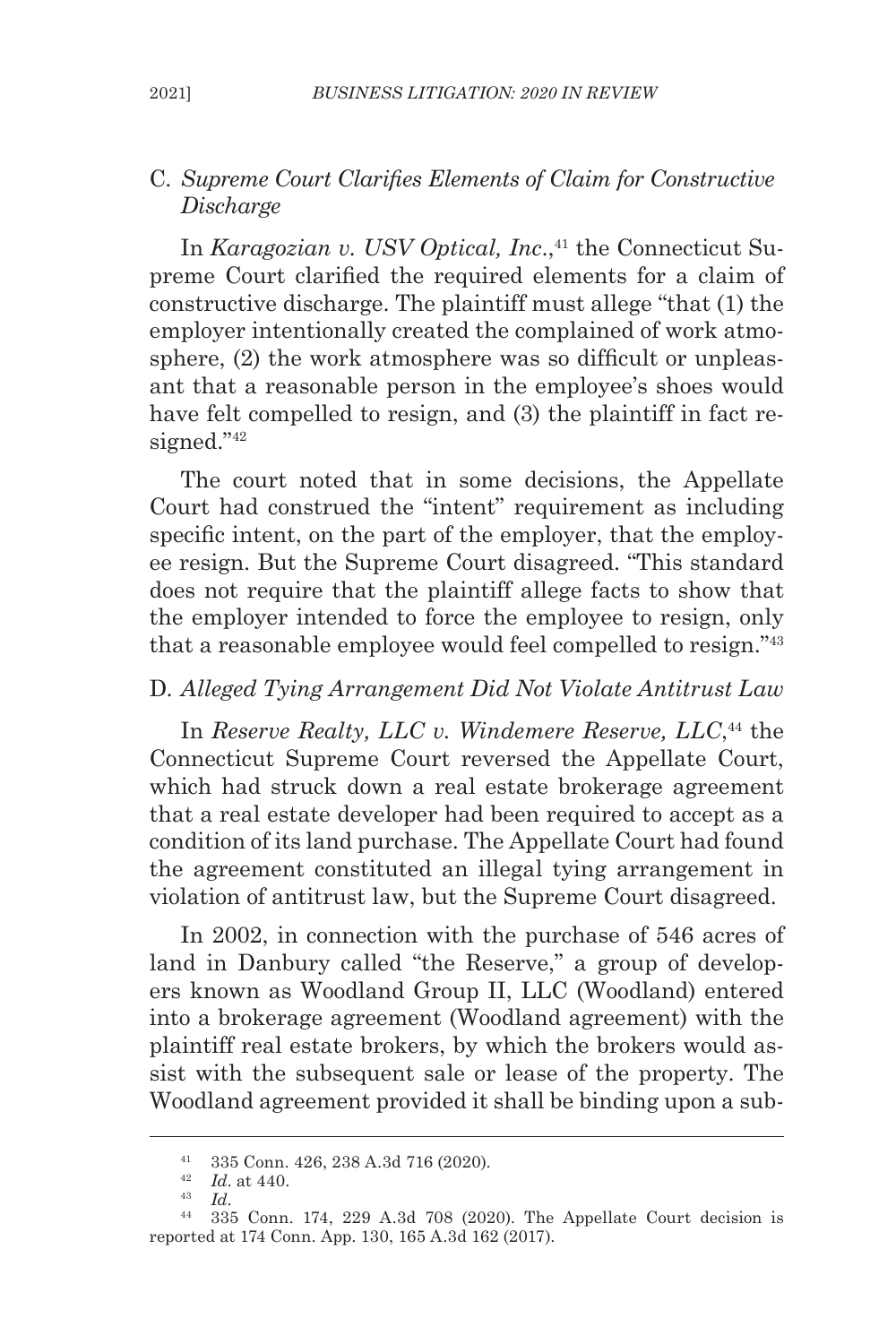sequent purchaser of the property.

Woodland subsequently sold two parcels of the property to the defendants, who intended to develop the parcels. Consistent with the Woodland agreement, Woodland required the defendants, as a condition of the purchase and sale, to retain the plaintiffs as their real estate brokers. The defendants did so, but the relationship soured, and the defendants terminated the listing agreement, prompting the plaintiffs to sue.

The defendants asserted various special defenses, including that the agreement constituted a tying arrangement, in violation of the Sherman Act, 15 U.S.C. § 1 et seq., and its analogue under the Connecticut Antitrust Act, Connecticut General Statutes Section 35-26. A tying arrangement is "an agreement by a party to sell one product [the tying product] but only on the condition that the buyer also purchase a different (tied) product, or at least agree that he will not purchase that product from any other supplier."45

The U.S. Supreme Court traditionally viewed such agreements as per se anticompetitive and unlawful, reasoning that tying "confers little, if any, economic benefit or value" and "allows a monopolist in the tying product to improperly extend or leverage its monopoly position so as to monopolize or obtain an unfair advantage in the market for the complementary, tied product."46 In a 1980 case called *State v. Hossan-Maxwell, Inc.*,<sup>47</sup> the Connecticut Supreme Court, mindful of that jurisprudence, voided a restrictive covenant in a 64-lot subdivision that required all purchasers to use the services of a designated broker.

After a courtside trial, the trial court in *Reserve Realty* found the defendants had proven three special defenses, including the defense of illegal tying arrangement, and entered judgment for the defendants.<sup>48</sup> The Appellate Court affirmed,

<sup>45</sup> 335 Conn. at 186, quoting *State v. Hossan-Maxwell, Inc*., 181 Conn. 655, 659, 436 A.2d 284 (1980).

 $^{46}$   $\,$   $\,$   $Id.$  at 186.  $^{47}$   $\,$  181 Conn. 655, 436 A.2d 284 (1980).

<sup>&</sup>lt;sup>48</sup> Reserve Realty, LLC v. Windemere Reserve, LLC, 174 Conn. App. 130, 138, 165 A.3d 162 (2017).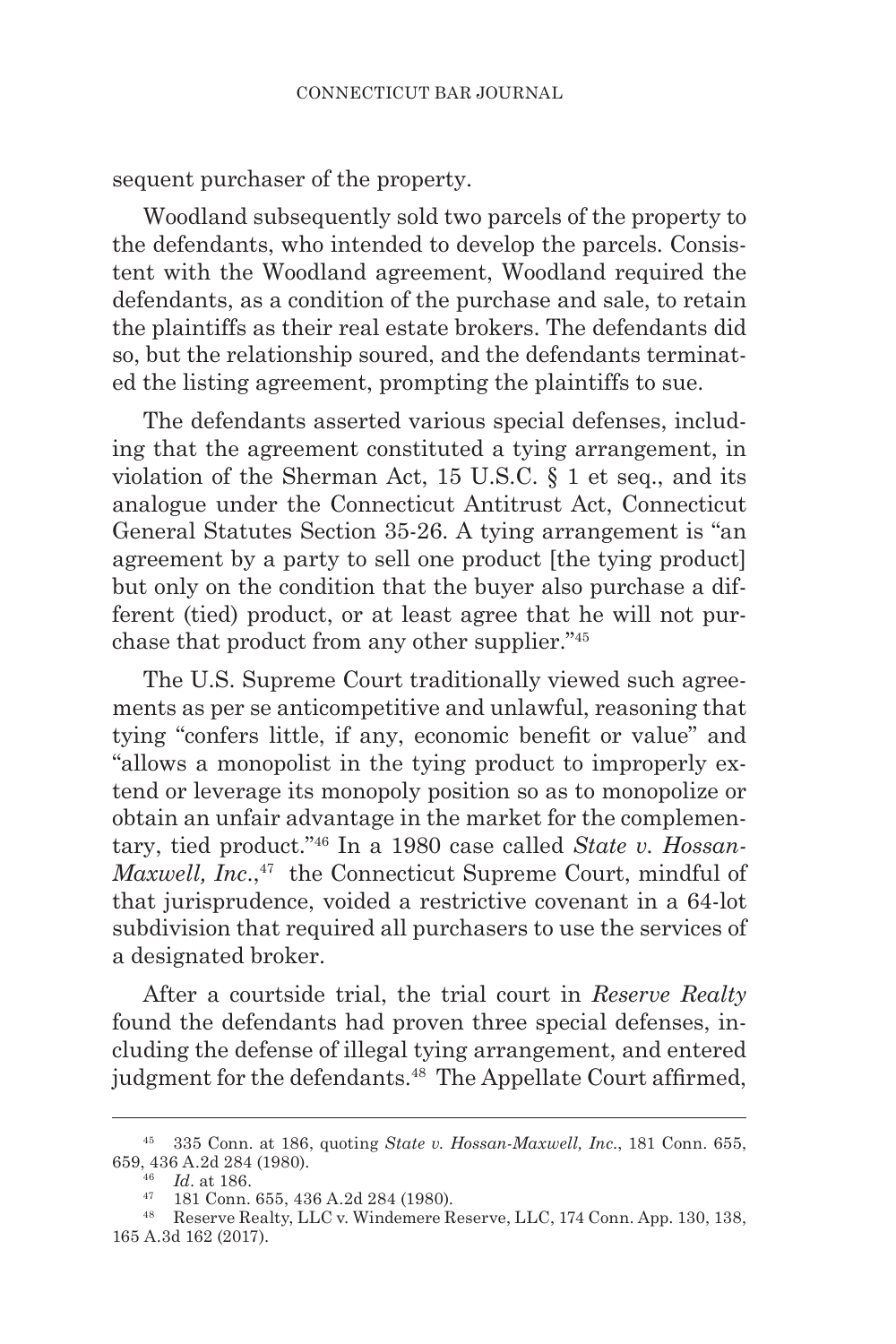relying on the Connecticut Supreme Court's decision in *Hossan-Maxwell*. Finding that claim dispositive, the Appellate Court did not address the other special defenses.<sup>49</sup> The Connecticut Supreme Court certified the question of whether the Appellate Court had properly relied on the *Hossan-Maxwell*  decision<sup>50</sup>

The court considered the continued vitality of the *Hossan-Maxwell* decision in light of more recent federal jurisprudence concerning this issue. The court noted that the U.S. Supreme Court had abandoned the view that tying arrangements are "per se" unlawful, in favor of a rule of reason. This more nuanced approach is rooted in a concurring opinion, authored by Justice O'Connor, in a 1984 case in which the tying arrangement required patients who were having surgery at a particular hospital to use the services of a designated anesthesiology practice.51 By 2006, the U.S. Supreme Court had come to recognize that "'tying arrangements may well be procompetitive.'"52

In light of these more recent legal developments, the Connecticut Supreme Court in *Reserve Realty* overruled *Hossan-Maxwell* "to the extent that it held that real estate list-back agreements affecting a not insubstantial volume of commerce are per se illegal," instead adopting a five-part reasonableness test that the United States Court of Appeals for the Second Circuit adopted in 2016.<sup>53</sup> Applying that test to the record, the court determined as a matter of law that the defendants had failed to prove their antitrust special defense.<sup>54</sup> The court reversed the judgment of the Appellate Court, and remanded the case for further proceedings.

<sup>49</sup> *Id*.

<sup>50</sup> 327 Conn. 910, 170 A.3d 679 (2017).

 $51$  335 Conn. at 192, referring to Jefferson Parish Hospital District No. 2 v.<br>Hyde, 466 U.S. 2 (1984).

<sup>52 335</sup> Conn. at 193, quoting Illinois Tool Works, Inc. v. Independent Ink, Inc., 547 U.S. 28, 36 (2006).

<sup>53</sup> *Id*. at 204, citing Kaufman v. Time Warner, 836 F.3d 137, 141 (2nd Cir. 2016).

<sup>54</sup> *Id*. at 211.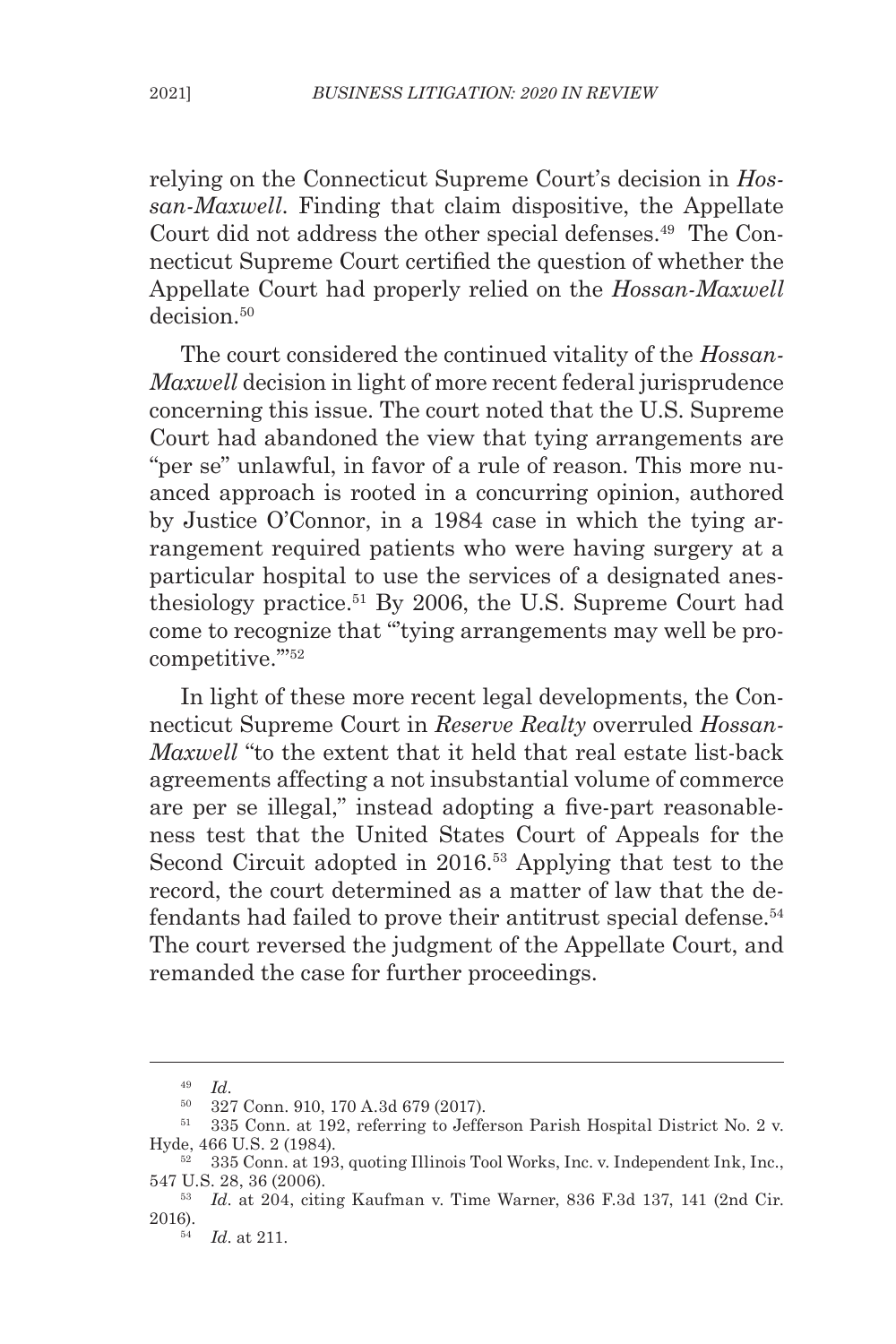# E*. Litigation Privilege Barred Civil Theft Claim Against Attorney*

In *Scholz v. Epstein*, 55 the Appellate Court ruled that an attorney had absolute immunity, under the litigation privilege, for a claim of civil theft<sup>56</sup> arising from the attorney's work in a previous proceeding.

The defendant, a Connecticut attorney (attorney), represented the assignee of a tax lien on property owned by the plaintiff, Scholz. In that capacity, the attorney had brought an action to foreclose the lien (underlying action). As alleged in the subsequent theft action, the writ and summons in the underlying action bore an incorrect home address for Scholz, even though the attorney had ample notice of his correct address, and Scholz was never properly served in the underlying action.57 As also alleged, the attorney filed a motion in the underlying action that contained various misrepresentations about purported difficulties in effectuating service upon Scholz<sup>58</sup>

Scholz was defaulted in the underlying action for failure to appear, and the attorney followed up with a motion for judgment of strict foreclosure, rather than a motion for judgment of foreclosure by sale, supported by an appraisal of the property that, as alleged by Scholz in the theft action, was "flawed on its face."59 The court in the underlying action entered a judgment of strict foreclosure, and title passed to the attorney's client, which in turn sold the property to a third party for a "windfall profit."60 On those facts, Scholz alleged that the attorney had acted "with the intent to deprive [Scholz] of his property and/or to appropriate the property to [the attorney's client], thereby committing [statutory] theft…"61

<sup>55</sup> 198 Conn. App. 197, 232 A.3d 1155 (2020).

<sup>56</sup> General Statutes Section 52-564 provides "Any person who steals any property of another, or knowingly receives and conceals stolen property, shall pay the owner treble his damages."

<sup>57</sup> 198 Conn. App. at 200, 201. 58 *Id*. at 201, 202.

<sup>59</sup> *Id*. at 202.

<sup>60</sup> *Id*. at 203.

<sup>61</sup> *Id*.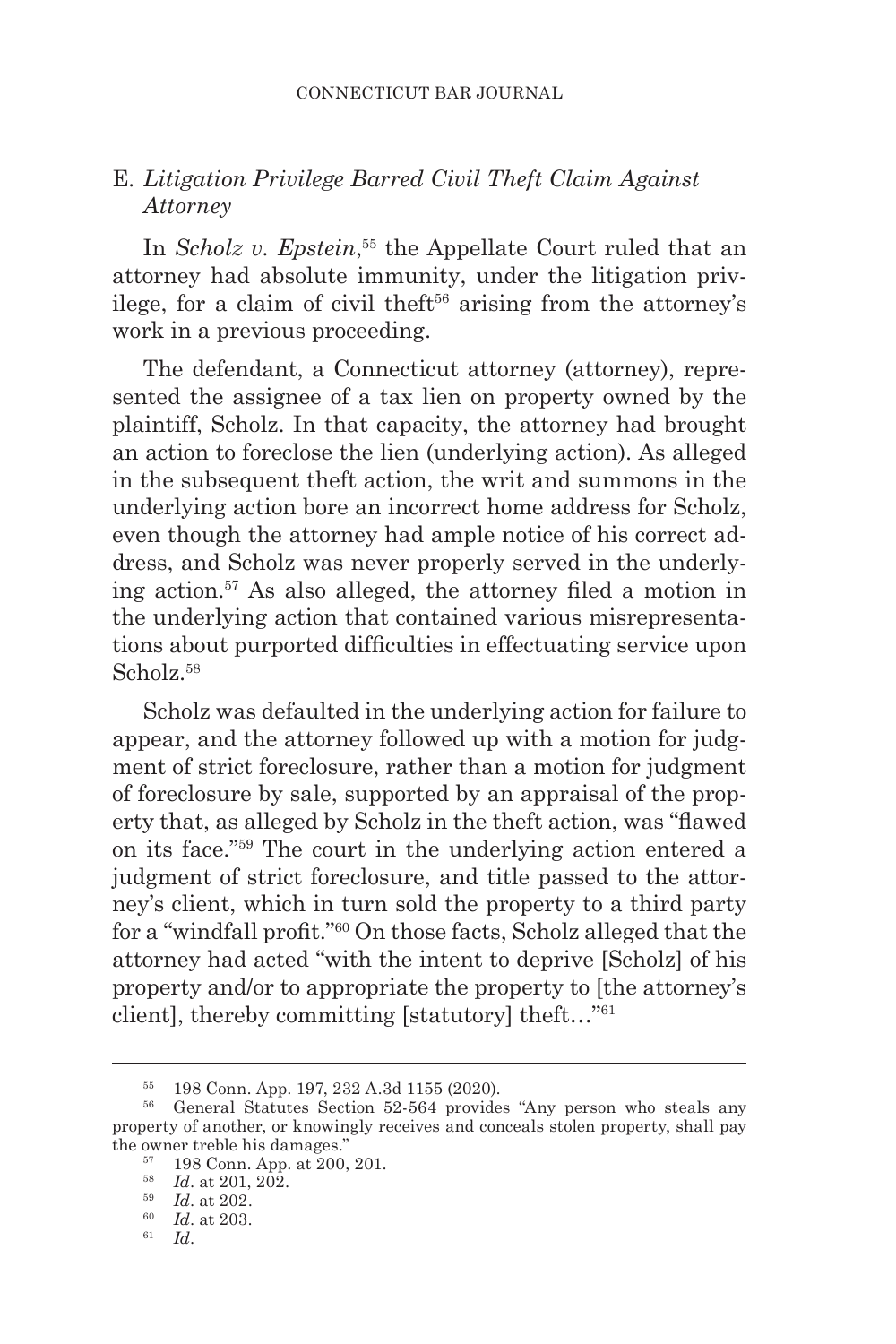The attorney moved to dismiss the theft action for lack of subject matter jurisdiction, based on the litigation privilege. The trial court noted that the issue at hand – whether or not the litigation privilege applies to claims of statutory theft – had never been addressed by Connecticut's appellate courts, and proceeded to grant the motion.

The Appellate Court affirmed, holding that the attorney's conduct was protected by absolute immunity. The court noted the doctrine's origins as a shield against defamation claims,62 protecting clients by sparing their attorneys from "the constant fear of lawsuits arising out of their conduct in the course of legal representation."<sup>63</sup> In *Simms v. Seaman*,<sup>64</sup> the Connecticut Supreme Court expanded the doctrine to bar a claim against an attorney for fraud. The court analogized Scholz's theft claim to claims of those types. "Like fraud and defamation claims in the context of a judicial proceeding, a statutory theft action focuses on the allegedly improper conduct of an attorney in the role of advocacy for a client."<sup>65</sup>

The court also cited public policy concerns:

We conclude that public policy does not support permitting claims of statutory theft against attorneys, as it would inhibit participation and candor in judicial proceedings, as well as having a chilling effect on the attorney-client relationship and on an attorney's zealous representation of his or her client.... In the context of foreclosure proceedings, where emotions run high because parties stand to lose property on which a home or business may be located, if counsel are not protected by absolute immunity, such a result could open the floodgates to a rash of claims against opposing counsel for fraud or statutory theft where a disgruntled party is dissatisfied with the loss of the foreclosed property.66

 $\frac{62}{63}$  *Id.* at 206.

 $\begin{array}{cc} 63 & Id. \\ 64 & 20. \end{array}$ 

<sup>64</sup> 308 Conn. 523, 69 A.3d 880 (2013). 65 *Id*. at 215.

<sup>66</sup> *Id*. at 223.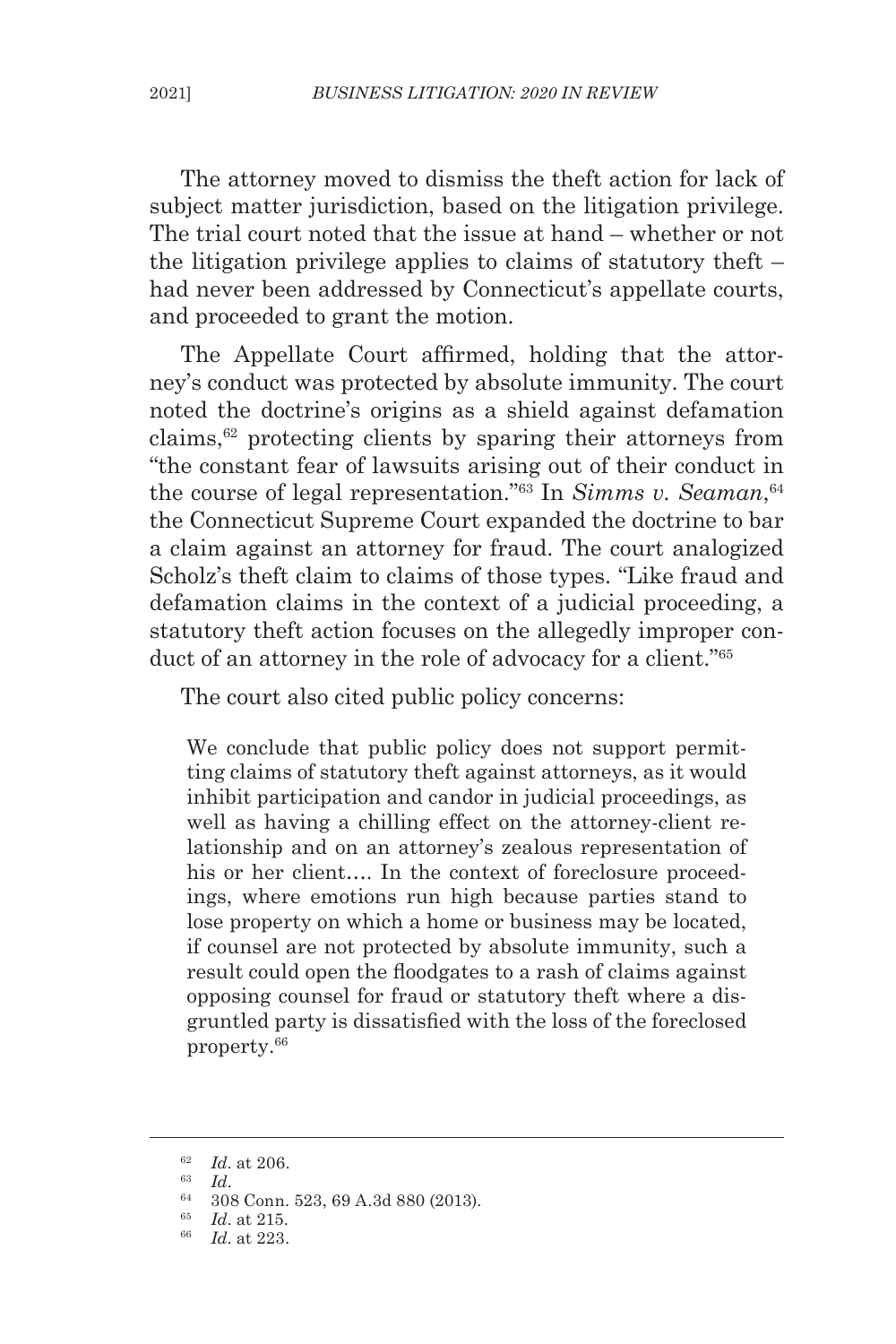# F. *Appellate Court approves attachment of fraudulently transferred equipment without finding its value*

In *Featherston v. Katchko & Son Construction Services, Inc.*,<sup>67</sup> the plaintiff, a judgment creditor of a construction company, proved at trial that the company had fraudulently transferred two excavators to a second company. The trial court ordered, among other things, that the plaintiff could attach the excavators, up to the amount of the judgment debt plus six percent interest.

On appeal, the defendants complained that in effect, the trial court had rendered a monetary judgment, but without making any finding as to the value of the transferred assets.<sup>68</sup> This, they argued, was improper, given that pursuant to General Statutes Section 52-552i(b), a creditor in a fraudulent transfer case may obtain a judgment in an amount equal to the lesser of the value of the asset transferred or the amount required to satisfy the claim.

The Appellate Court disagreed. The court noted the Uniform Fraudulent Transfer Act (act) separately provides, at General Statutes Section 52-552h, that a creditor may obtain "an attachment or other provisional remedy against the asset transferred," and that a judgment creditor may further seek an order allowing it to "levy execution on the asset transferred or its proceeds." The trial court's order was consistent with these provisions, and did not constitute an award of damages.<sup>69</sup>

The Appellate Court's opinion contains some stray language that is likely to cause confusion until it is clarified in a future case. The court said that to establish liability under the act, the plaintiff had the burden of proving that the asset transfers had been made after the underlying judgment had been rendered against the transferor company.<sup>70</sup> This suggests that only judgment creditors, but not creditors holding

 $67$  201 Conn. App. 774, \_\_\_ A.3d. \_\_ (2020).

<sup>&</sup>lt;sup>68</sup> *Id.* at 803-805.<br><sup>69</sup> *Id.* at 805.

<sup>&</sup>lt;sup>70</sup> *Id.* at 798.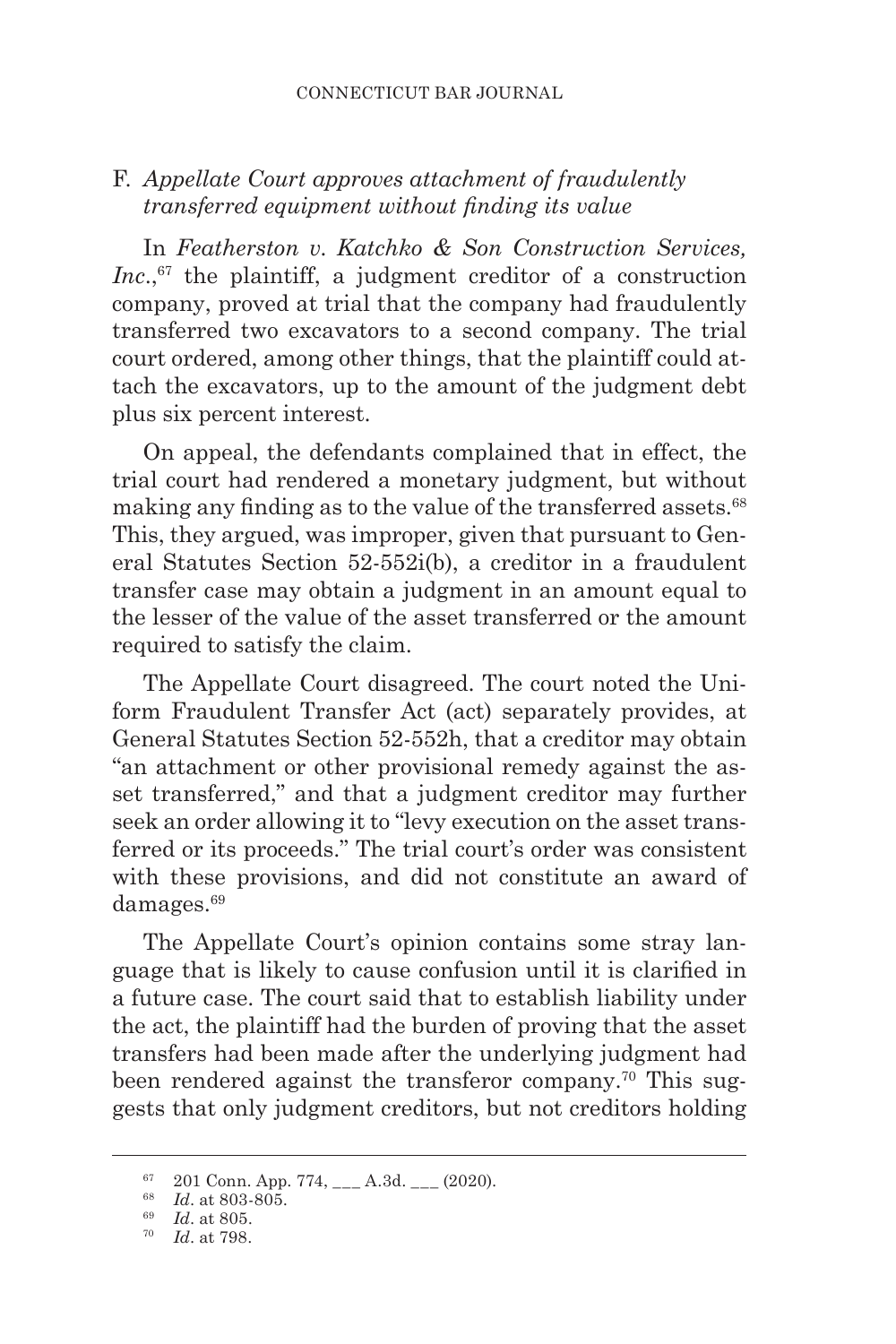claims yet to be reduced to judgment, have standing to sue for fraudulent transfer. But that is not what the act provides: the act confers standing upon "creditors"; defines "creditor" as a "person who has a claim"<sup>71</sup>; and broadly defines "claim" as "a right to payment, whether or not the right is reduced to judgment, liquidated, unliquidated, fixed, contingent, matured, unmatured, disputed, undisputed, legal, equitable, secured or unsecured."72

### G. *Declaratory Judgment Action Following Arbitration Creates Procedural Thicket*

The Appellate Court's decision in *Starboard Resources, Inc. v. Henry*73 lay at the intersection of an arbitration proceeding and an interpleader action. The plaintiff, a corporation, commenced an interpleader action against various parties who had competing claims to stock in the plaintiff (shares), alleging in its complaint that it was willing to disburse the shares to whomever was lawfully entitled to them. That action was stayed while the parties arbitrated a variety of securities claims involving various entities, including the plaintiff. The arbitrator issued an award, granting damages and various other forms of relief to a group of litigants denominated the Henry parties. The award did not expressly mention ownership of the shares.74

The Henry parties filed a motion for an interlocutory judgment of interpleader, claiming the arbitration award had the effect of granting ownership of the shares to them. At the same time, they filed a motion asking the trial court, in the event it discerned an ambiguity in the arbitrator's award, to remand the matter to the arbitrator to clarify ownership of the shares.

Another party, Giddings Investments, LLC, construed the arbitrator's award as having the opposite effect with respect to the shares, namely that the Henry parties' claim to owner-

<sup>71</sup> Conn. Gen. Stat. §52-552b(4).

<sup>72</sup> Conn. Gen. Stat. §52-552b(3).

<sup>73</sup> 196 Conn. App. 80, 228 A.3d 1042 (2020). 74 *Id*. at 93.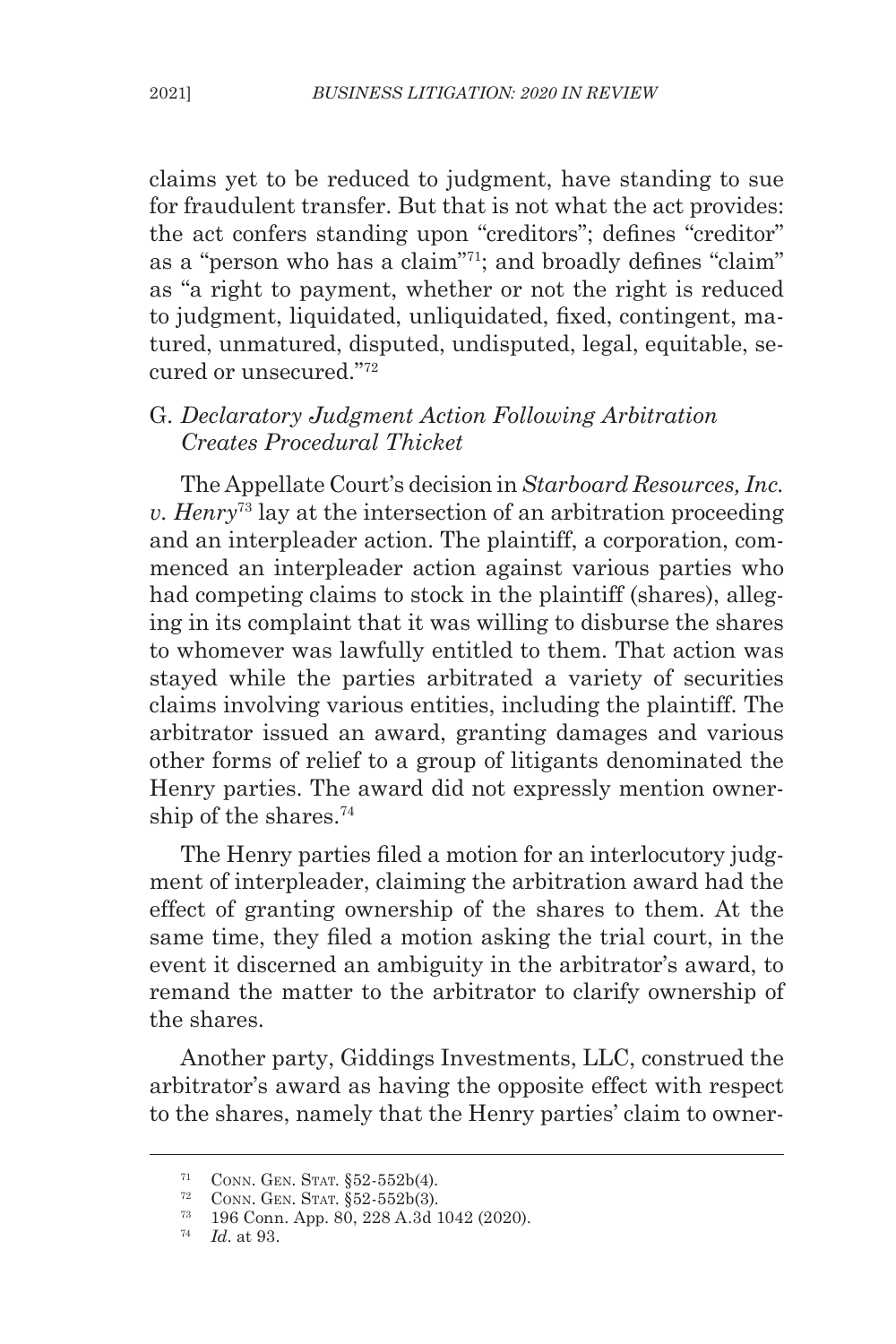ship had been denied. That party moved to dismiss the interpleader action, claiming it had been mooted by the arbitrator's denial of the Henry parties' claim to the shares.75 The trial court denied the motion to dismiss, granted the Henry parties' motion for an interlocutory judgment of interpleader, and granted their motion for remand. Giddings Investments, LLC and other parties, collectively denominated the Imbruce parties, appealed.

The Appellate Court held that the trial court had ruled properly on the intertwined motion to dismiss and motion for interlocutory judgment of interpleader. The Imbruce parties' challenge to the interpleader was based on the merits of the parties' competing claims to the shares. This argument, however, was premature. Interpleader actions "involve two distinct parts .... In the first part, the court must determine whether the interpleader plaintiff has alleged facts sufficient to establish that there are adverse claims to the fund or property at issue.... Only once an interlocutory judgment of interpleader has been rendered may the court hold a trial on the merits, compelling the parties to litigate their respective claims to the disputed property."76

Here, the Imbruce parties were not questioning the sufficiency of the pleading, but rather were challenging the viability of one of the competing claims. But it was improper to assert such an argument at this point in the case. Before rendition of an interlocutory judgment of interpleader, "it is premature to consider the merits of the parties' purportedly adverse claims to the shares."77 Accordingly, the trial court acted correctly when it denied the motion to dismiss and entered an interlocutory judgment of interpleader. Following the rendition of that judgment, but not until then, there would be "no bar to a party moving to dispose of the action on the ground that no viable adverse claims to the property at issue exist."78

<sup>75</sup> *Id*. at 86.

<sup>76</sup> *Id*. at 90, 91 (citation and internal punctuation omitted).

<sup>77</sup> *Id*. at 91. 78 *Id*. at 91, fn. 15.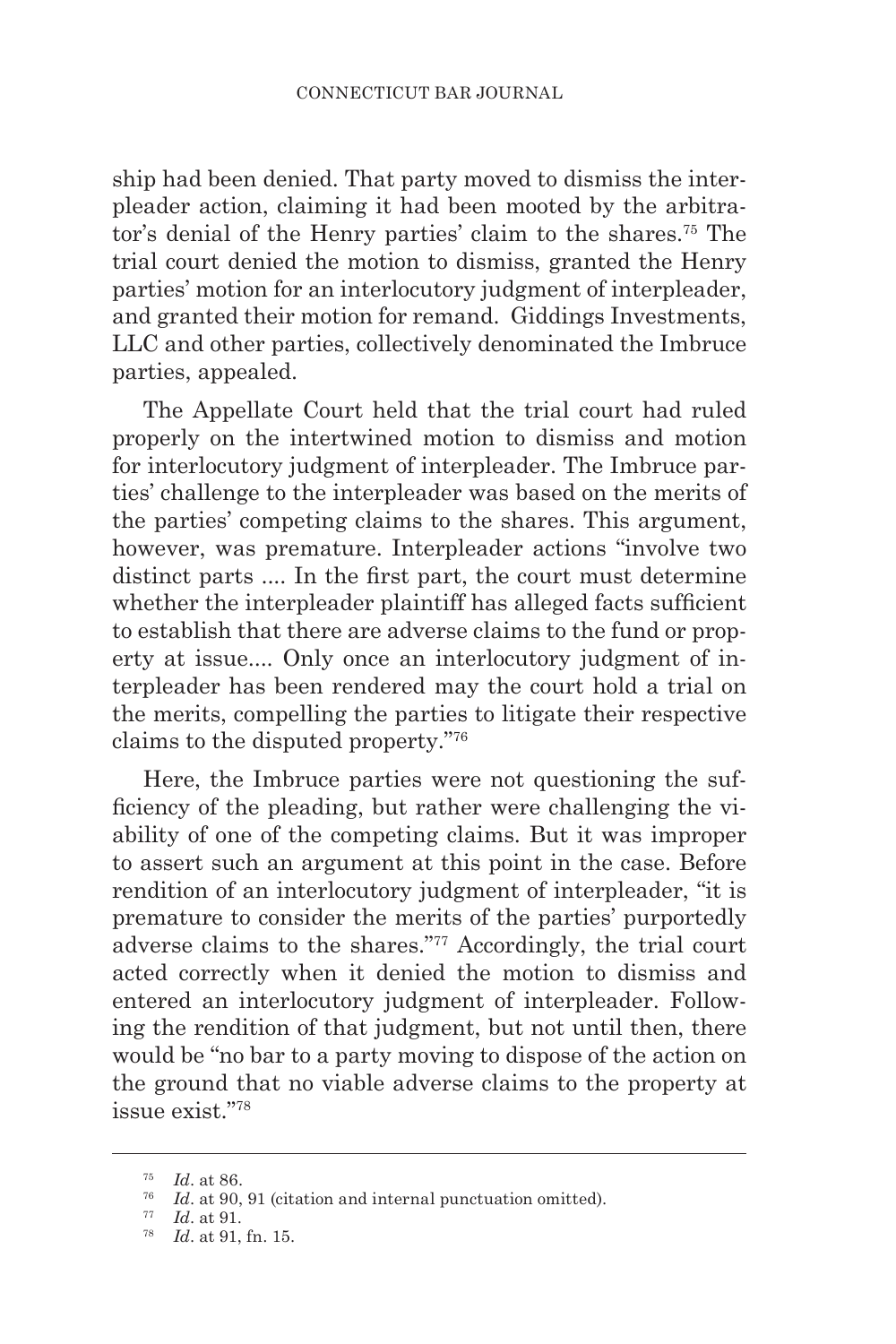The Appellate Court also addressed the appellants' challenge to the trial court's order remanding the matter to the arbitrator. The appellants argued that this order violated the doctrine of functus officio, which is defined as "having fulfilled the function, discharged the office, or accomplished the purpose, and therefore of no further force of authority.'79 This doctrine is founded on "an unwillingness to permit one who is not a judicial officer and who acts informally and sporadically, to re-examine a final decision which he or she has already rendered, because of the potential evil of outside communication and unilateral influence which might affect a new conclusion<sup>"80</sup>

The Appellate Court disagreed that the remand order violated this principle. The court noted that there are three general exceptions to the rule of functus officio: correction of an obvious error, such as a clerical mistake or mathematical miscalculation; failure of the neutral to adjudicate an issue that was submitted; and "where the award, although seemingly complete, leaves doubt whether the submission has been fully executed, an ambiguity arises which the arbitrator is entitled to clarify."81 The court observed "an award is ambiguous if it is susceptible to more than one interpretation … When faced with an ambiguous award, a court usually will remand to the arbitrator for clarification."82 The Appellate Court agreed that the subject award was "susceptible to more than one reasonable interpretation,"83 and accordingly that the remand order was proper.

#### III. CREDITORS' RIGHTS

A*. Bank's Witness Lacked Personal Knowledge of Default Notice*

In *Bank of New York Mellon v. Mazzeo*, 84 the Appellate Court reversed the trial court's judgment of foreclosure by

<sup>&</sup>lt;sup>79</sup> *Id.* at 92, fn. 16 (citation and internal punctuation omitted).<br><sup>80</sup> *Id*.

<sup>&</sup>lt;sup>81</sup> *Id.* at 94 (citation and internal punctuation omitted).<br><sup>82</sup> *Id.* at 95 (citations and internal punctuation omitted).

<sup>83</sup> *Id*. at 96.

<sup>84</sup> 195 Conn. App. 357, 225 A.3d 290 (2020).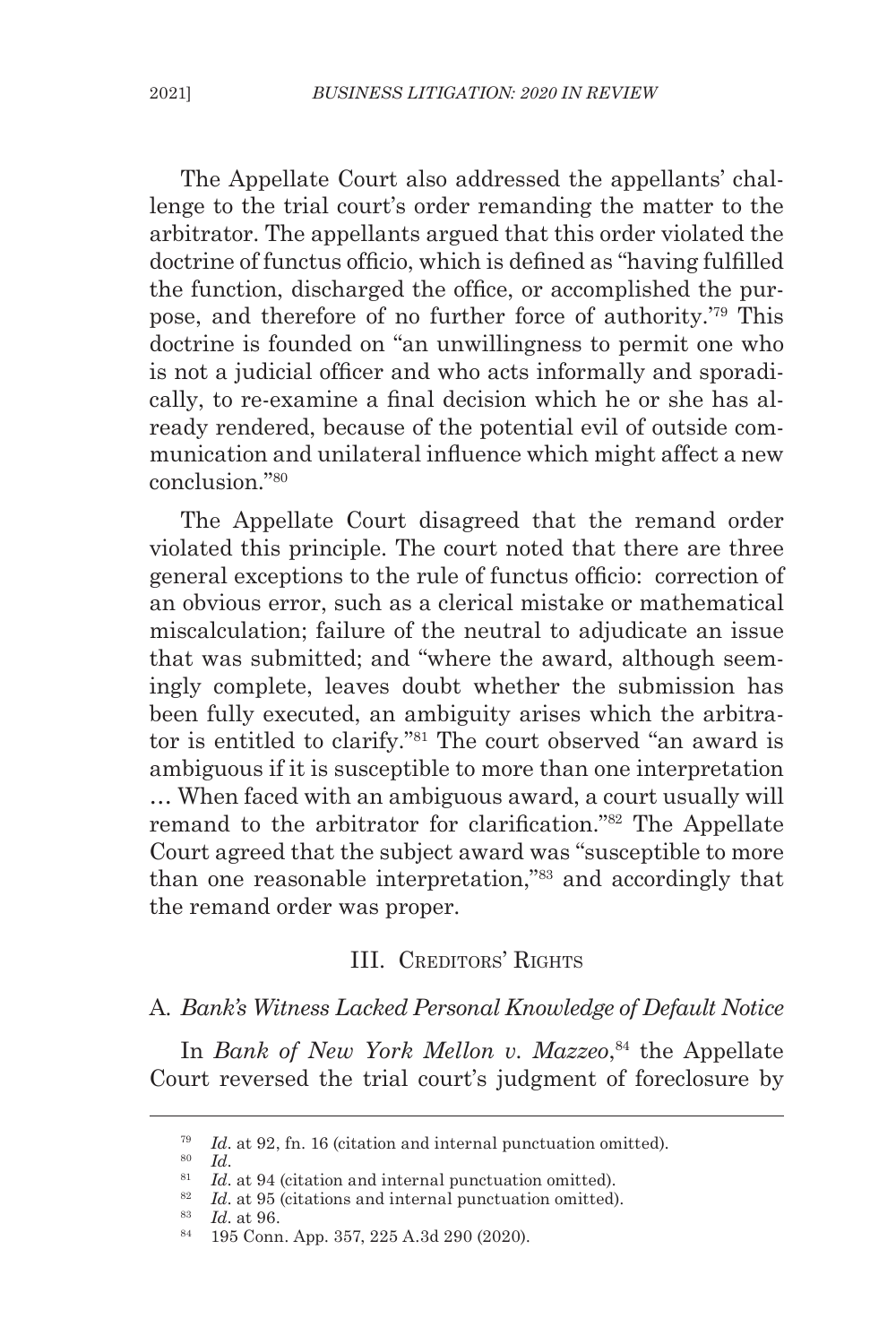sale, finding that the plaintiff bank had failed to prove it had mailed the pre-foreclosure default notice required by the subject promissory note.

At trial, the bank's witness authenticated a copy of the default notice. She acknowledged, however, that she "did not have direct knowledge of whether the notice was properly stamped and placed in a mailbox or handed over to the postal service, but, rather, that she based her assertion that the notice was mailed on the existence of the notice itself and the accompanying screenshot."85

The Appellate Court found, as a matter of law, that this was insufficient to establish an essential element of the plaintiff's case, that it had satisfied the condition precedent of mailing a default notice to the defendants. The bank's witness "was not able to testify as to the particular practices used by Bank of America to generate default notices, or to mail default notices. Although she testified that she was 'familiar with industry standards,' she admitted that she was not familiar with the default notice practices used by Bank of America. …[She] was not able to testify that it was 'customary' or the 'course of habit' for Bank of America to mail default notices following the generation of such notices because she had no personal knowledge of Bank of America's specific procedures or policies."86

### B*. Judgment Creditor Lacked Standing to Enforce Promissory Note Payable to Her Debtor*

In *Castle v. DiMugno*, 87 a judgment creditor of a debtor who held a promissory note tried to step into his shoes and enforce the note, but was thwarted by the law of standing.

The defendant, Katherine DiMugno, was the ex-wife of Donald DiMugno. As part of their divorce, which went to judgment in 2005, Katherine was awarded the family home, and for the apparent purpose of sharing the equity, she

<sup>85</sup> *Id*. at 373.

<sup>87 199</sup> Conn. App. 734, 237 A.3d 731 (2020).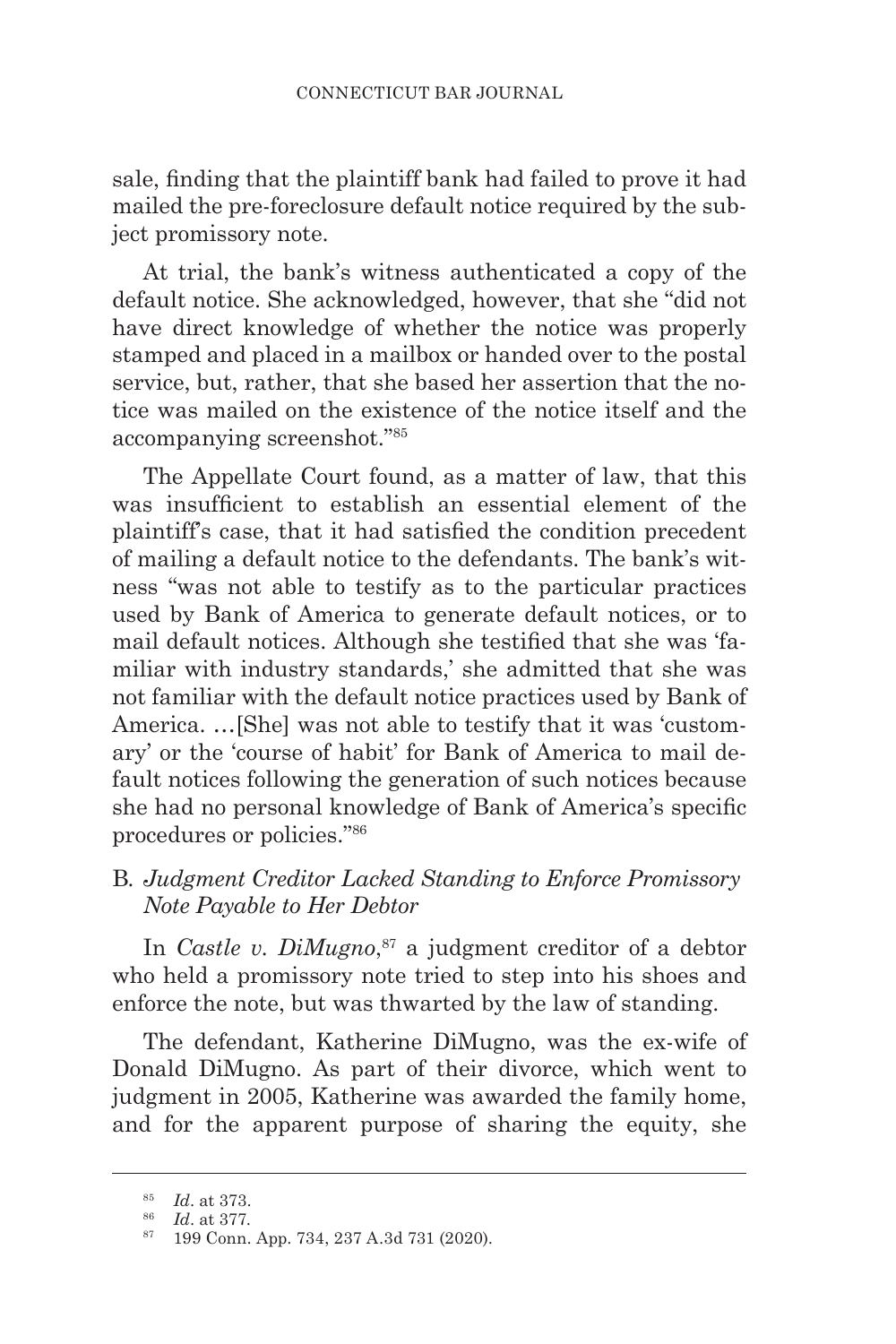signed a \$160,000 note to Donald, secured by a mortgage on the house.88 That note would come due when Katherine died, or if she sold the property.

Years later, the plaintiff sued Donald and obtained a judgment against him. In later proceedings in that case concerning prejudgment remedies that had entered earlier, the plaintiff sought possession of the note "[s]o when the trigger of the contingency occurs, the money gets paid and we hold onto it."89 The court agreed, and ordered Donald to turn over the original note to the plaintiff. But counsel expressed doubt that the original could be found, and it never was.  $90$ 

In 2014, Katherine quitclaimed the house to her daughter for no consideration, retaining a life estate. The plaintiff deemed that transaction a sale of the house, a triggering event under the note, and brought suit against Katherine to collect the note and foreclose the mortgage.91 In her complaint, the plaintiff alleged that the court in the case against Donald had "assigned the [note] to the [plaintiff] for payment," and characterized herself as the "court-ordered holder of the [note]."<sup>92</sup> The trial court entered summary judgment for the defendant, finding as a matter of law that her quitclaim of the house to her daughter did not trigger payment under the note.<sup>93</sup>

On appeal, the Appellate Court focused on the threshold issue of whether the plaintiff in fact had the status of either a holder of the note or a nonholder with the right to enforce it. The court concluded that, under the relevant provisions of Article 3 of the Uniform Commercial Code, she did not. Under General Statutes Section 42a-301, a promissory note may be enforced by a holder of the note – which pursuant to General Statutes Section  $42a-1-201(b)(21)$  requires possession – or by a nonholder in possession who has acquired the rights of a holder. But it was undisputed that the plaintiff lacked possession of the note. "[S]omeone who is not in possession of the

<sup>88</sup> *Id*. at 737.

<sup>&</sup>lt;sup>90</sup> *Id.* at 739.

<sup>91</sup> *Id*. at 739, 740.

<sup>92</sup> *Id*. at 740. 93 *Id*. at 745.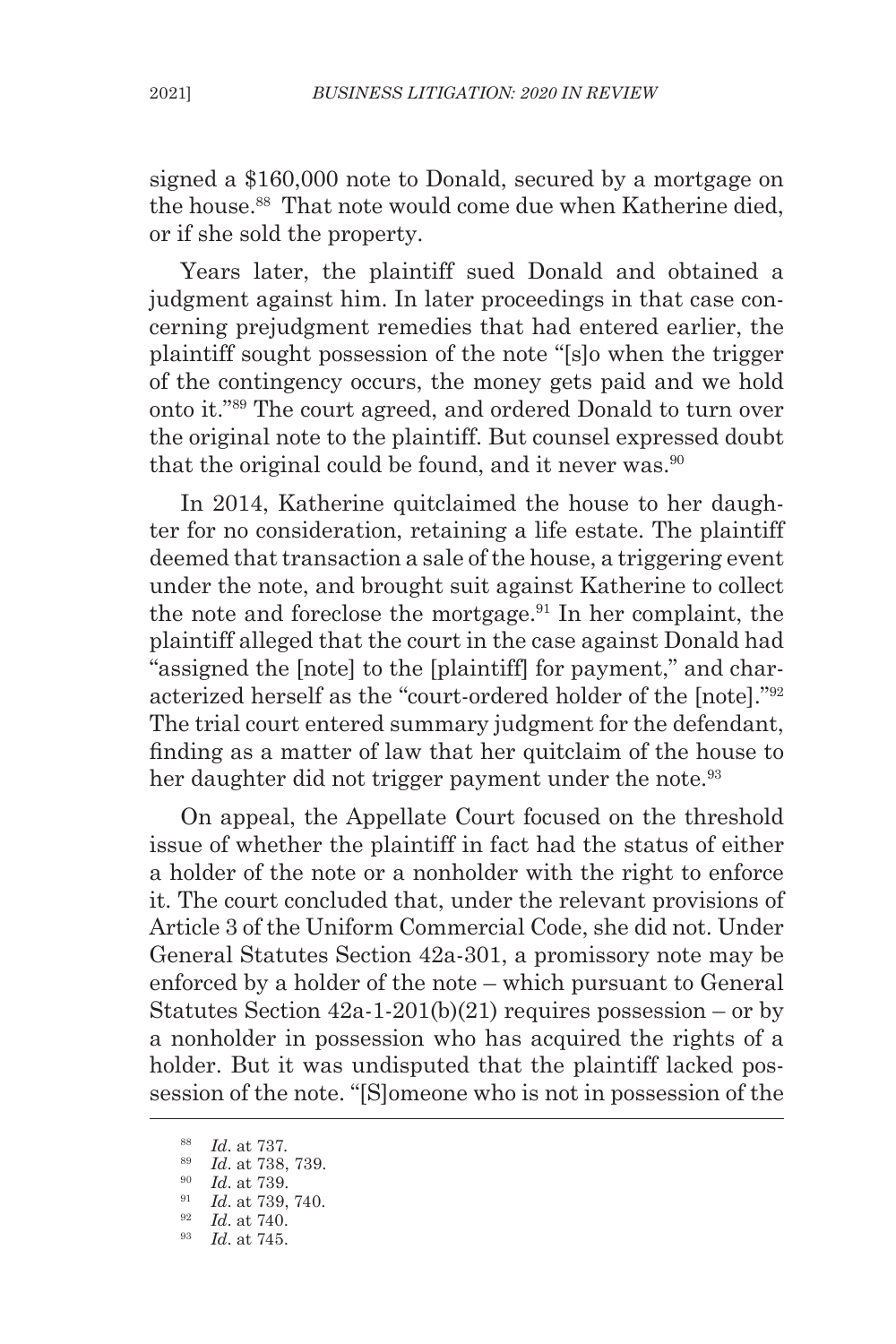original note can be neither a holder nor a nonholder in possession."94 General Statutes Section 42a-3-309 allows a note to be enforced by a person who previously had possession of the note and lost it, but the plaintiff lacked that status as well.

The court noted that the plaintiff could have availed herself of various statutory post-judgment remedies, but had not done so. For example, General Statutes Section 52-356a "sets forth in great detail the steps a judgment creditor must take to execute on the assets of a judgment debtor, including levying any debt owed to the judgment debtor by a third party."95 The court also noted General Statutes Section 52-329, which provides for "garnishment of a debt as a type of prejudgment remedy," and 52-381, which "sets forth the statutory procedure for executing on such a garnishment."96

The Appellate Court held that the plaintiff lacked standing to pursue the action, and accordingly the trial court lacked subject-matter jurisdiction over the case. The court found the form of judgment to be improper, reversed the summary judgment, and remanded the case with instructions to the trial court to render a judgment of dismissal.<sup>97</sup>

# C. *Trial Court Erred in Granting Default Based on Apparent Lack of Merit of Disclosed Defense*

In *Compass Bank v. Dunn*, 98 the Appellate Court reversed a judgment of foreclosure that had been rendered after an improperly granted motion for default for failure to disclose a defense.

In response to a demand for disclosure of defense, counsel for the defendants had filed a disclosure of defense stating that the plaintiff had not shown it was the owner of the subject promissory note, with standing to foreclose. The plaintiff moved for a default for failure to disclose a defense, claiming

<sup>94</sup> *Id*. at 748.

<sup>&</sup>lt;sup>95</sup> *Id.* at 757.<br><sup>96</sup> *Id.* at 759.

<sup>96</sup> *Id*. at 759. 97 *Id*. at 760, 761.

<sup>98</sup> 196 Conn. App. 43, 228 A.3d 663 (2020).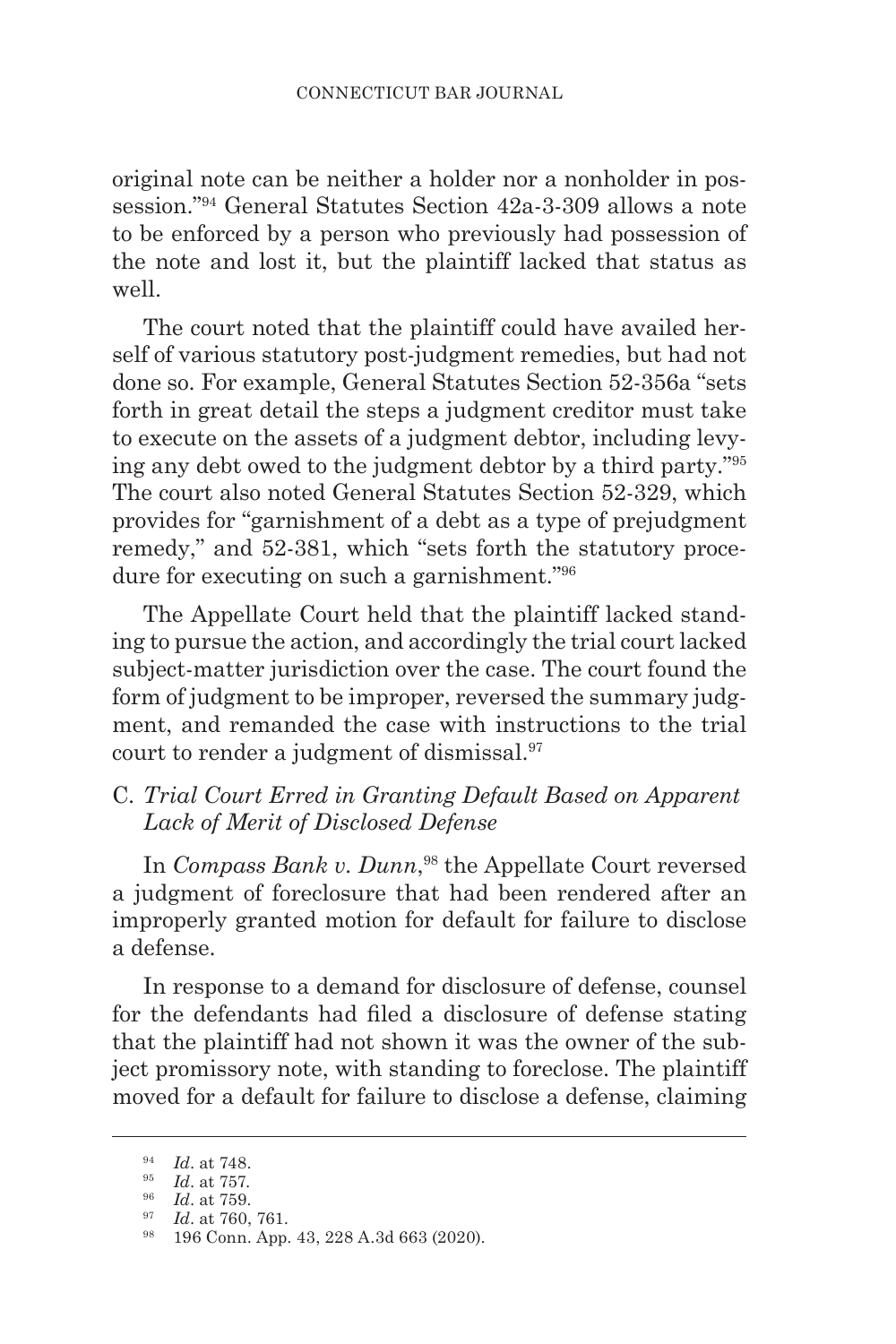the defendants had failed to disclose a "proper defense." The trial court granted that default, notwithstanding the defendant's objection, and proceeded to render a judgment of strict foreclosure.

The Appellate Court ruled that it had been error for the trial court to "pass on the legal sufficiency of the proposed defense."99 The defendants had satisfied their obligation under Rule 13-19 of the Practice Book by "timely disclosing their defense, stating their counsel's belief that the defense was a bona fide one and setting forth the 'nature or substance of the defense.'"100 The court did take note of previous authority that if a disclosed defense is "clearly and palpably untruthful, or irrelevant, or utterly frivolous, it would indicate bad faith on the part of the counsel, and might warrant the court in holding that it was not satisfied either the attorney believed that a bona fide defense existed, or that he intended to make it ...."<sup>101</sup>

# D*. Challenge to Priority of Mortgage Being Foreclosed Should Not Await Supplemental Judgment*

In *Saunders v. KDFBS, LLC*, 102 a foreclosure case involving a dispute about mortgage priorities, the Connecticut Supreme Court ruled that the priority issue was ripe for appellate review immediately following judgment of foreclosure by sale, and need not await approval of the sale or entry of a supplemental judgment.

The priority dispute was between the foreclosing plaintiff and defendants (the Davis defendants) who also held a mortgage on the property and were named as subsequent encumbrancers. The trial court rendered judgment for the plaintiff, and ordered a foreclosure by sale. The Davis defendants appealed from that judgment to the Appellate Court. The plaintiff moved to dismiss the appeal as premature, on the grounds that the priority of mortgages cannot be challenged until af-

<sup>99</sup> *Id*. at 51, quoting Jennings v. Parsons, 71 Conn. 413, 416 (1899).

<sup>100</sup> *Id*. at 51.

<sup>101</sup> *Id*. at 49, quoting Jennings v. Parsons, 71 Conn. 413, 418, 42 A. 76 (1899). 102 335 Conn. 586, 239 A.3d 1162 (2020).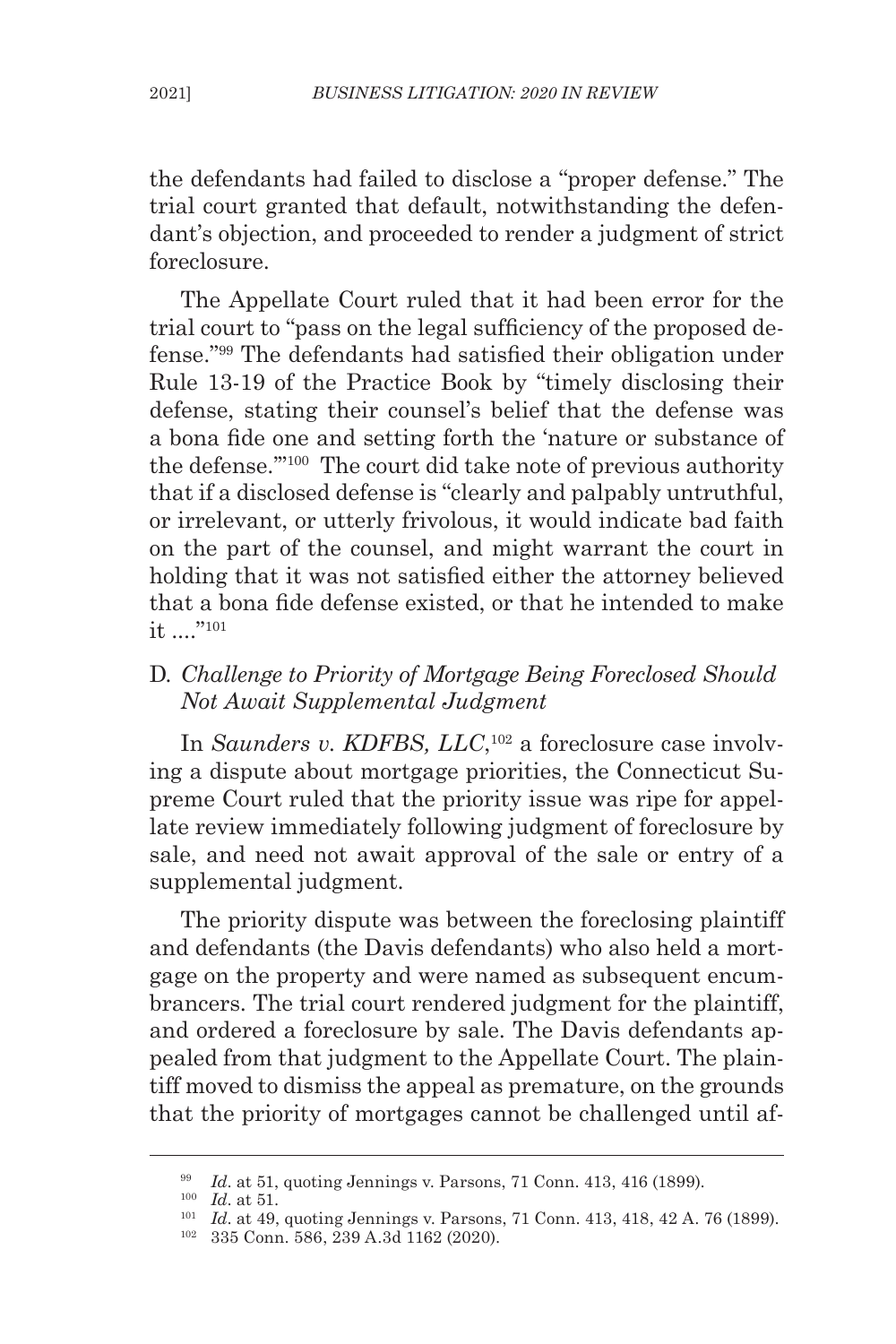ter the foreclosure sale has taken place. The Appellate Court granted the motion to dismiss.

The Supreme Court reversed. The court noted that, in cases involving a judgment of foreclosure by sale, competing claims to any surplus proceeds are typically resolved by way of a supplemental judgment, after the sale has been approved. But the supplemental judgment procedure is intended to resolve disputes only among "interests held by encumbrancers holding interests admittedly subordinate to the plaintiff's interest, although in dispute as to that subordinate order."103 That procedure does not apply to priority disputes involving the mortgage being foreclosed. "[T]he priority of the foreclosing plaintiff is a proper and indeed, essential aspect of the judgment of foreclosure by sale,"104 and thus does not await a supplemental judgment.

Here, "the determination of priorities as between the plaintiff and the Davis defendants was an integral part of the judgment of foreclosure."105 Accordingly, it was proper for the Davis defendants immediately to appeal from that judgment.

# E*. Pre-Foreclosure Default Notice Sent by Certified Mail Requires Proof of Actual Delivery*

In *Hudson City Savings Bank v. Hellman*, 106 the Appellate Court reversed the trial court's judgment of foreclosure, finding the trial court had improperly granted an interlocutory motion for summary judgment on the issue of liability. The bank affidavit included the averment that the bank had provided its compulsory default notice to the defendants by way of certified mail, but failed to provide evidence of actual delivery. The mortgage provided that notice shall be deemed given "when mailed by first class mail or when actually delivered to [the borrower's] notice address if sent by other means."107 Drawing on its recent decision in *Aurora Loan Services, LLC* 

<sup>103</sup> *Id*. at 601.

<sup>&</sup>lt;sup>104</sup> *Id.* at 601, 602.<br><sup>105</sup> *Id.* at 594.

<sup>&</sup>lt;sup>106</sup> 196 Conn. App. 836, 231 A.3d 182 (2020).

<sup>107</sup> *Id*. at 859.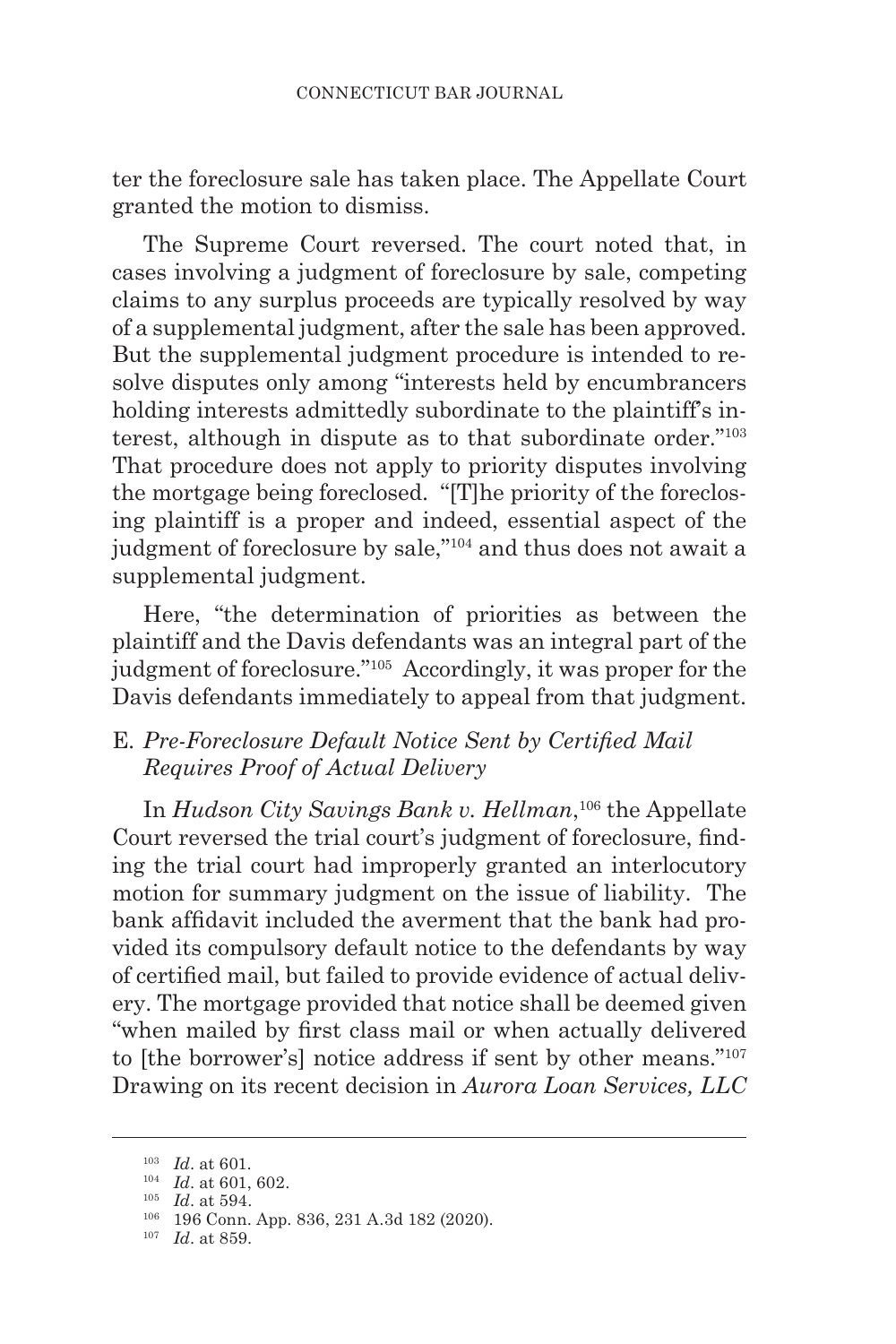*v. Condron*, <sup>108</sup> the court found certified mail to be "other means," requiring proof of actual delivery. Absent such evidence, the trial court erred in granting summary judgment for the bank.

The court also took note of the principle that, if a business entity merges into another entity while a lawsuit is pending, the surviving entity may be substituted as plaintiff – but need not be. The court therefore rejected the defendants' argument that the trial court had improperly granted such a motion to substitute, finding no abuse of discretion, as well as an absence of prejudice.

F. *Supreme Court Finds Loan Guaranty Followed the Note; Payment Data Obtained from Original Lender Constituted Assignee's Business Record*

In *Jenzack Partners, LLC v. Stoneridge Associates, LLC*, 109 an action to foreclose a mortgage securing a loan guaranty, the defendant argued to the Connecticut Supreme Court that the plaintiff, assignee of the note, had failed to establish that it had also been assigned the guaranty, and therefore lacked standing to foreclose. The defendant further argued that the plaintiff's loan calculation, based in part on calculations provided by the original holder of the note, relied on inadmissible hearsay that did not qualify as a business record under General Statutes Section 52-180.

The trial court rendered judgment of strict foreclosure. The Appellate Court reversed, rejecting the defendant's argument as to standing but accepting her hearsay argument. $110$ But the Supreme Court reversed the judgment of the Appellate Court, and remanded the case to that court with instructions to affirm the judgment of foreclosure.

As to the standing issue, the Appellate Court had noted that, as argued by the defendant, the documentation by which the loan was assigned to the plaintiff did not contain

<sup>108</sup> 181 Conn. App. 248, 186 A.3d 708 (2018).

<sup>109</sup> 334 Conn. 374, 222 A.3d 950 (2020).

<sup>110</sup> The Appellate Court decision is reported at 183 Conn. App. 128, 192 A.3d 455 (2018).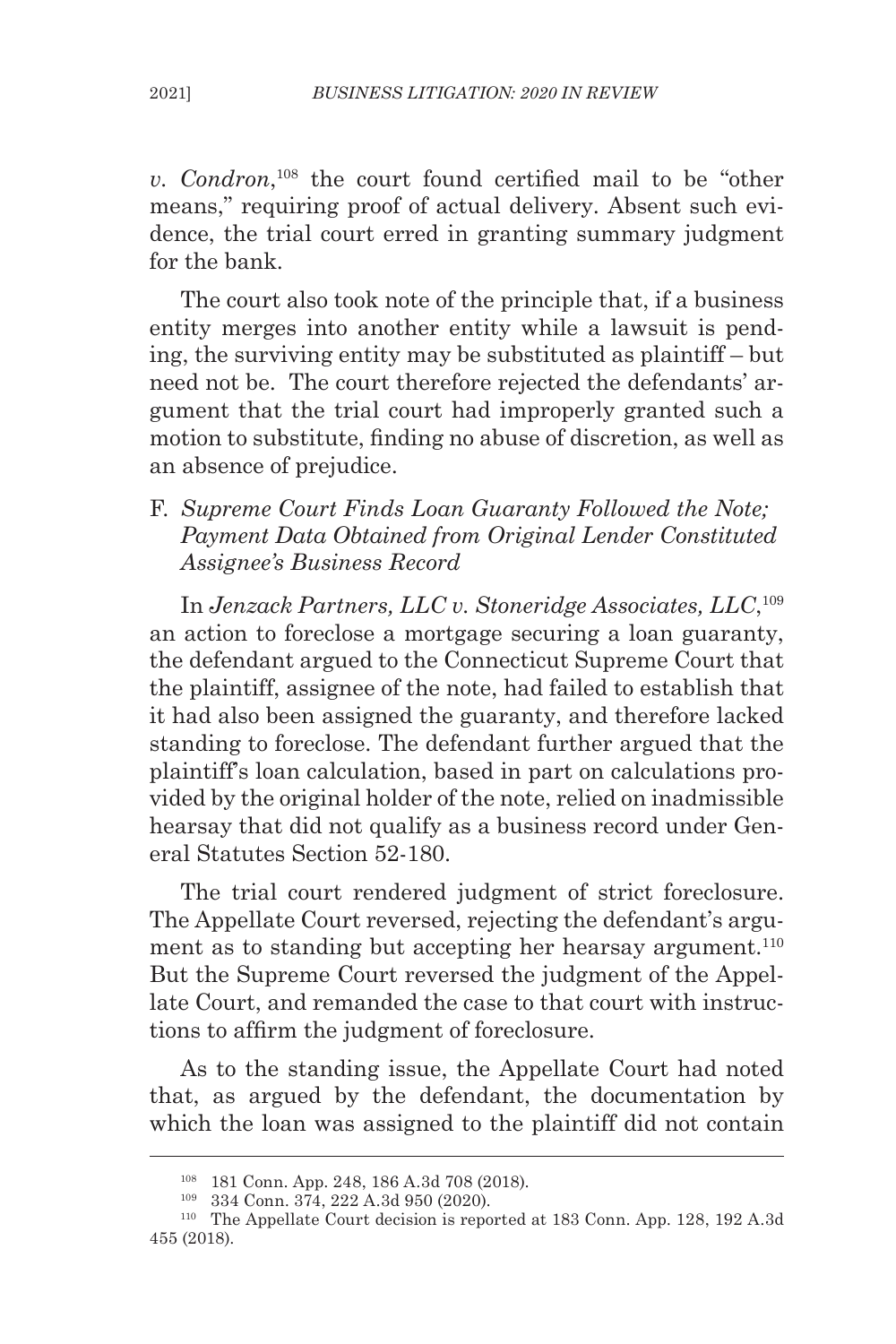an express reference to the defendant's guaranty. That court nevertheless concluded, based on the totality of the circumstances, that the intent of the parties had been to assign the guaranty along with the note.111

The Supreme Court agreed that the guaranty followed the note, but used a different analysis to reach that conclusion. The court focused on the language of the guaranty itself, which provided in relevant part "[t]he provisions of this Guaranty … shall bind and inure to the benefit of the parties hereto and their heirs, successor and assigns … the word 'Lender' as used herein shall mean not only the original Lender named in the first paragraph of this Guaranty, but also all future holders of the Note and Loan Documents…"112 The court found this language "clearly provides that its benefit would continue to any and all future holders of the Stoneridge note, which includes Jenzack [Partners LLC],"113 the plaintiff.

The Supreme Court then turned to the hearsay issue. The document in question was not a document created by the original lender, Sovereign Bank; rather, it was the plaintiff's "own record of the debt owed on the Stoneridge note that incorporated an initial entry that Sovereign had provided to Jenzack in conjunction with the sale of the note."114 Jenzack had "offered this document as its business record of the debt owed on the note," but offered no evidence "regarding the initial figure in the form it was actually received from Sovereign."115 The defendant claimed that the initial entry on that document was inadmissible hearsay.

The court disagreed, finding that the data received from Sovereign Bank had become the plaintiff's business record, and thus satisfied that exception to the hearsay rule. "If part of the data was provided by another business, as is often the case with loan records in connection with the purchase and sale of debt, the proponent does not have to lay a foundation

<sup>111</sup> 183 Conn. App. at 139.

<sup>112</sup> 334 Conn. at 386.

<sup>113</sup> *Id*.

<sup>114</sup> *Id*. at 389.

<sup>115</sup> *Id*.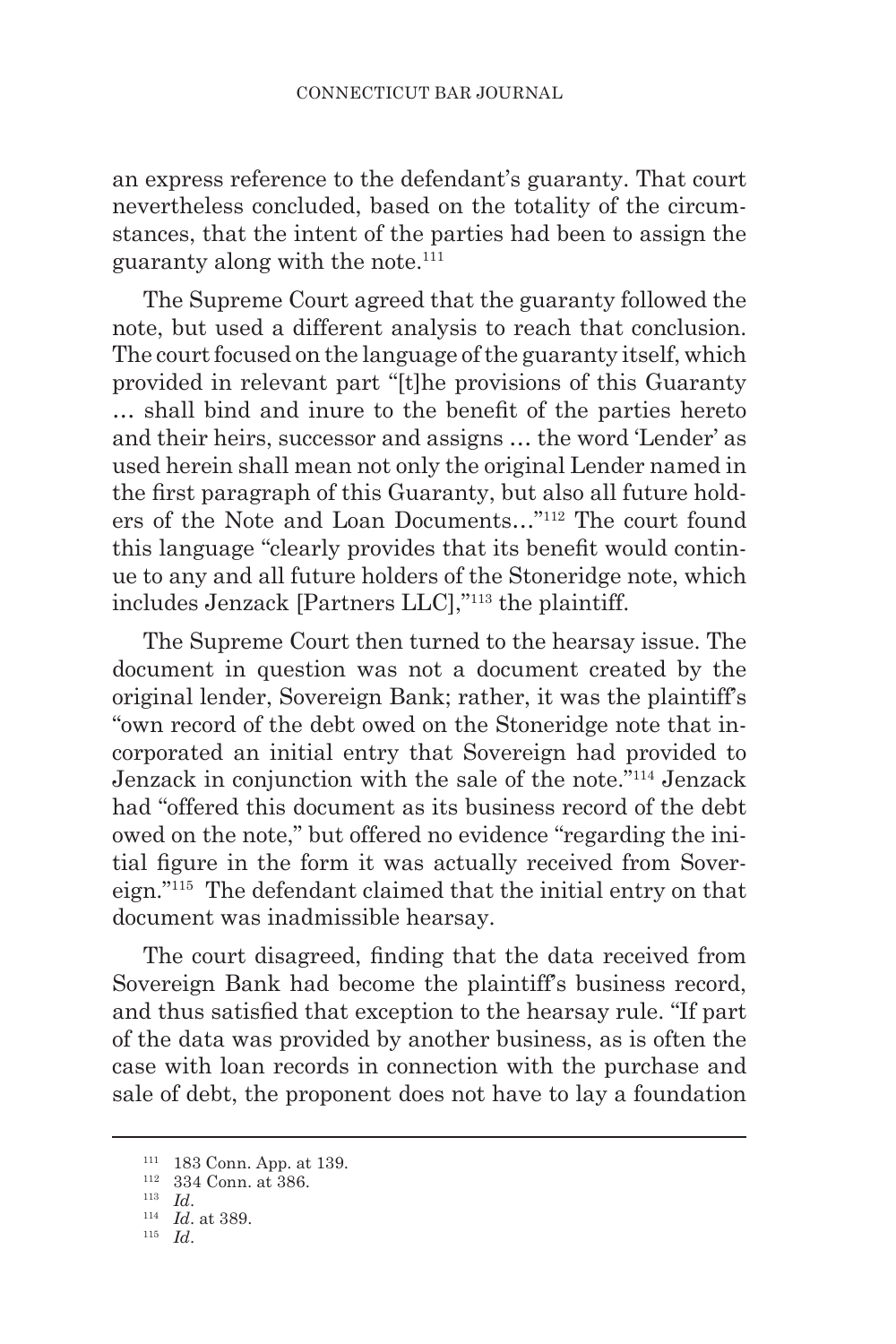concerning the preparation of the data it acquired but must simply show that these data became part of its own business record as part of a transaction in which the provider had a business duty to transmit accurate information."116

The court noted the distinction between the admissibility of a business record and its accuracy, observing there "'is no requirement that the accuracy of a business record be proved as a prerequisite to its admission.'"117 Issues about accuracy or veracity go to weight, not admissibility. "A defendant is free to undertake discovery concerning the accuracy of the information in a business record as well as to introduce or cross-examine witnesses about its accuracy."118

# G. *Former Bank Employee's Rubber-Stamped Signature Held Sufficient to Endorse Promissory Note*

In *JPMorgan Chase Bank National Association v. Syed*, 119 a foreclosure case, the subject promissory note had been endorsed from Washington Mutual Bank, FA to JPMorgan Chase by the signature of a person who no longer worked for Washington Mutual at the time of the endorsement. That signature apparently had been affixed, using a signature stamp, by another bank employee. The defendant challenged the legal efficacy of the endorsement.

The Appellate Court agreed with the trial court that the endorsement was effective. The court noted that General Statutes Section 42a-3-401(b), which sets forth the signature requirements for negotiable instruments, broadly allows a signature to be made "(i) manually or by means of a device or machine, and (ii) by the use of any name, including a trade or assumed name, or by a word, mark, or symbol executed or adopted by a person with present intention to authenticate a writing."

The court framed the issue as "whether the *entity* applying the stamp to the instrument intended that the stamp consti-

<sup>118</sup> *Id*. at 393.

<sup>116</sup> *Id*. at 391.

<sup>117</sup> *Id*. at 392, quoting Federal Deposit Ins. Corp. v. Carabetta, 55 Conn. App. 369, 375, 739 A.2d 301, *cert. denied*, 251 Conn. 927, 742 A.2d 362 (1999).

<sup>119</sup> 197 Conn. App. 129, 231 A.3d 286 (2020).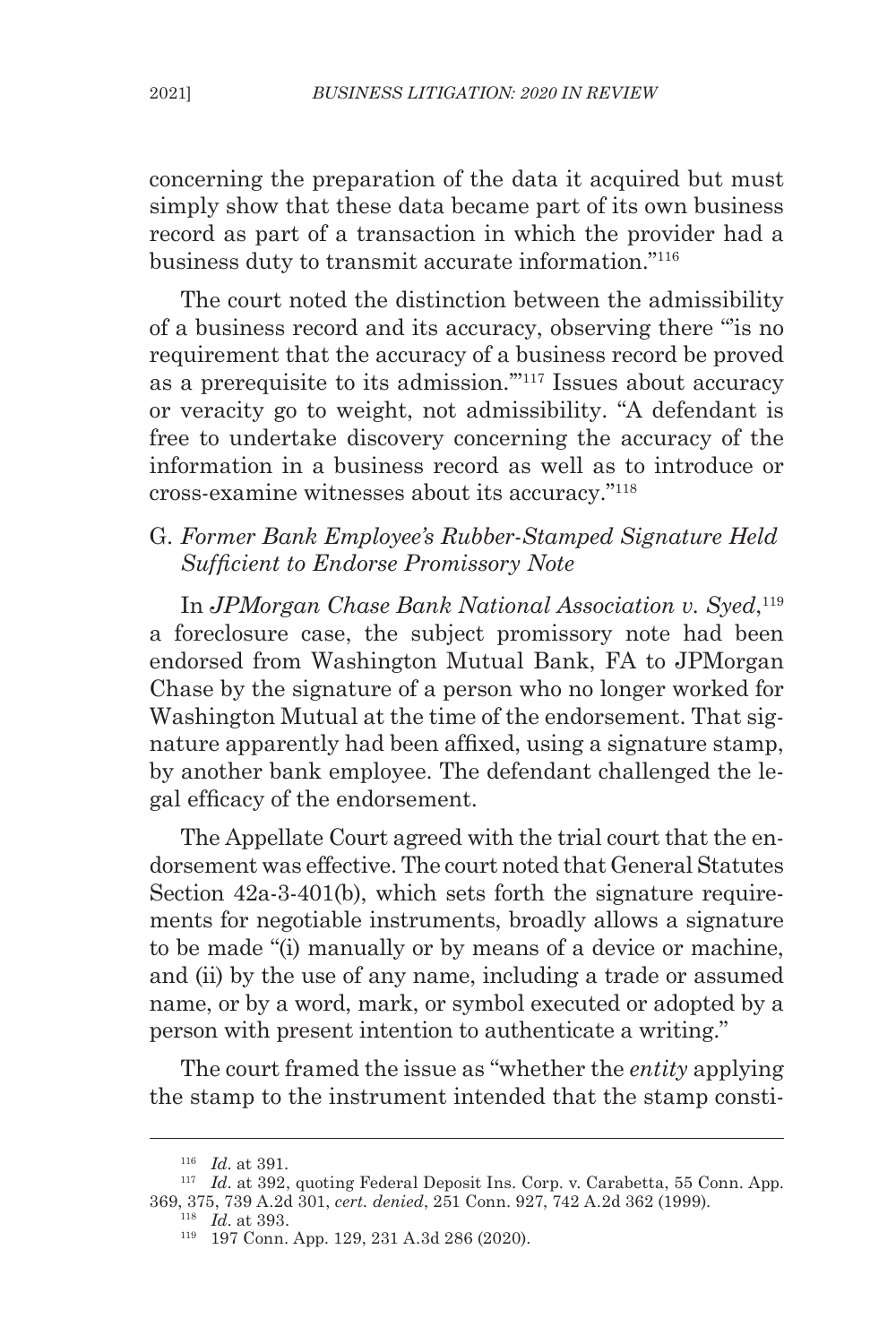tute a signature for the purposes of endorsing and negotiating the instrument."120 The evidence unambiguously showed that Washington Mutual had had the requisite intent. There was no dispute that someone at the bank had used the signature stamp. Under the applicable statute, the bank "could have used any mark to manifest its intent to create an endorsement through a signature. The name of a former employee certainly falls within the category of 'any name, including a trade or assumed name, or by a word, mark, or symbol' .... The fact that Washington Mutual chose to use a stamp bearing the signature of a former employee is of no import to the analysis pursuant to  $\S 42a-3-401...$ <sup>"121</sup> Further evidence of intent was supplied by a separate assignment of the mortgage from Washington Mutual to JPMorgan, and by JPMorgan's possession of the original note.122

# H*. Condominium Association Did Not Properly Authorize Suit to Foreclose Lien for Unpaid Common Charges*

In *Merritt Medical Center Owners Corp. v. Gianetti*, 123 the owner of two commercial condominium units successfully fought off the condominium association's action to foreclose its lien for unpaid common charges. Pursuant to General Statutes Section 42-258(m), an association may bring such an action only if "the executive board has either voted to commence a foreclosure action specifically against that unit or has adopted a standard policy that provides for foreclosure against that unit." Here, there was no such standard policy, so the issue was whether the association had properly "voted to commence a foreclosure action" against the defendant's units.

The plaintiff relied on its board's pre-suit vote to send the property "to collection."124 The trial court deemed this sufficient, and entered a judgment of foreclosure. But the Appellate Court disagreed, finding the terms collection and foreclo-

 $120$  *Id.* at 140, emphasis supplied by the court.

<sup>121</sup> *Id*. at 140,141.

<sup>122</sup> *Id*. at 141.

<sup>123</sup> 197 Conn. App. 226, 231 A.3d 366 (2020).

<sup>124</sup> *Id*. at 230, 231.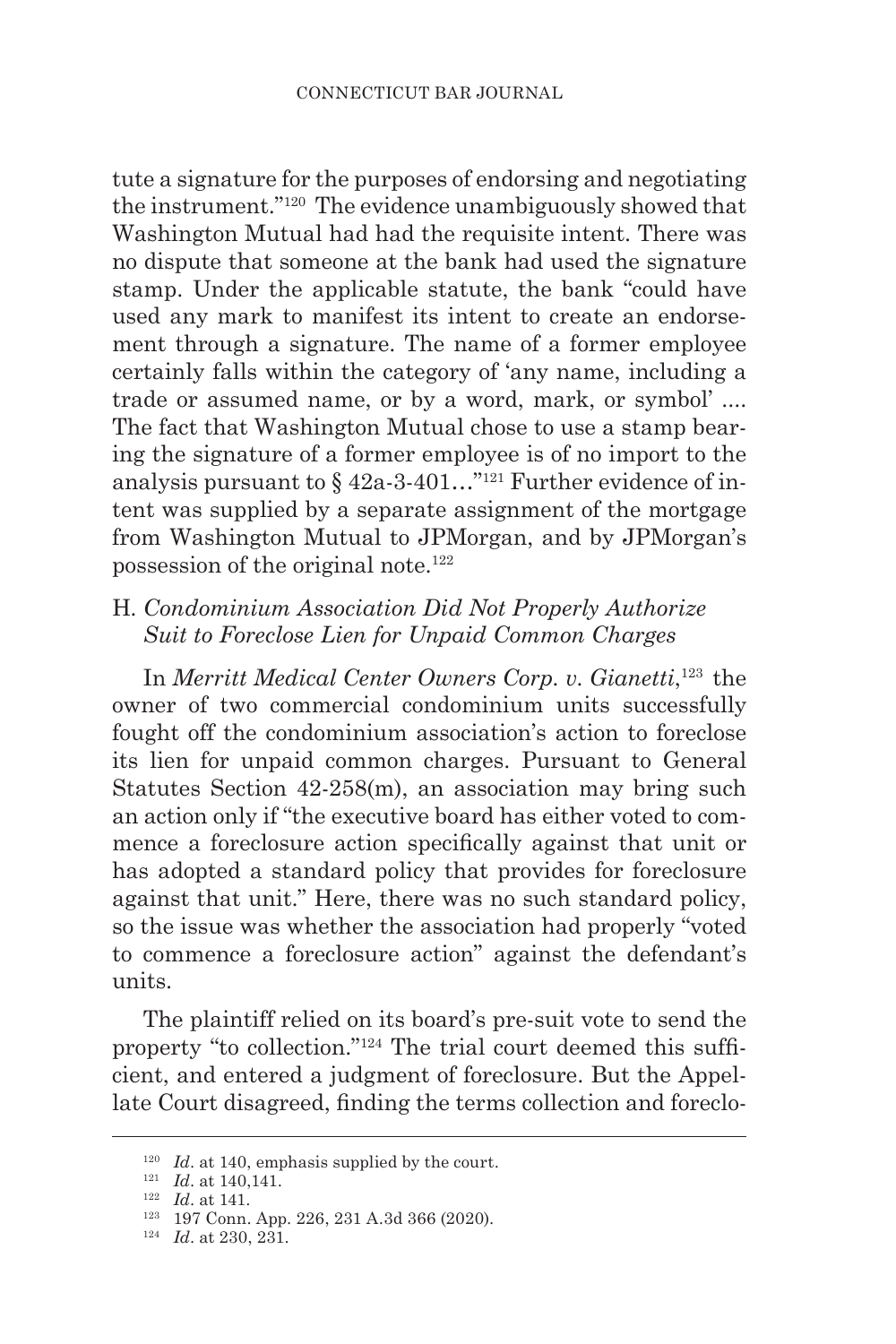sure "readily distinguishable,"125 and reversed.

I. *Court Lacked Jurisdiction to Foreclose, Where Bank Failed to Provide Pre-Foreclosure Emergency Mortgage Assistance Act (EMAA) Notice*

In *MTGLQ Investors, L.P. v. Hammons*, 126 the Appellate Court held that, in foreclosure cases in which the mortgagee is required to provide the mortgagor with a pre-suit Emergency Mortgage Assistance Act ("EMAA") notice pursuant to General Statutes Section 8-265ee, failure to comply with the notice requirement deprives the court of subject-matter jurisdiction.

In this case, a prior holder of the note and mortgage had provided an EMAA notice before commencing foreclosure, but that action was dismissed due to failure to prosecute with diligence. Following assignment of the paper to the plaintiff, the plaintiff did not issue a new notice before commencing suit, relying on the prior notice sent by its predecessor in interest. The Appellate Court ruled that that reliance was misplaced, and reversed the trial court's judgment of strict foreclosure, ordering that the case be dismissed.

J. *Borrower's Failure to Identify Mortgage Debt as Contested in Bankruptcy Filing Barred Her from Raising Defenses in a Foreclosure Action*

In *U.S. Bank, National Association v. Madison*, 127 a foreclosure action, the defendant's failure to list the subject debt as "contingent" or "disputed" in her bankruptcy schedules proved fatal to her ability to raise defenses when the foreclosure case resumed.

The defendant, as attorney-in-fact pursuant to a power of attorney, had executed the subject promissory note and mortgage deed for Eric S. Demander. Mr. Demander later died, and the subject property passed to the defendant by a certificate of devise.

<sup>125</sup> *Id*. at 233.

<sup>126</sup> 196 Conn. App. 636, 230 A.3d 882 (2020).

<sup>127</sup> 196 Conn. App. 267, 229 A.3d 1104 (2020).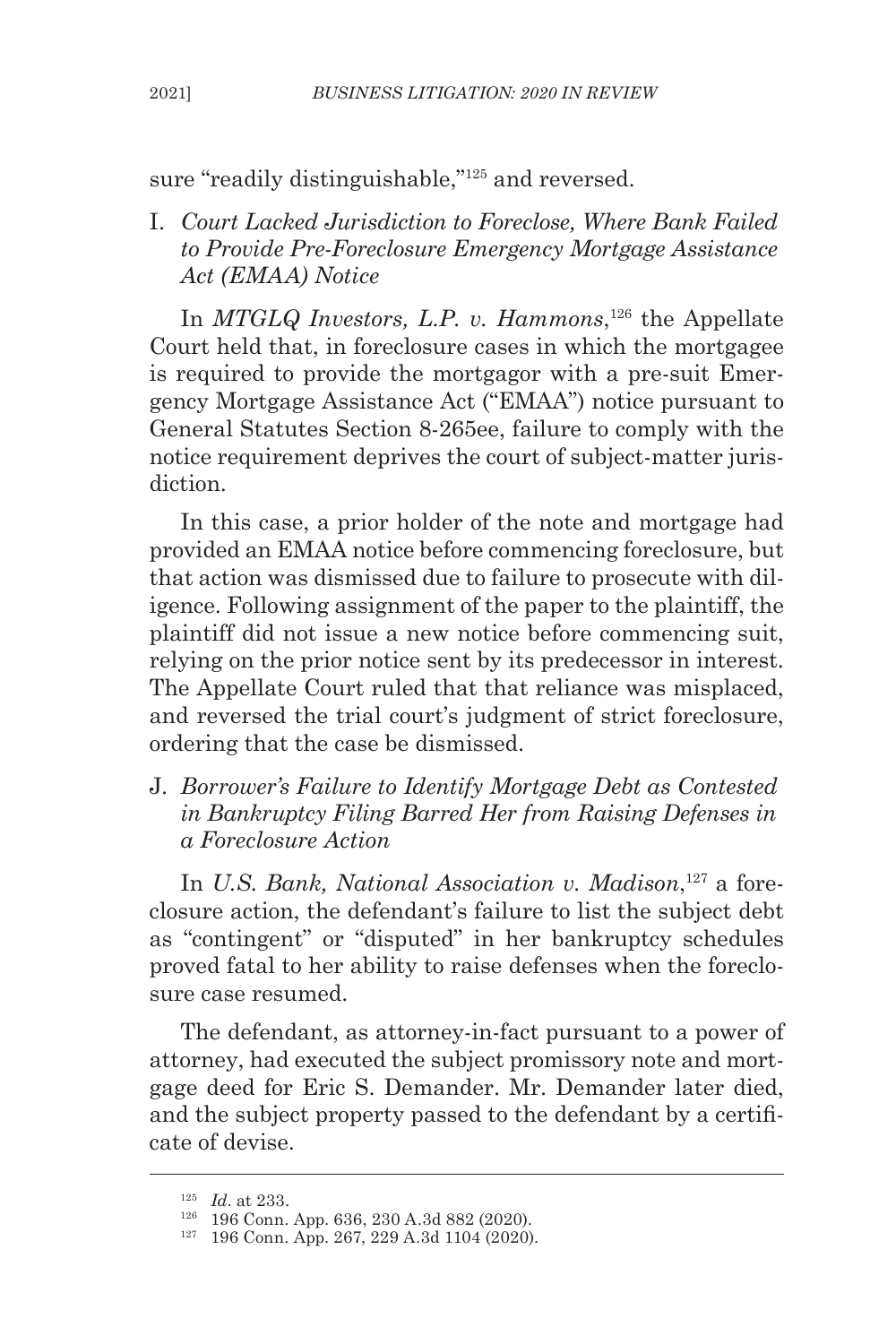Following default of payment, the bank commenced foreclosure, and the defendant filed for Chapter 7 bankruptcy protection. In the schedule of creditors that she filed in the bankruptcy case, she listed the mortgage debt. But although that schedule, Schedule D, requires contingent and disputed debts to be identified as such, the defendant provided no such information. After the defendant's bankruptcy discharge and resumption of the foreclosure action, the defendant sought to assert as a defense that her power of attorney had been improperly executed, thus voiding the note and mortgage deed.

The Appellate Court agreed with the trial court that as a result of that omission, the defendant lacked the legal capacity, and thus standing, to raise the defense. The Appellate Court affirmed the trial court's judgment of strict foreclosure.

# K*. Bank's Post-Judgment Conduct Could Not be Asserted as a Counterclaim to an Opened Foreclosure Case*

In *Wells Fargo Bank v. Melahn*, 128 a residential foreclosure case, the plaintiff obtained a judgment of strict foreclosure, but failed to comply with paragraph D of the judiciary's uniform foreclosure standing orders, form JD-CV-104. That paragraph provides, "Within 10 days following the entry of judgment of strict foreclosure the plaintiff must send a letter by certified mail, return receipt requested, and by regular mail, to all non-appearing defendant owners of the equity and a copy of the notice must be sent to the clerk's office."<sup>129</sup> The paragraph goes on to prescribe the contents of the notice, including the terms of the judgment and a warning that the non-appearing defendant should file an appearance.

Citing the plaintiff's noncompliance with the standing order, the defendant moved to open the foreclosure judgment. Following two trips to the Appellate Court, one trip to the Connecticut Supreme Court, and a remand to the Superior Court,<sup>130</sup> the defendant filed special defenses and counter-

<sup>128</sup> 198 Conn. App. 151, 232 A.3d 1201 (2020).

<sup>129</sup> *Id*. at 154, 155.

<sup>130</sup> Wells Fargo Bank v. Melahn, 148 Conn. App. 1, 85 A.3d 1 (2014), *after remand* 181 Conn. App. 607, 186 A.3d 1215 (2018), *rev'd*, 333 Conn. 923, 218 A.3d 67 (2019).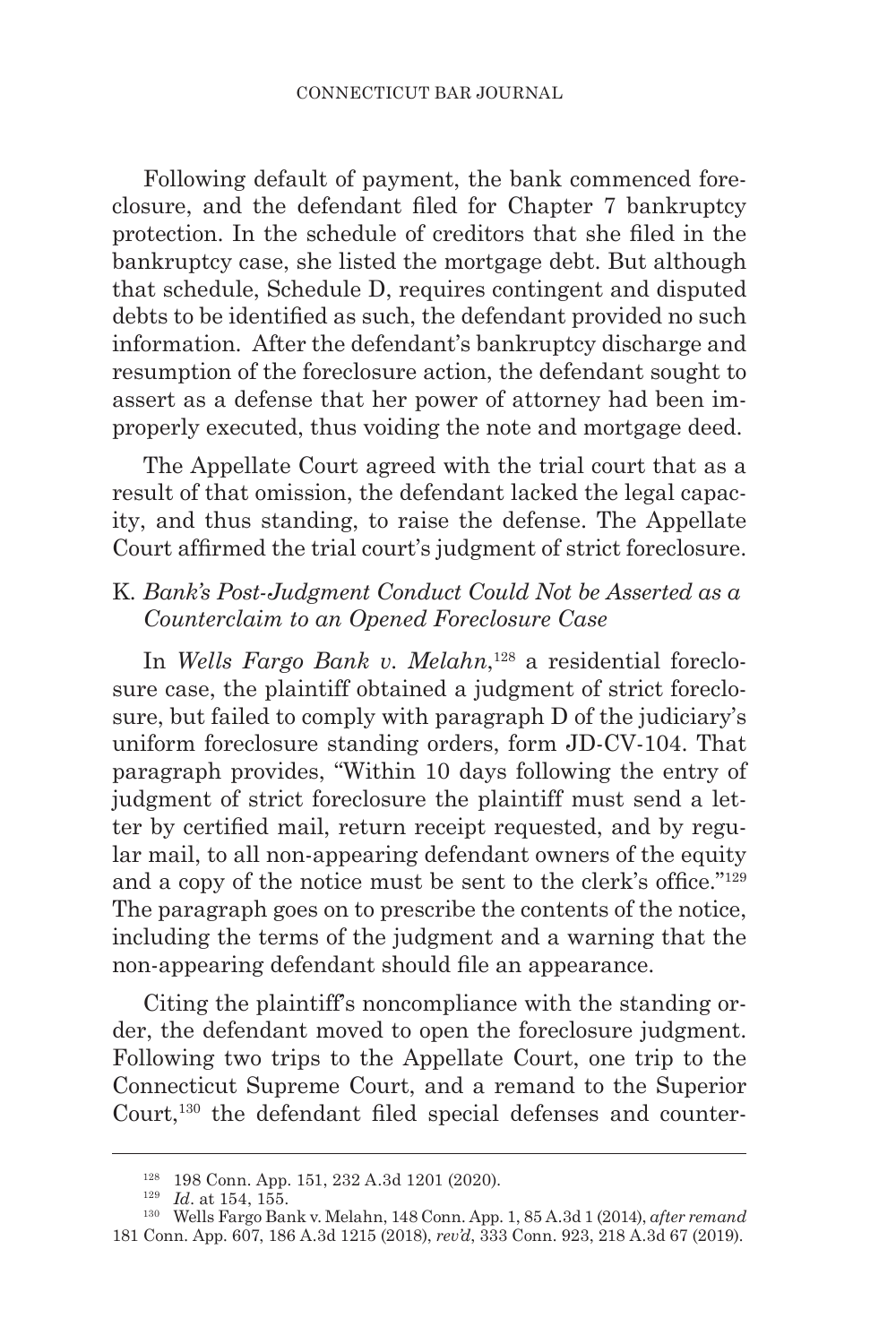claims, which included allegations that the bank's noncompliance with the notice order gave rise to both a special defense and a counterclaim under the Connecticut Unfair Trade Practices Act.<sup>131</sup> The trial court granted the bank's motion to strike the special defenses and counterclaims, and rendered judgment for the bank on the stricken counterclaims. The defendant appealed.

As to the special defenses, the Appellate Court dismissed the appeal based on lack of an appealable final judgment. As to the counterclaims, the Appellate Court stated the relevant test is whether the allegations "bear a sufficient connection to enforcement of the note or mortgage."132 The court agreed with the trial court that allegations of noncompliance with the notice order "do not sufficiently relate to enforcement of the note or mortgage. The alleged conduct by the plaintiff regarding the violation of the uniform foreclosure standing orders occurred postjudgment, that is, after the November 22, 2010 foreclosure judgment had been rendered. Whether the plaintiff complied with the uniform foreclosure standing orders related to enforcement of that judgment, not the enforcement of the note or mortgage."133 The Appellate Court affirmed the judgment for the bank on the stricken counterclaims.

#### IV. CONSTRUCTION

### A. *Appellate Court Parses Unpaid Subcontractor's Unjust Enrichment and Mechanic's Lien Claims*

In *Professional Electrical Contractors of Connecticut, Inc. v. Stamford Hospital*, 134 the Appellate Court considered the rights of an unpaid second-tier electrical subcontractor, under a claim of unjust enrichment and a claim under the mechanic's lien statutes.

The trial court had entered summary judgment for the defendant Skanska USA Building, Inc., the general contractor.

<sup>&</sup>lt;sup>131</sup> CONN. GEN. STAT. §42-110a et seq.

<sup>132</sup> 198 Conn. App. at 168.

<sup>133</sup> *Id*. at 168, 169.

<sup>134</sup> 196 Conn. App. 430, 230 A.3d 773 (2020).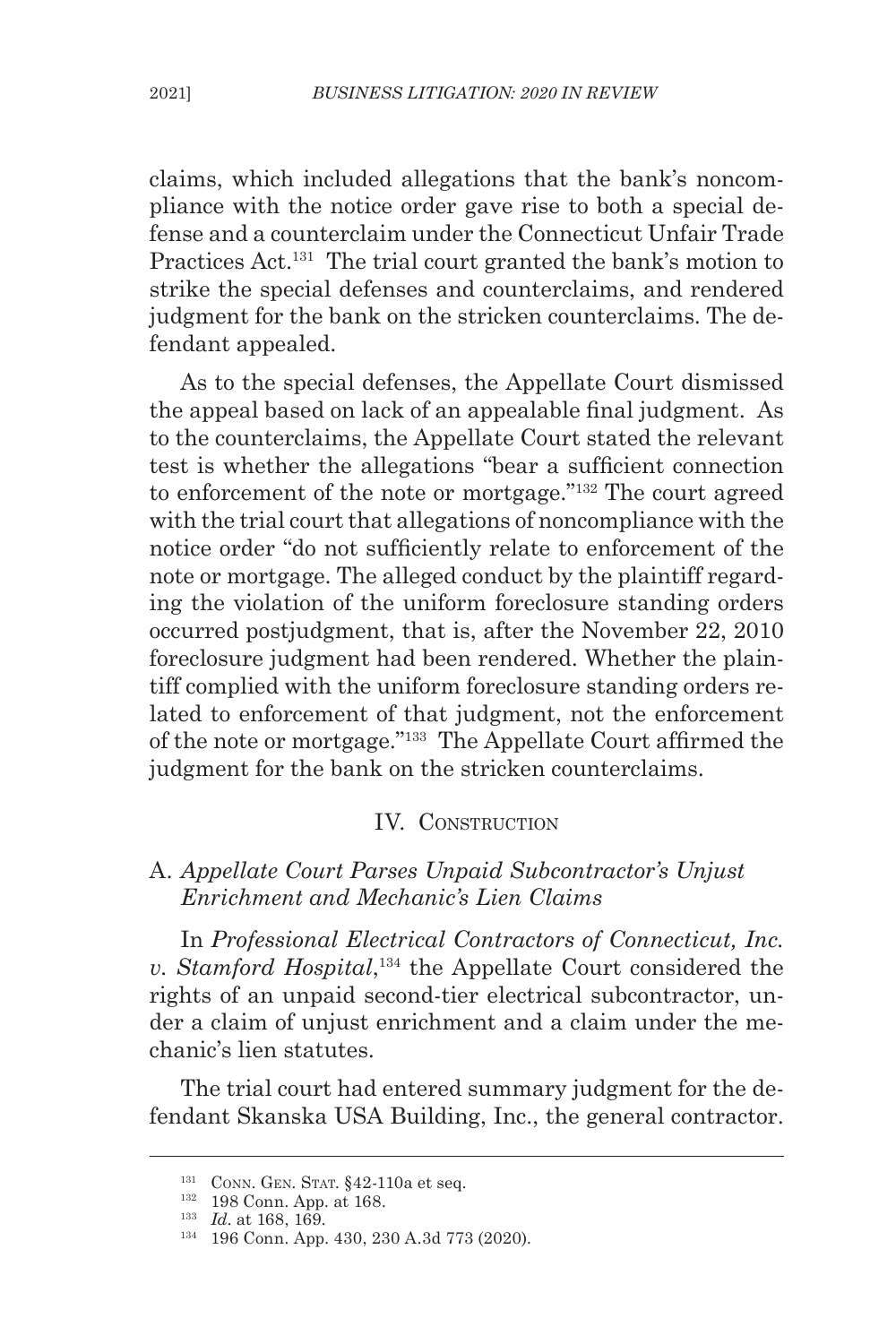Skanska had terminated the first-tier electrical subcontractor, Semac Electrical Company, Inc. Skanska's total payments to Semac and to Semac's replacement exceeded the total set forth in the subcontract between Skanska and Semac. Therefore, Skanska argued, as a matter of law, it could not be unjustly enriched by refusing to pay the plaintiff.<sup>135</sup>

But the Appellate Court disagreed, framing the issue as "whether the owner, or in this case, Skanska, paid for the precise goods and/or services supplied by the subcontractor."136 The court noted "it is entirely possible that the additional costs incurred by Skanska for electrical work were unrelated to the work performed by the plaintiff."137 Accordingly, Skanska would be entitled to summary judgment "only if it submitted evidence sufficient to establish that there was no genuine issue of material fact that it paid for the specific work performed by the plaintiff."138 Because Skanska had not done so, the trial court erred when it entered summary judgment for Skanska on this count of the complaint.

As for the plaintiff's mechanic's lien claim, that issue turned on whether the lien had attached to a lienable fund. The concept of "lienable fund" derives from certain limitations, imposed by the mechanic's lien statutes, on a property owner's exposure to lien claims. General Statutes Section 49- 36 provides that no mechanic's lien may attach in "a greater amount in the whole than the price which the owner agreed to pay" contractually, reduced by credits equal to "whatever payments he has made, in good faith, to the original contractor or contractors, before receiving notice of the lien or liens." The lienable fund is also limited by General Statutes Section 49-33(f), which provides that if the general contractor defaults, the total of lien claims by subcontractors may not exceed the delta between the general contract price and the reasonable cost of completing the project, with further downward adjustments for "any damages resulting from such de-

<sup>135</sup> *Id*. at 440.

<sup>136</sup> *Id*. at 442.

<sup>137</sup> *Id*. at 441.

<sup>138</sup> *Id*. at 442.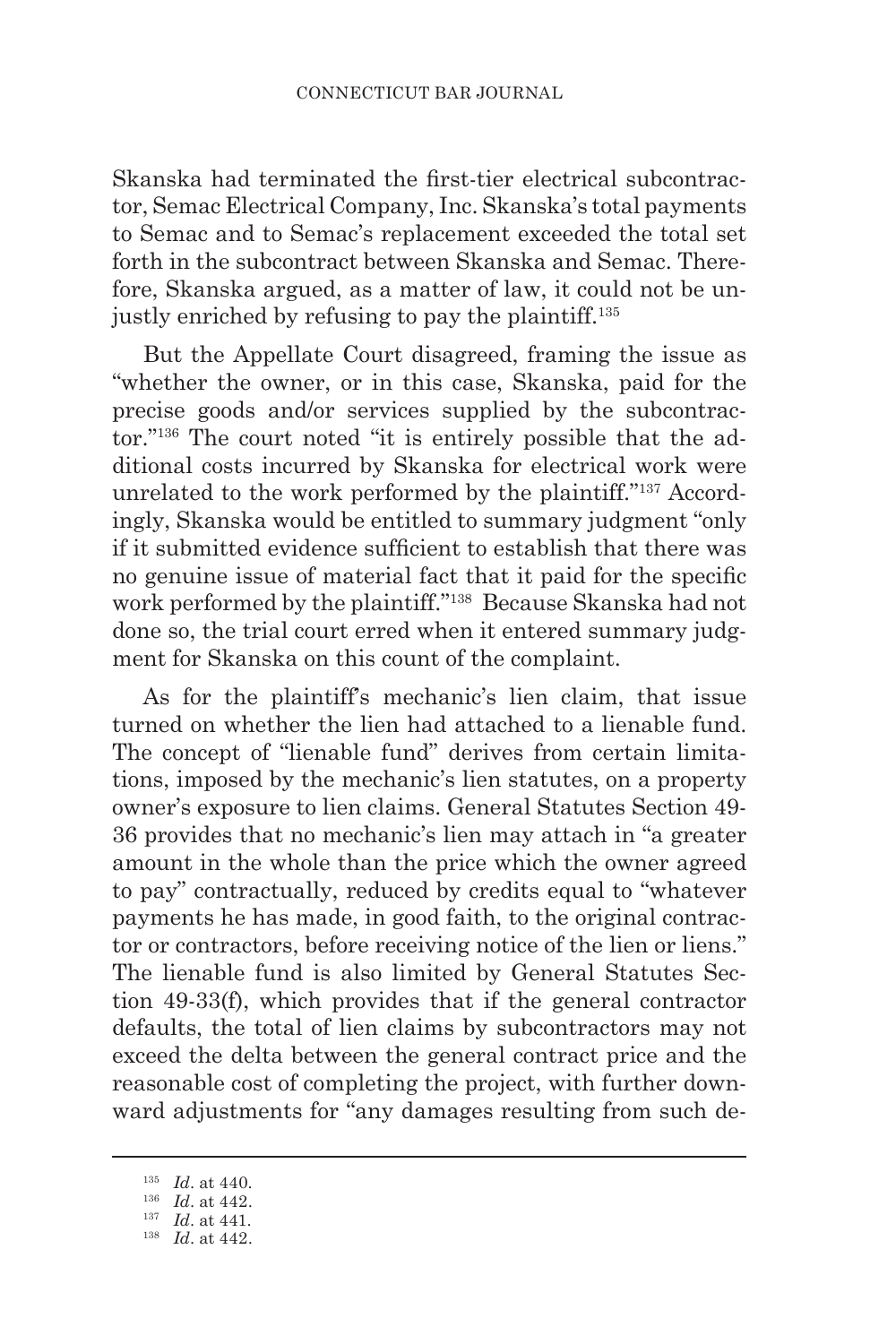fault" and "all bona fide payments …made by the owner before receiving notice of such lien or liens...."

Here, the adjusted general contract price was \$284,091,867.00, of which the owner, Stamford Hospital, had paid \$216,637,556.56 at the time it received notice of the plaintiff's mechanic's lien.139 The owner went on to pay the balance of the contract price to Skanska, except for a minor holdback for retainage.<sup>140</sup> The defendants argued that by virtue of the owner's payment of the full contract price, "the lienable fund was exhausted in completing the project, and there were no funds remaining to give to the plaintiff."141

The Appellate Court framed the issue at hand, characterized as one of first impression, as "whether a lienable fund is exhausted when, *after proper notice* that a subcontractor has filed a mechanic's lien on the property, the property owner continues to pay the general contractor for work on the project until the general contractor has been paid the full contract price."<sup>142</sup>

The court determined that the answer depends on whether the general contractor defaulted in its obligations to the property owner. If the general contractor is not in default, the lienable fund is based on the balance owing under the contract when the owner receives notice of the subcontractor's lien; subsequent payments to the general contractor will not reduce the amount of the lienable fund.<sup>143</sup> "[W]here the general contractor is not in default, there is no need to protect the owner by permitting it to continue to pay the general contractor at the expense of subcontractors who have filed valid mechanic's liens on the owner's property. The owner need only withhold payments from the general contractor until the subcontractor's mechanic's liens are resolved."144

But that calculus changes if the general contractor de-

 $\begin{array}{ll} 139 & Id. \text{ at } 434. \\ 140 & Id. \end{array}$ 

<sup>&</sup>lt;sup>141</sup> *Id.* at 444, 445.

<sup>142</sup> *Id*. at 446, 447, emphasis supplied by the court.

<sup>143</sup> *Id*. at 447.

<sup>144</sup> *Id*. at 461.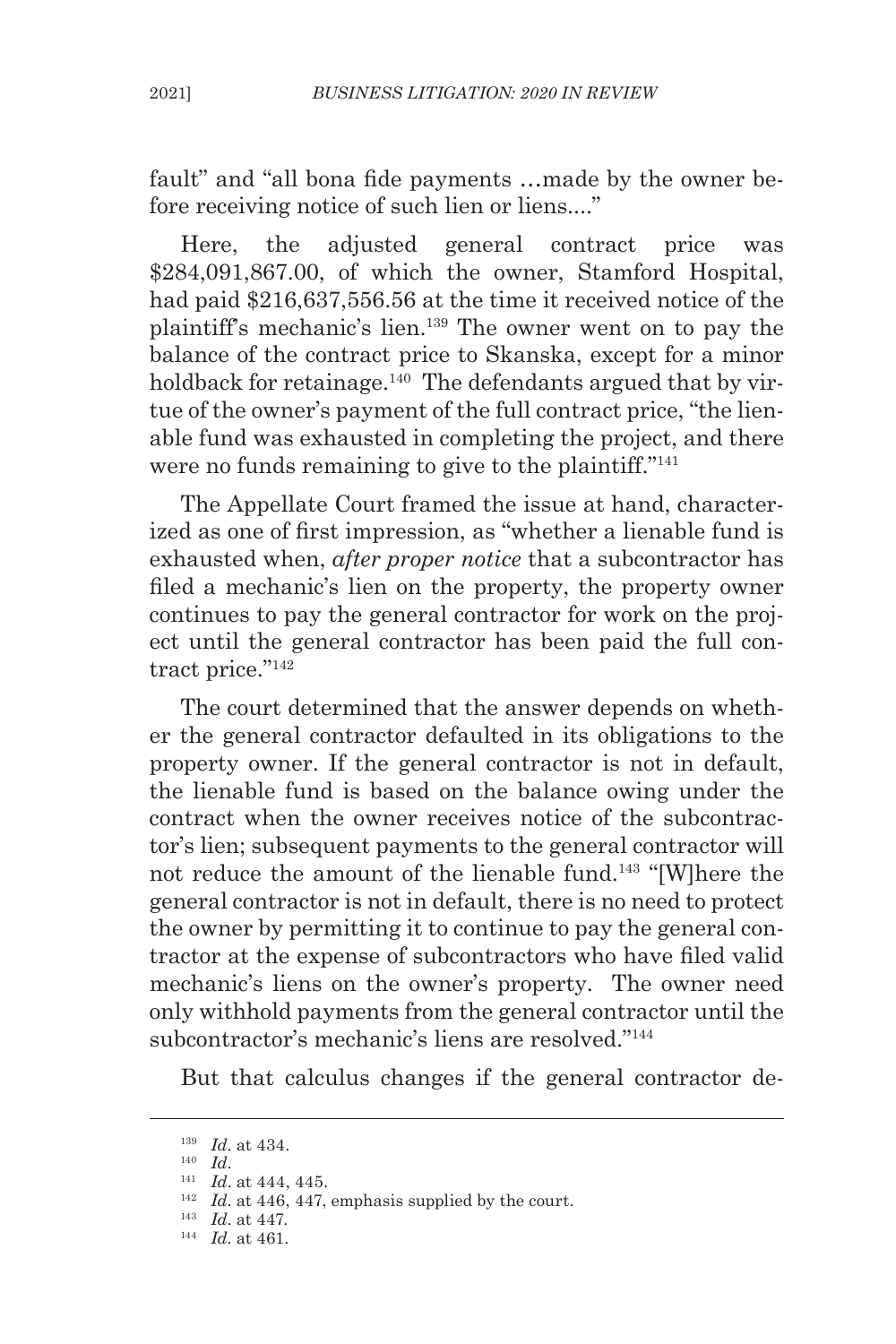faults under its contract. General Statutes Section 49-33(f) "[gives] the owner an additional credit for any funds it had to pay after notice of the subcontractor's lien, *due to the general contractor's default*."145 The court reasoned that it makes sense to provide the owner with additional protection in a default scenario, because "once the general contractor defaults, the owner would be forced to find someone else to complete the project and would be required to pay that third party for their work."146 Under that limited circumstance, the statutory scheme "place[s] the risk of the defaulting general contractor on the subcontractor and not the owner, to the extent the owner's costs of completing the construction project equaled or exceeded the amount he had contracted to pay the general contractor<sup>"147</sup>

Here, the owner did not claim that the general contractor, Skanska, had defaulted under the contract.<sup>148</sup> Accordingly, "the lienable fund was the amount owed by the hospital to Skanska at the time the plaintiff gave notice of its mechanic's lien to the hospital…"149 Because the plaintiff's lien had attached to a lienable fund, the trial court erred when it rendered summary judgment for the defendants on the plaintiff's lien claim.

## B. *Contract Language Barred Subcontractor's Claim that Midstream Changes to Work Constituted Cardinal Change*

The Appellate Court's decision in *Semac Electric Co. v. Skanska USA Building, Inc.*,<sup>150</sup> involved a complex, multimillion-dollar construction dispute the outcome of which was decided, in large part, by language in the parties' contract.

The defendant was the general contractor for the construction of a hospital building in Stamford, and the plaintiff was the subcontractor for all necessary electrical work. The plaintiff's work was significantly delayed and complicated by cer-

<sup>&</sup>lt;sup>145</sup> *Id.* at 460, emphasis supplied by the court.<br><sup>146</sup> *Id.* at 461, 462.

<sup>&</sup>lt;sup>147</sup> *Id.* at 461.

<sup>148</sup> *Id*. at 434.

<sup>149</sup> *Id*. at 463.

<sup>150</sup> 195 Conn. App. 695, 226 A.3d 1095 (2020).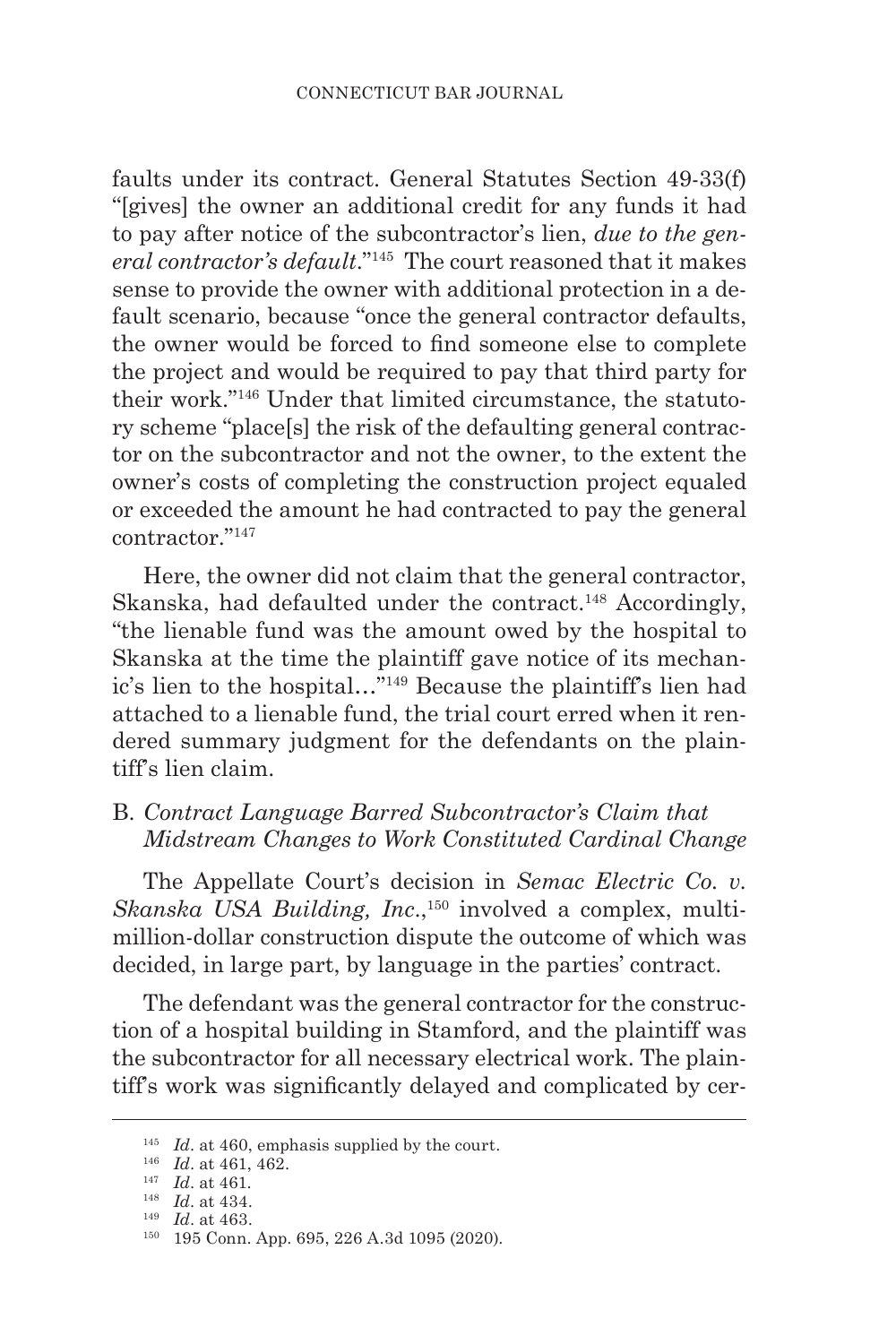tain events beyond its control, including delays in construction of the building's steel frame and glass siding, which left the site open to the elements.<sup>151</sup>

After several months of work, the plaintiff sent to the defendant a notice that there had been a "cardinal change" in the contract, which courts have characterized as "a drastic modification beyond the scope of the contract that altered the nature of the thing to be constructed ... [a change that] is so profound that it is not redressable under the contract" and constitutes a breach of contract.152 In the notice, the plaintiff asserted there had been "drastic and unforeseen modifications and changes that have been made to [the plaintiff's] sequence of construction and the schedule parameters set forth in the subcontract, which has unreasonably altered the character of the work and unduly increased its cost."153 The plaintiff declared that it would continue to work under the subcontract only if the defendant agreed to new financial terms; otherwise the plaintiff would "be excused from further performance and cease work."154

Two days later, the defendant responded with a writing that if the plaintiff failed to continue working under the existing terms of their contract, the plaintiff would be deemed to be in default. One day after that, the defendant followed up with a notice of termination.

The plaintiff promptly brought suit, asserting that the defendant's putative cardinal change constituted a material breach, and that the defendant had wrongfully terminated the contract. The plaintiff's claim for damages included the amount of the unpaid portion of the contract price.155 The defendant counterclaimed, asserting that the plaintiff had breached the contract by abandoning performance. The defendants' damages claim included the full amount that it paid to other subcontractors and suppliers to complete the

<sup>151</sup> *Id*. at 706.

<sup>&</sup>lt;sup>152</sup> *Id.* at 710, quoting Pellerin Construction, Inc. v. Witco Corp., 169 F.Supp.2d 568, 587 (E.D.La. 2001).

<sup>&</sup>lt;sup>153</sup> *Id.* at 699.<br><sup>154</sup> *Id.* at 700.

<sup>155</sup> *Id*. at 702.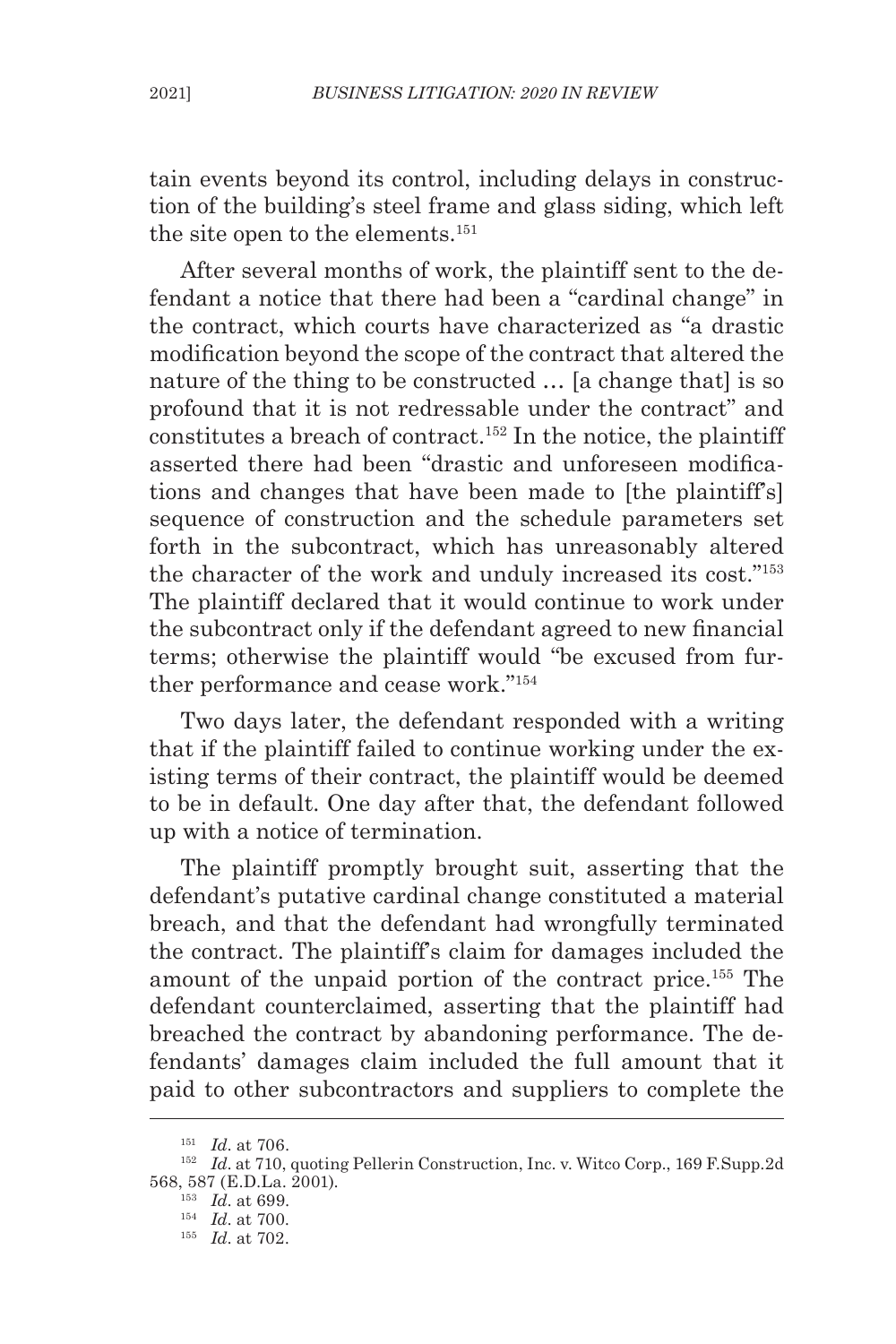plaintiff's work.156

Following a courtside trial, the trial court concluded that both sides had breached the contract, and the Appellate Court agreed. The plaintiff's claim of "cardinal change" was undermined by numerous provisions in the parties' contract, which repeatedly and emphatically drove home the point that significant changes and complications were to be expected. Under the subcontract, the plaintiff represented that it had "taken into consideration and made allowances for all hindrances and delays incident to its work."157 The plaintiff agreed to work according to the schedule set by the defendant, "as it may be revised and amended from time to time by [the defendant]," which retained the right to "decide the time, order and priority for performance of the various portions of [the plaintiff's] work."158 The plaintiff would "not be entitled to an adjustment of the subcontract amount or an extension of time in connection with any such direction by [the defendant] as [the plaintiff] shall anticipate and provide for such activities in the subcontract amount and agreed time for performance."<sup>159</sup> The defendant had the right to require the plaintiff to "increase its labor force, number of shifts and/or overtime operations, days of work, or to provide additional equipment or materials."160

Given this contract language, the plaintiff's claim failed because it "was required to anticipate issues of this nature when it submitted its bid for and signed the contract. The explicit language of the contract demonstrated that the parties contemplated the possibility, and even the likelihood, of delays and changes in the originally planned schedule, and required [the plaintiff] to anticipate those possibilities."161 The court acknowledge that the project had experienced significant delays and complications, but the plaintiff "was still performing the same work that it had contracted to perform."162

<sup>&</sup>lt;sup>156</sup> *Id.* 157 *Id.* at 711, internal punctuation omitted. <sup>158</sup> *Id.*, internal punctuation omitted.

<sup>&</sup>lt;sup>159</sup> *Id.*, internal punctuation omitted.<br><sup>160</sup> *Id.* 

<sup>&</sup>lt;sup>161</sup> *Id.* at 713.

<sup>162</sup> *Id*.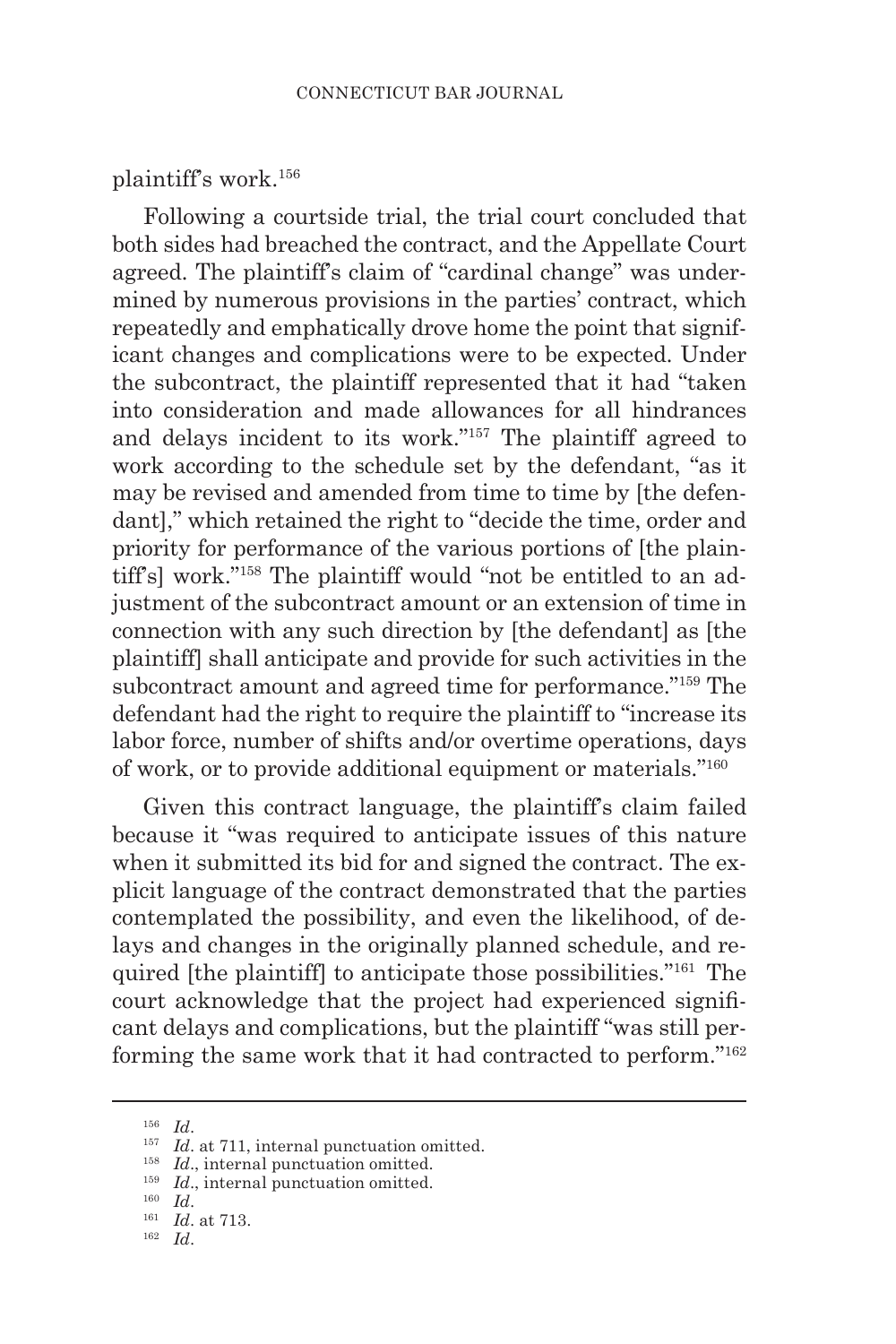The delays "were not extraordinary in a project of this magnitude and complexity … were contemplated in the contract between [the parties], and [the plaintiff] was compensated for them right up until it issued its Notice of Cardinal Change to [the defendant]."163

The defendant too had breached the contract, by failing to provide the plaintiff with a full 48-hour period to cure its breach, as the contract required, before terminating the contract. The defendant acknowledged that it had waited only one day, not two, before sending the plaintiff a termination notice after rejecting the Notice of Cardinal Change, but sought to avoid the notice-and-cure provision by way of various common-law principles, such as first breach, repudiation, anticipatory breach, and waiver.<sup>164</sup>

The Appellate Court rejected the application of any such principles, given "the clear language of § 12.1 of the contract that outlined the procedure to be followed if [the plaintiff] abandoned the project or otherwise defaulted on its contractual obligations."165 That provision "explicitly and comprehensively sets forth the parties' rights and responsibilities in the event [the plaintiff] was terminated for its abandonment of the project, the very basis for [the defendant's] termination."166

#### V. Miscellaneous Business Cases

A. *Exercise of Purchase Option Triggers 17-Year Legal Battle*

In *Pack 2000, Inc. v. Cushman*, 167 the Appellate Court wrote the latest chapter in a 17-year saga about two properties operated as Midas muffler shops.

In 2003, the plaintiff, lessee of the two properties, notified the defendant landlord that it was exercising an option under the leases to purchase the properties. The defendant

<sup>163</sup> *Id*. at 714. 164 *Id*. at 717. 165 *Id*.

<sup>166</sup> *Id*.

<sup>167</sup> 198 Conn. App. 428, 234 A.3d 49 (2020).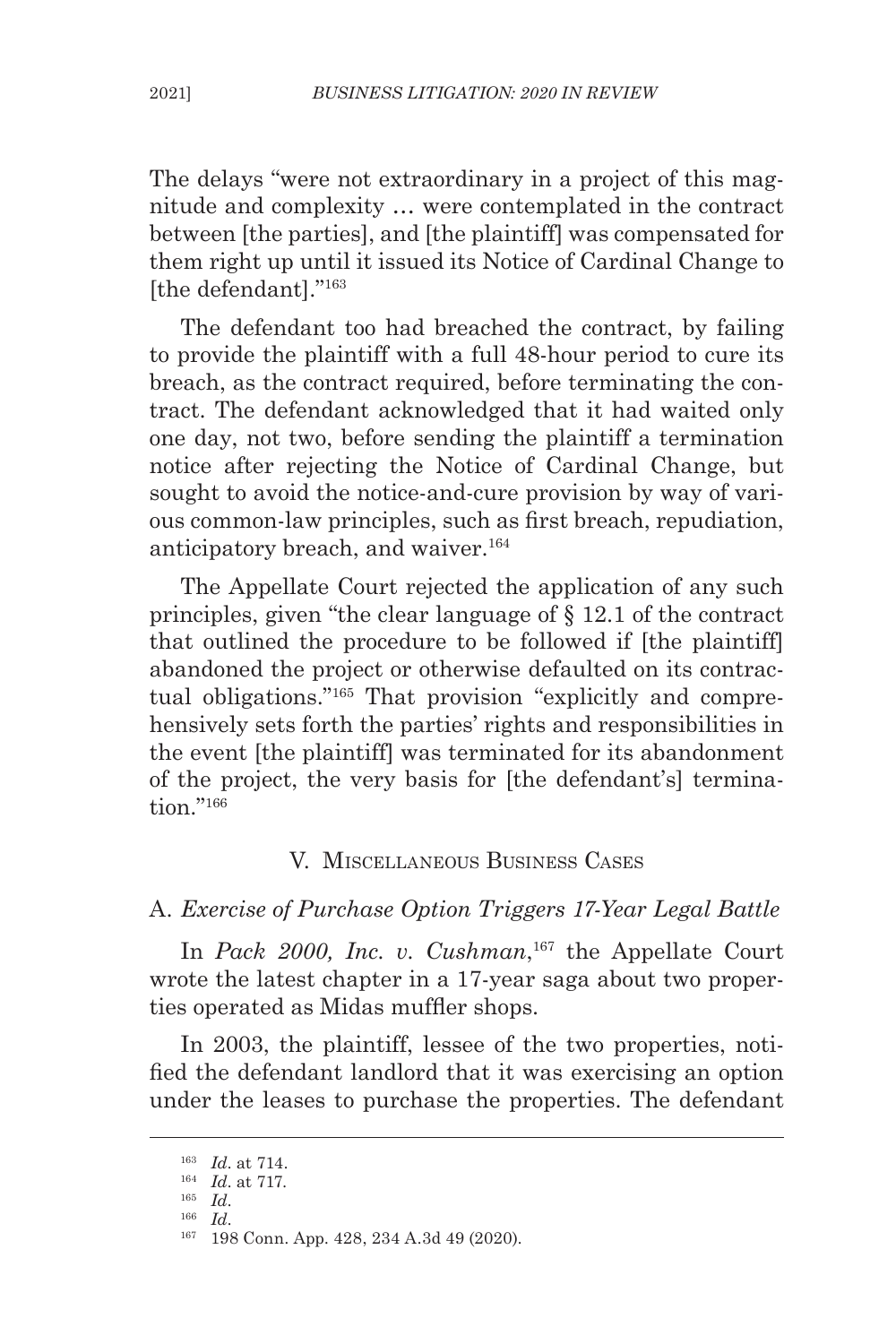refused, claiming the option was contingent on the plaintiff's strict compliance with the leases and a management agreement, and that the plaintiff had breached the management agreement by way of various late payments.168 The trial court ruled in favor of the plaintiff, finding that substantial compliance, not strict compliance, was the applicable standard, and that the plaintiff had met that standard.169 The court entered a judgment of specific performance. After extended litigation, in 2014 the Connecticut Supreme Court agreed with the trial court and the plaintiff.170

Following remand to the trial court, the plaintiff moved for orders (1) setting the purchase price based on appraisals using 2003 valuations, following the valuation process set forth in the leases; (2) declaring that the plaintiff's payments for rent and use and occupancy since its proper exercise of the purchase option in 2003 should be credited toward the purchase price (indeed creating an overpayment); and (3) ordering that the defendant remit the overpayment to the plaintiff.171 The defendant opposed the motion, and the trial court ordered the parties to procure appraisals based on current values, not 2003 values. The court further ordered that the plaintiff's rent payments would not be credited toward the purchase price.172 The court then rendered a judgment setting the purchase price based on the new appraisals, which reflected significant appreciation since 2003.<sup>173</sup>

The Appellate Court reversed. The court noted the specific performance is an equitable remedy, and found that in applying present-day valuations, the trial court "deprives the plaintiff of the benefit of its bargain while giving a significant windfall to the defendant  $-$  the breaching party."<sup>174</sup> Accordingly, the court should have ordered purchase prices based on 2003 valuations.

<sup>&</sup>lt;sup>168</sup> *Id.* at 434.<br><sup>169</sup> *Id.* at 435.<br><sup>170</sup> The Connecticut Supreme Court's decision is reported at 311 Conn. 662 (2014), 89 A.3d 869.

 $171$  198 Conn. App. at 435, 436.

<sup>172</sup> *Id*. at 436.

<sup>173</sup> *Id*. at 435, fn. 8, 436, 437.

<sup>174</sup> *Id*. at 445.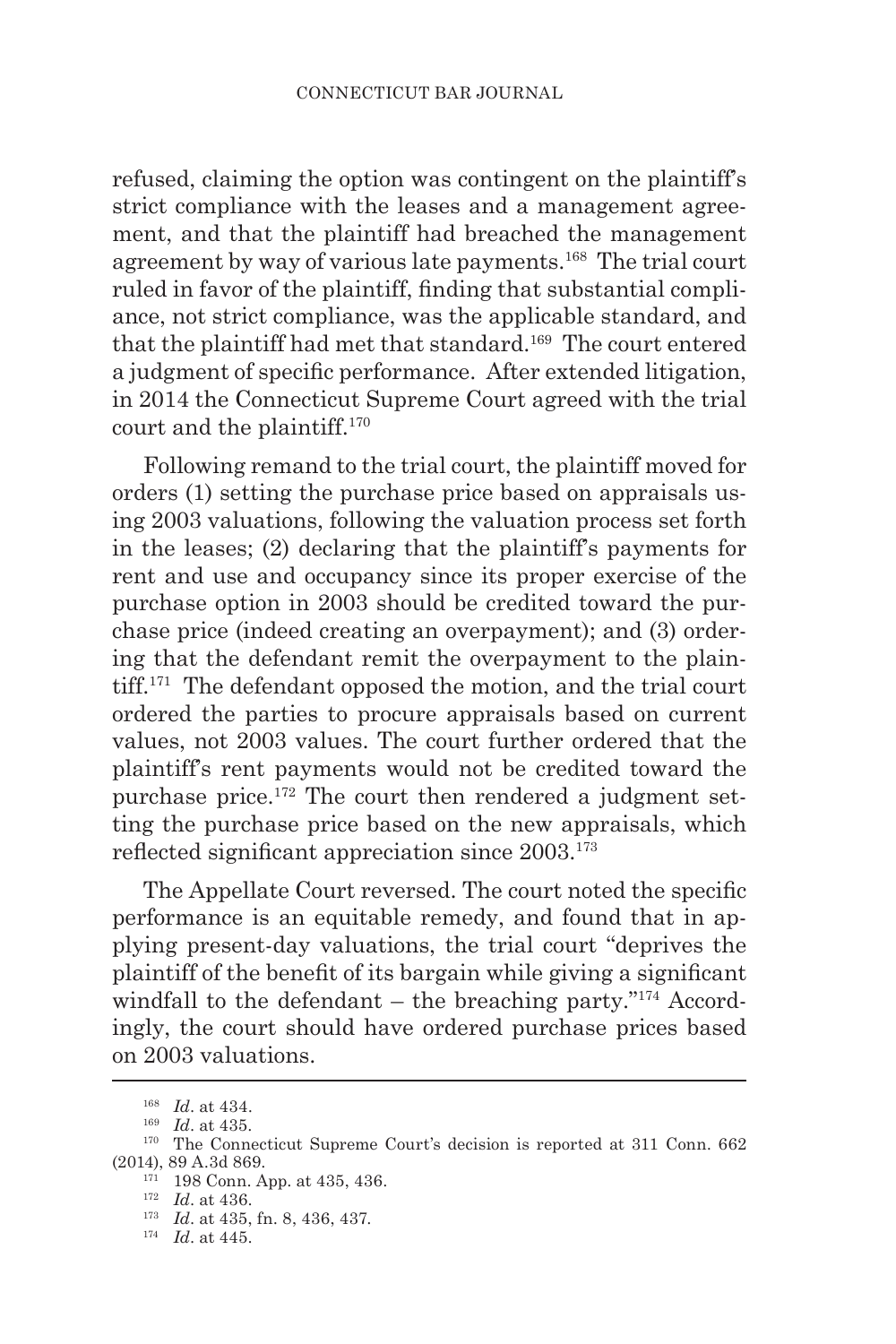The Appellate Court also agreed with the plaintiff that when it properly invoked its purchase option, it became the equitable owner of the properties. The court noted that under the doctrine of equitable conversion, "the purchaser of land under an executory contract is regarded as the owner, subject to the vendor's lien for the unpaid purchase price, and the vendor holds the legal title in trust for the purchaser."175 The court further noted, "a person who validly exercises an option and properly tenders the option price has duly performed all of the conditions to be performed on its part, and as of that date became the equitable owner of the property."176 Once the plaintiff thereby became owner of the properties, its obligations under the leases were extinguished, and its payments were properly credited toward purchase of the property, not for rent, or for use and occupancy.<sup>177</sup> The court further found "[t]o the extent that the defendant has received, in total, more than the purchase price of the properties, he has no legal or equitable entitlement to such funds and must return them."178

### B. *Modification of Commercial Lease by Some, But Not All, of the Co-Owners Sparks Litigation*

In *Platt v. Tilcon Connecticut, Inc.*,<sup>179</sup> the Appellate Court addressed the consequences that ensued when some, but not all, the owners of two commercial properties entered into lease modifications with the properties' tenant.

The plaintiff held a 12.5% ownership interest in the properties, which were asphalt plants in Danbury and Newtown. The plants were the subject of leases to the defendant, executed in 1974, each of which had an initial 20-year term followed by three 10-year option periods. Each lease provided that, if the defendant declined to exercise any renewal option, then the defendant would be required to purchase the plant.<sup>180</sup>

Early in 1993, as the original lease expiration date ap-

<sup>175</sup> *Id*. at 447, 448. 176 *Id*. at 448. 177 *Id*. at 462, 463.

<sup>178</sup> *Id*. at 464.

<sup>179</sup> 196 Conn. App. 564, 230 A.3d 854 (2020).

<sup>180</sup> *Id*. at 567.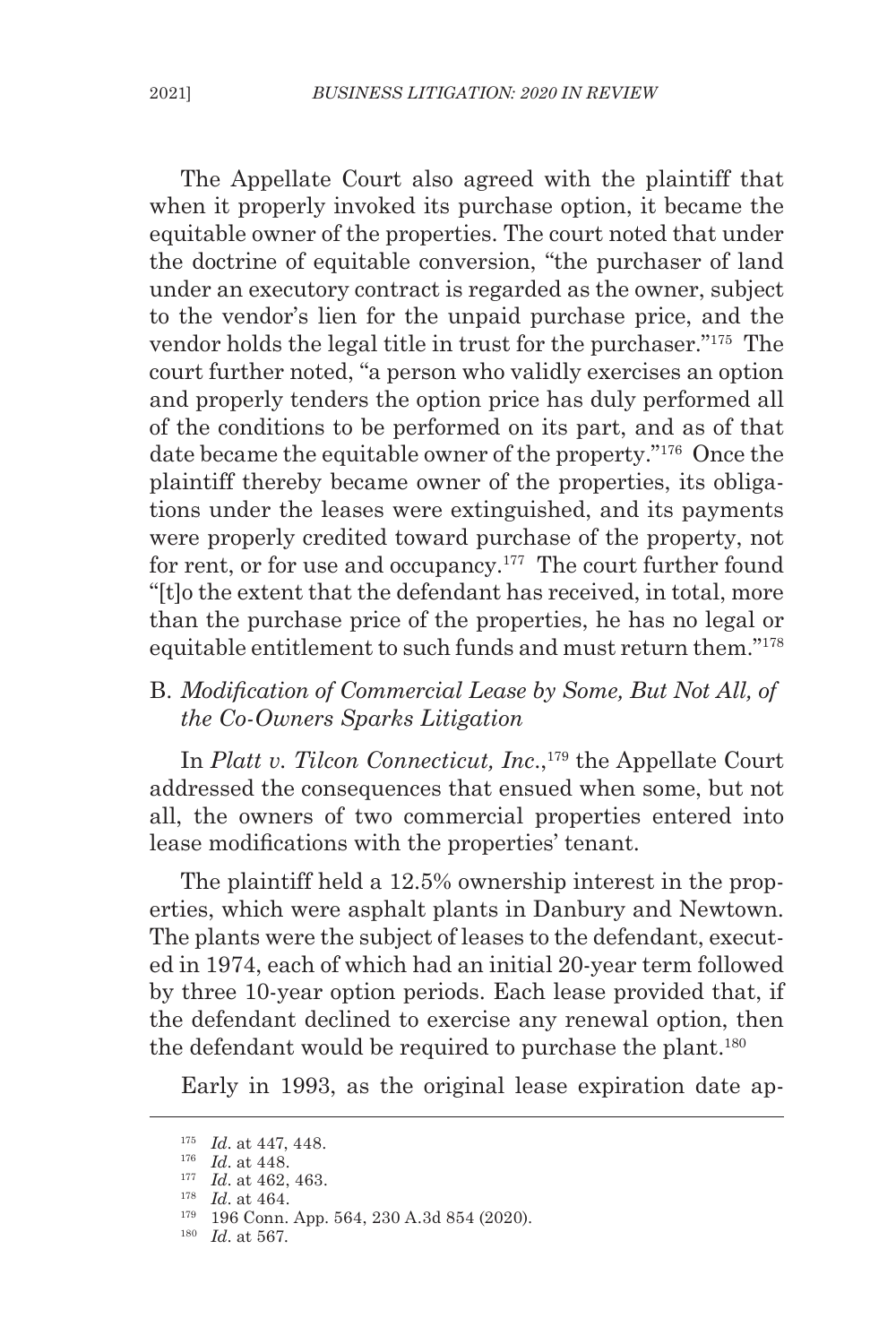proached, the defendant provided written notice to the landlords that it was exercising its purchase option.<sup>181</sup> The owners who collectively held the remaining 87.5% ownership interest in the properties informed the defendant that rather than sell the plants, they would be amenable to renewing the leases upon modified rent terms that would be more favorable to the defendant. The plaintiff disagreed with this concept.

Negotiations between the majority owners and the defendant progressed. In a writing from the plaintiff's counsel to the defendant's counsel, the plaintiff took the position that the defendant had waived its purchase option, and that the plaintiff would consider the defendant a holdover tenant after the original lease term expired.182 The majority owners and the defendant proceeded to execute written lease modification agreements. Each agreement specifically noted that the plaintiff did not consent to the modification, and required the majority owners to indemnify the defendant from any claim or loss arising from the plaintiff's lack of consent.183

Following the lease modifications, the defendant remitted rent to all the landlords, including the plaintiff, as calculated under the modification agreements. The plaintiff sued the defendant for breach of contract, claiming that the defendant should have continued to remit the plaintiff's part of the rent as provided in the original leases. Following a courtside trial, the trial court entered judgment for the defendant.<sup>184</sup>

The Appellate Court agreed with the trial court's conclusion that there was no contract between the plaintiff and the defendant. As the original lease term drew to a close in 1993, the defendant had two options: extend the leases as provided therein, or exercise the purchase option. The defendant chose the second option, but then shifted gears, entering into lease renewals with the majority owners on modified terms. The plaintiff "expressly rejected those terms and did not enter

<sup>181</sup> *Id*. at 568. 182 *Id*. at 570. 183 *Id*. at 570, 571.

<sup>184</sup> The plaintiff also sued for unjust enrichment. The trial court entered judgment for the defendant on those claims as well, which the plaintiff did not challenge on appeal. *Id*. at 565, fn. 2.